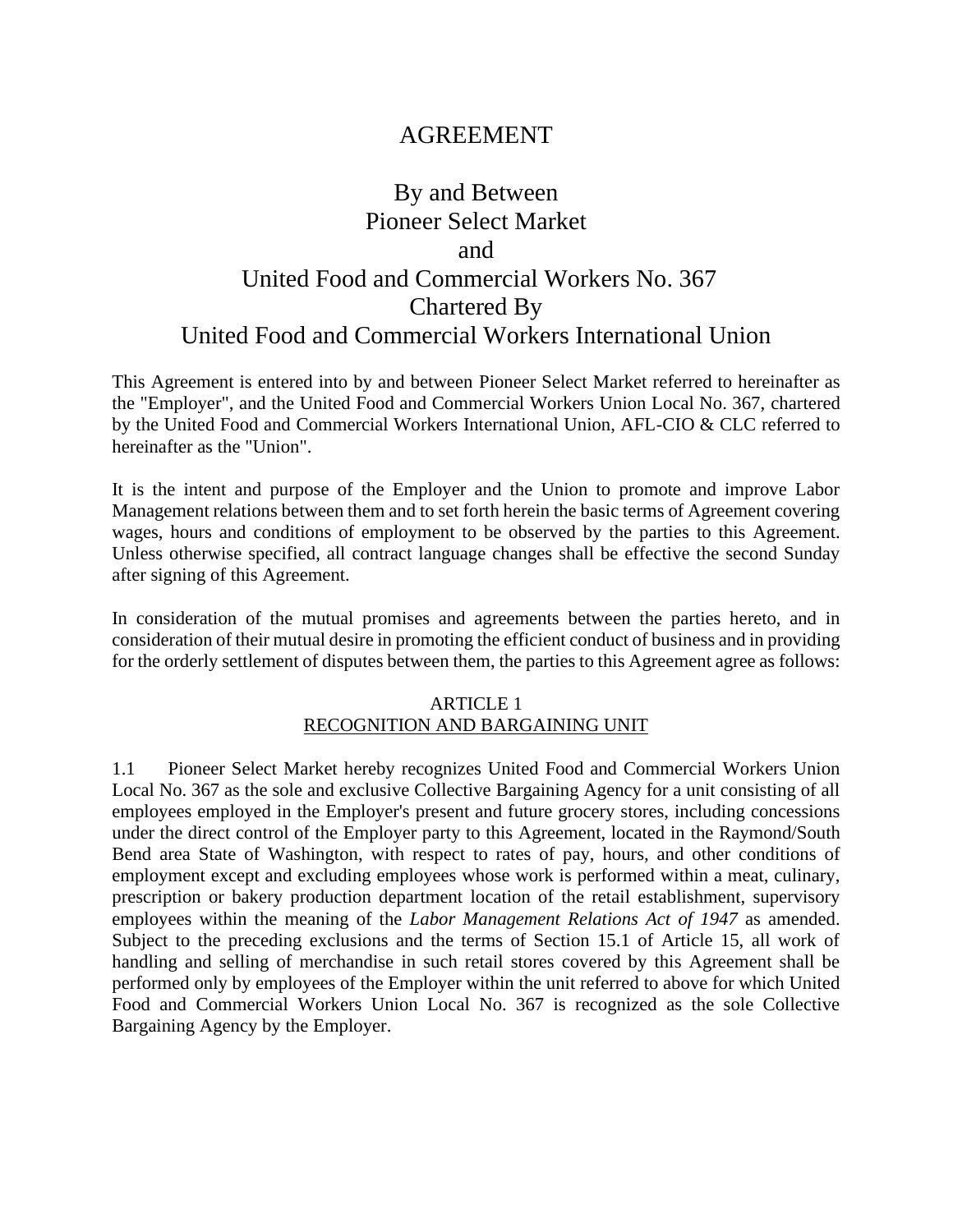1.2 United Food and Commercial Workers Union Local No. 367 for and on behalf of its members, hereby recognizes Pioneer Select Market as the sole and exclusive Collective Bargaining Agency designated as party to this Agreement.

1.3 Pioneer Select Market which, as of the execution of this Agreement, has authorized David W. Duncan, Esq., to represent them shall continue to be bound by this Agreement for its duration even though such Employer may hereafter cancel or withdraw such authorization.

1.4 The Employer confirms the Union's right to designate their Union Stewards. The parties also agree that such designation of authority or responsibility shall not interfere with the normal performance of the employee's work.

1.5 The Employer agrees to allow the posting of Union meeting notices in the store at a location designated by the Employer. The notice will state the date, time, and place of the Union meeting.

# ARTICLE 2 UNION SECURITY

2.1 Pursuant to and in conformance with Section 8(a)3 of the *Labor Management Relations Act of 1947*, as amended, it shall be a condition of employment that all employees covered by this Agreement who are members of the Union in good standing and those who are not members on the effective date of this Agreement shall, on the thirtieth (30th) day following the effective date of this Agreement, become and remain members in good standing in the Union. It shall also be a condition of employment that all employees covered by this Agreement and hired on or after its effective date shall, on the thirtieth (30th) day following the beginning of such employment, become and remain members in good standing in the Union. For the purpose of this Article, the execution date of this Agreement shall be considered as its effective date.

2.1.1 The tendering of initiation fee and periodic dues uniformly required as a condition of continued membership shall constitute good standing in the Union for the purpose of this Article.

2.2 The Employer shall discharge any employee as to whom the Union, through its authorized representative, delivers to the Employer a written notice that such employee is not in good standing in conformity with this Article. For the purpose of establishing uniform rules for the application of this paragraph of the Agreement, the parties agree as follows:

2.2.1 If a newly hired employee fails to apply for Union membership, or if an employee fails to comply with the requirements of continued membership as set forth above, the Union will serve a letter upon the Employer requesting that such employee be terminated.

2.2.2 Upon receipt of a letter requesting termination of an employee who has not complied with Article 2 of the Agreement, the Employer shall (on the same date, if the employee is working on that date) immediately notify such employee that if he/she has not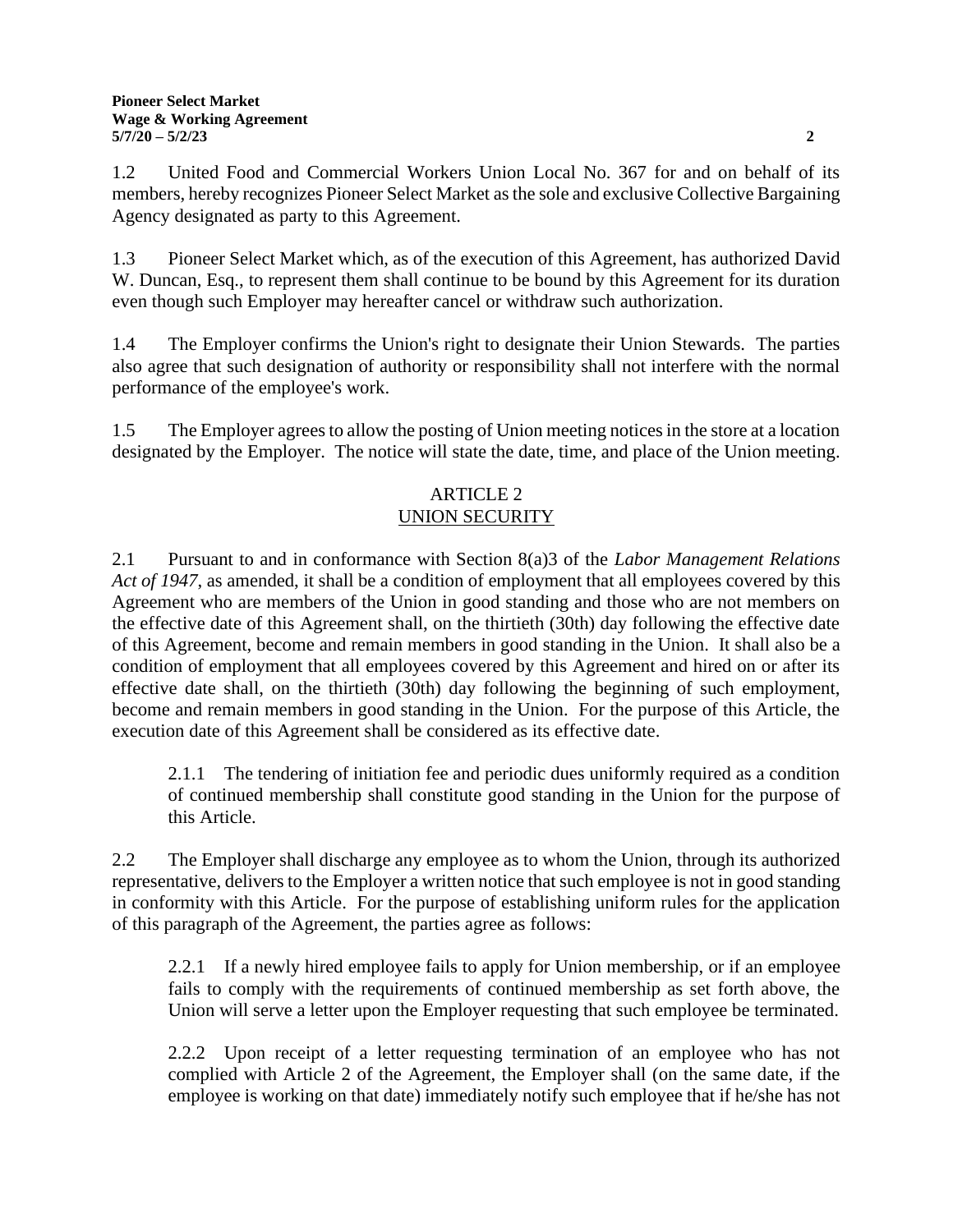2.2.3 The Union agrees to withdraw any letter of termination if an employee, with respect to whom such letter has been served, shall complete his membership requirements within the time limit specified in 2.2.1 and 2.2.2.

2.2.4 Whenever the Union requires the discharge of any employee in connection with the Union security clause of this Contract, the Union shall hold the Employer harmless and shall indemnify the Employer against loss, as a result of relying upon the direction of the Union in terminating any employee. The Employer agrees that when the Union notifies the Employer within three (3) days of the original notice, that the reason for the termination was a bona fide clerical error, the Employer will reinstate the employee to his former position on the next weekly schedule.

2.3 Each month, the Employer shall provide an electronic report of all new hires and terminations. Such report shall include the employees' first name, middle initial and last name, social security number, phone number (home and/or cell) address, email (if available), store number/work location, department, job classification, wage rate, date of hire/rehire and/or date of termination.

2.3.1 Each quarter, the Employer shall provide an electronic report of all employees covered under the current bargaining agreement. Such report shall include the employees' first name, middle initial and last name, social security number, , phone number (home and/or cell), address, email (if available), store number/work location, department, job classification, wage rate, and date of hire/rehire.

2.4 No employee shall be disciplined or discharged except for just cause. The Employer shall be the judge of the competency and qualifications of his employees and shall make such judgment fairly. The Employer's judgment is subject to review by an Arbitrator.

2.4.1 There exists one ninety (90) calendar day probationary period for new employees. If an employee is terminated during this probationary period, such terminations are not subject to Article 17 of this Agreement. This ninety (90) day period shall be extended by the amount of time the employee is absent from or unavailable for work due to medical reasons during the probationary period. The Employer must notify both the employee and the Union in writing, prior to the completion of the probationary period of their intent to extend the probationary period.

2.5 No employee shall be discharged or discriminated against for any lawful Union activity, including performing service on a Union committee outside of business hours or for reporting to the Union the violation of any provisions of the Labor Agreement, providing such activities shall not interfere with the normal performance of the employee's work.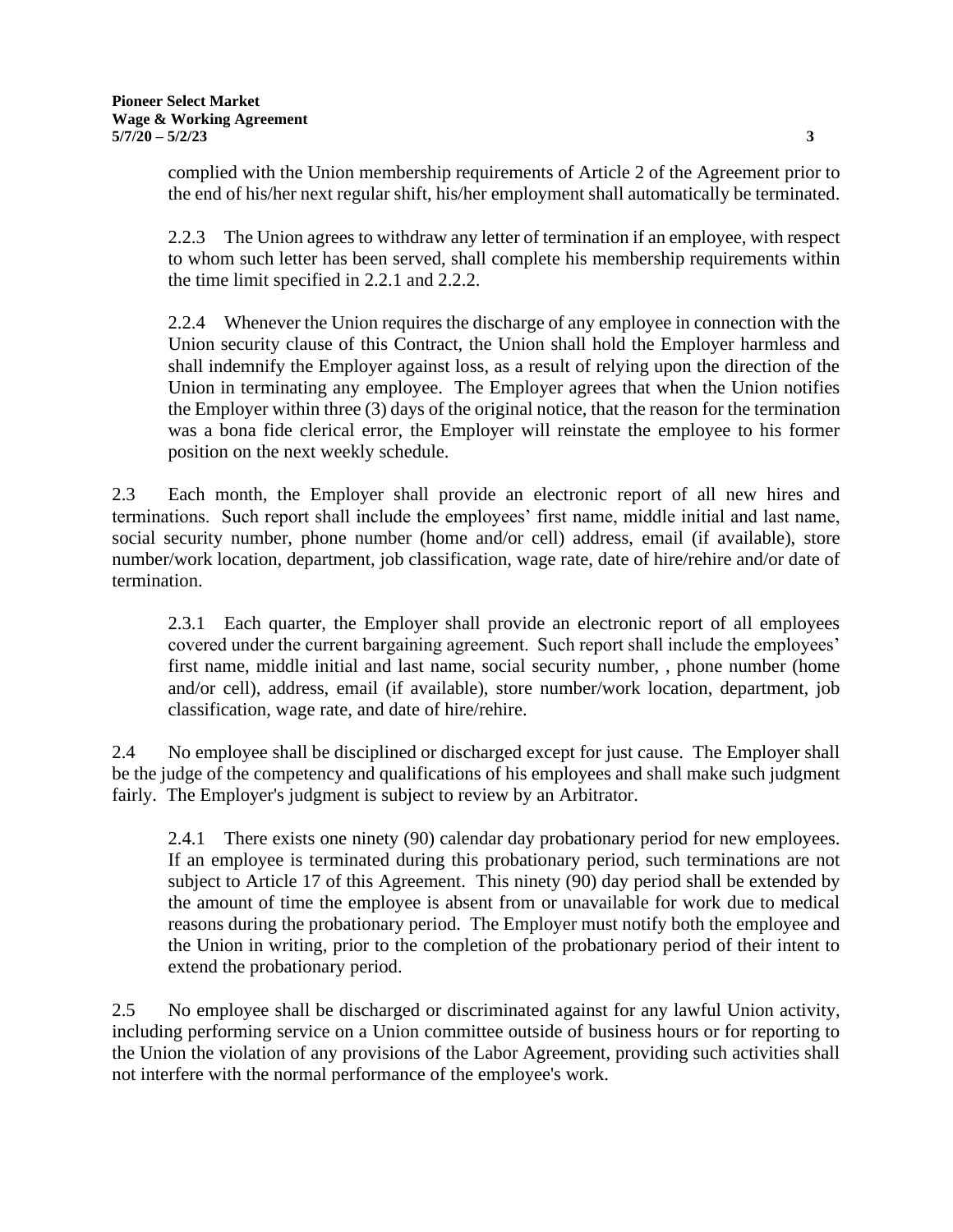2.6 The Employer agrees that it will not require any employee or prospective employee to take a polygraph (lie detector) test as a condition of employment or continued employment.

#### ARTICLE 3 SENIORITY AND AVAILABLE HOURS

#### 3.1 Attainment of Seniority

3.1.1 All employees shall attain seniority after ninety (90) calendar days with the Employer.

3.1.2 Upon completion of this period, seniority shall date back to the last date of hire.

# 3.2 Application of Seniority

3.2.1 Seniority shall be applicable on an individual store basis, except as otherwise provided for under Sections 3.2.2, 3.3, and 3.4, and shall apply to the extent provided for in this Article.

3.2.2 An employee's seniority shall not be broken in cases where the employee transfers to a different store with the same Employer within the geographic jurisdiction covered by the Collective Bargaining Agreements between the Employer and United Food and Commercial Workers Union Local No. 21, United Food and Commercial Workers Union Local No. 367 and Teamsters Union Local No. 38.

# 3.3 Layoff

3.3.1 Where, on an individual store basis, there is a reduction of the number of employees holding seniority within such a store, the last employee hired shall be the first employee laid off, provided qualifications and ability are equal. The affected employee so reduced may displace the most junior employee of the Employer in the same classification, i.e., clerks, helper clerks and courtesy clerks, within the geographic jurisdiction covered by this Agreement, provided qualifications and ability are equal. A layoff is defined as two consecutive weeks that an employee is not shown on the weekly work schedule. In the event of a store closure, the affected employees shall be considered laid off at the time of the closure.

## 3.4 Rehire

3.4.1 Where there is an increase in the number of employees within a job classification, the last employee laid off by the Employer, within the geographic jurisdiction covered by this Agreement, will be the first employee rehired, provided qualifications and ability are equal. In the cases where two or more employees are laid off on the same day, the senior employee shall be the first rehired, provided qualifications and ability are equal.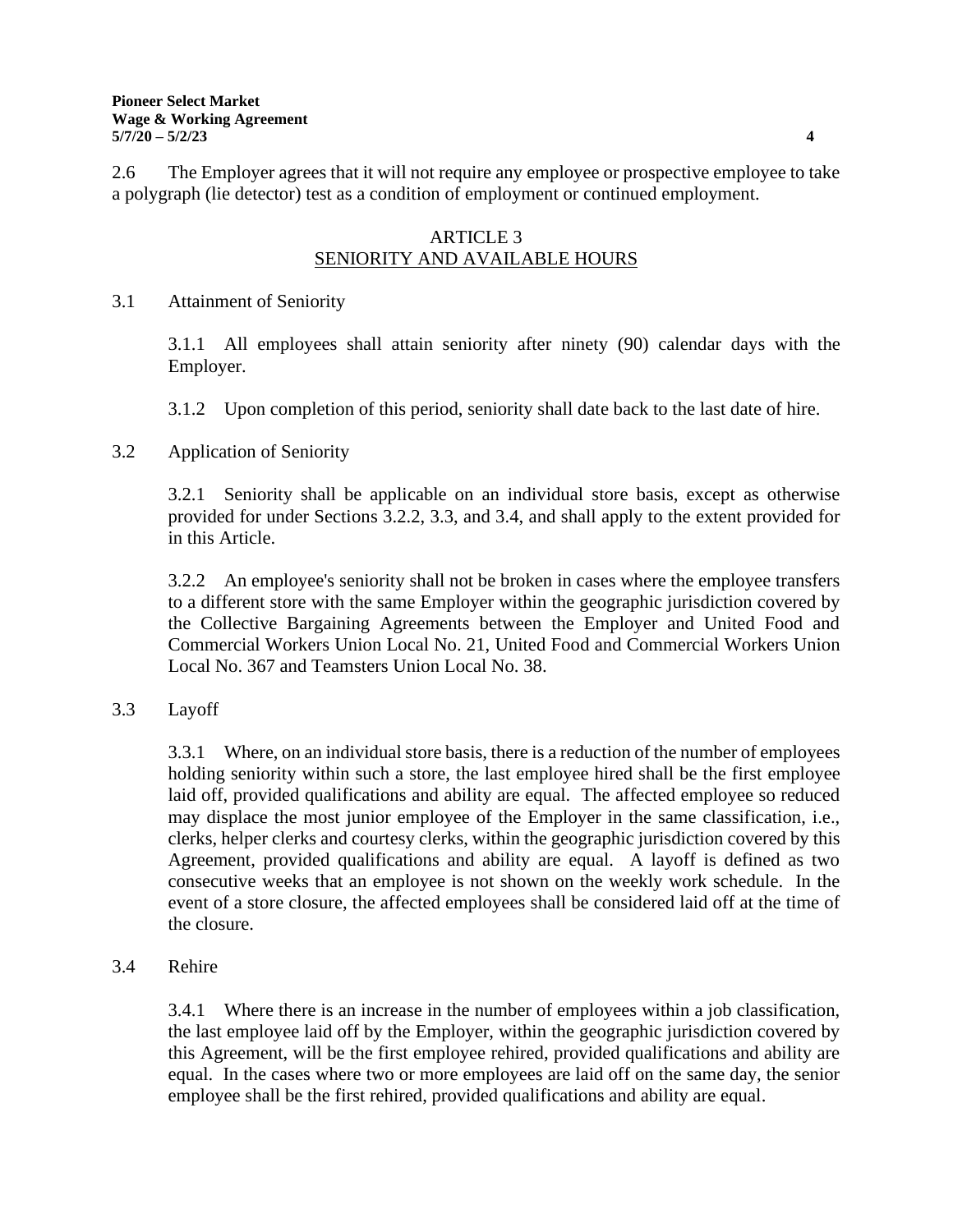3.4.2 Employees shall be required to inform the Employer in writing of their current address and phone number, and with the exception of temporary rehires, employees rehired in accordance with 3.4.1 shall be notified in writing to report to work.

3.5 Loss of Seniority

3.5.1 Except as otherwise provided for in Article 4 - Leave of Absence, seniority shall be broken and the employee's service shall be terminated for the following reasons:

3.5.2 Voluntary quit;

3.5.3 Discharge in accordance with Section 2.4;

3.5.4 Absence caused by a layoff in excess of sixty (60) consecutive calendar days.

3.5.5 Absence caused by an illness or non-occupational accident of more than nine (9) months.

3.5.6 Absence caused by an occupational accident of more than eighteen (18) consecutive months unless a longer period is agreed upon between the Employer and the Union;

3.5.7 Failure to report to work within seventy-two (72) hours following the postmark of the written notice referred to in Section 3.4.2 mailed to employee's last known address; and,

3.5.8 Failure to report to work immediately following a Leave of Absence as provided for under Article 4.

#### 3.6 Reduction of Hours

3.6.1 Regular employees shall not have their hours arbitrarily reduced for the purpose of increasing the working hours of regular part-time employees or assigning such hours to new hires or extra employees.

#### 3.7 Available Hours

3.7.1 The Employer may arrange weekly work schedules to accommodate the needs of the business, and senior employees shall be offered the most weekly hours up to a maximum of forty (40) hours per week; provided qualifications and ability are equal; the senior employee is available to perform the work; and the employee has notified management in writing of his or her desire for additional hours of work. Nothing herein shall be construed as a guarantee of daily or weekly hours of work or pay for time not worked. It shall be the obligation of the Employer to promptly investigate alleged abuses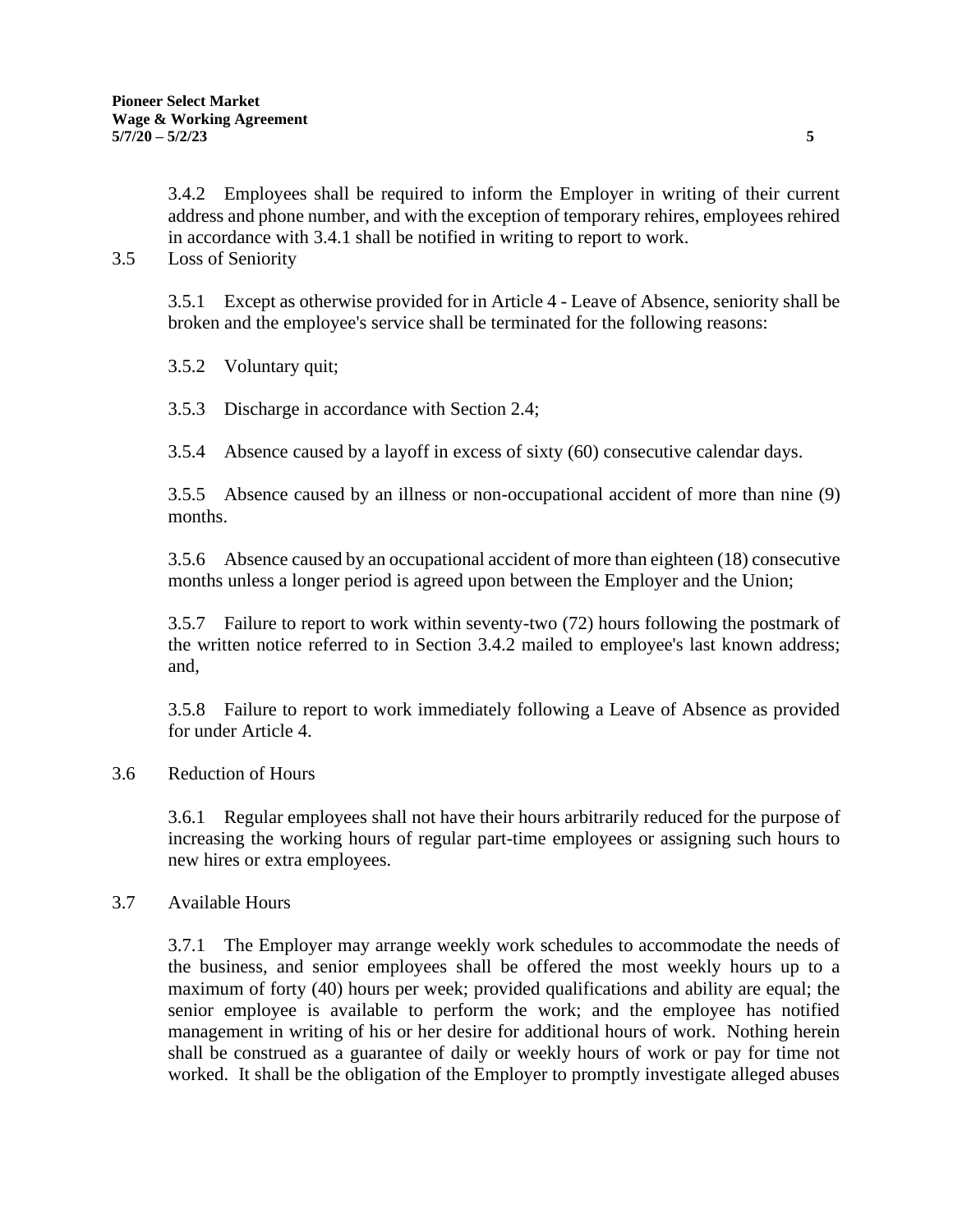upon presentation, and to rectify such abuses when justified within the meaning of this section.

3.7.2 The Employer agrees that the provisions of Section 3.7.1 shall not be applied in an arbitrary manner and the Employer shall, at the request of the Union, provide business reasons for the scheduling of employees in that given store.

## 3.8 Definitions

3.8.1 "Provided Qualifications and Ability are Equal" -- It is understood and agreed that the term "provided qualifications and ability are equal" shall mean that if two (2) employees have the same qualifications and abilities, the senior employee has priority.

3.9 Liability

3.9.1 It is understood and agreed that the employee will not be entitled to request wages under the provisions of this Article except to the extent of time lost, commencing with the weekly work schedule next following receipt of the Union's written notification to the Employer of the claim, in accordance with Article 17, provided that if less than three (3) days remain prior to the posting of the weekly work schedule in accordance with Section 5.9 when the Employer receives notification, the Employer's liability, if any, for time lost shall commence with the second next work schedule and thereafter until resolved.

3.10 Permanent Job Openings

3.10.1 Employees desiring to be considered for permanent individual job openings in their store will indicate their desire by submitting in writing a request for consideration. The notification will remain in force for six months unless withdrawn by the employee. The Employer(s) will not be arbitrary or capricious in considering such employee requests.

#### ARTICLE 4 LEAVE OF ABSENCE

4.1 Employees with one (1) year or more of continuous service shall be entitled to a leave of absence without pay for the following bona fide reasons:

4.1.1 Bona fide illness or non-occupational injury which requires absence from work in excess of fourteen (14) calendar days.

4.1.2 Pregnancy.

4.1.3 Serious illness or injury in the employee's immediate family.

4.1.4 A doctor's certificate verifying the absence must be furnished if requested by the Employer.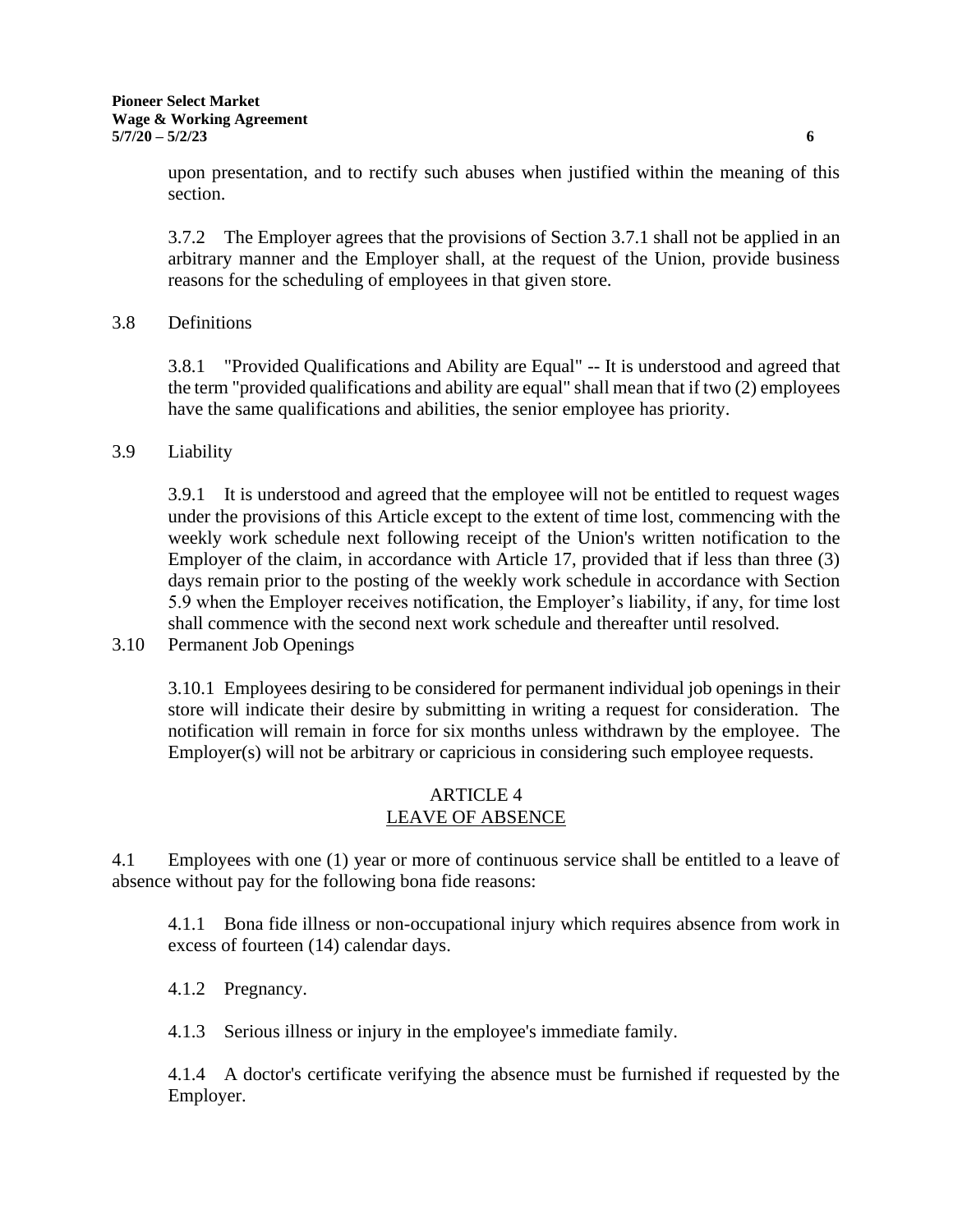4.2 Leaves for personal reasons may be granted at the sole discretion of the Employer to regular employees regardless of length of service.

4.2.1 Union stewards may be granted up to two (2) unpaid days off per calendar year to attend Union functions. Only one (1) shop steward per store location may be granted this time off.

4.2.2 Upon request of the Union, leave of absence without pay for Union business not to exceed nine (9) months may be granted by the Employer to employees regardless of length of service.

4.3 Any request for a leave of absence under the terms of Sections 4.1 and 4.2 shall be in writing and state the following information:

4.3.1 Reason for such request;

4.3.2 Date leave is to begin; and,

4.3.3 Date of return to work.

4.4 Any leave of absence, with the exception of Sections 4.1.3 and 4.5, may run to a maximum of nine (9) months.

4.5 Leaves due to occupational injuries that result from employment with the current Employer regardless of length of service, shall be granted for a period up to eighteen (18) months unless a longer period is agreed upon between the Employer and the Union.

4.6 The employee must be qualified to resume his regular duties upon return to work from an approved leave of absence.

4.6.1 A doctor's certificate verifying that the employee is able to resume his normal duties must be furnished if requested by the Employer.

4.6.2 The employee shall then return to the job previously held or to a job comparable with regard to rate of pay, on the first weekly schedule prepared after the Employer has received notice in writing of the employee's availability.

4.7 Any employee who fails to return to work at the end of a leave of absence shall be terminated.

4.8 Any employee found to have abused the "leave of absence" by falsification or misrepresentation shall thereupon be subject to disciplinary action.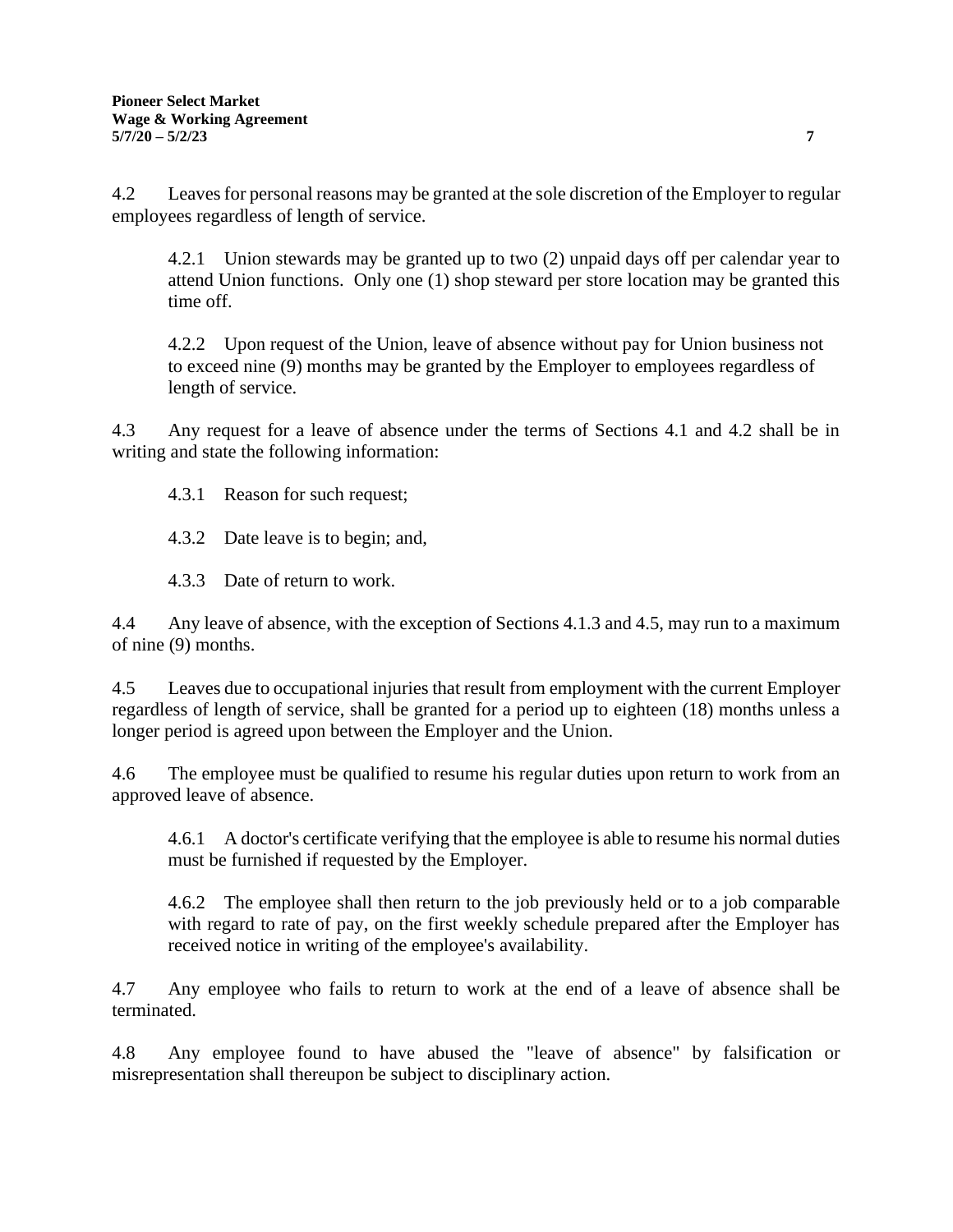# ARTICLE 5 HOURS OF WORK AND OVERTIME

5.1 Forty (40) hours per week consisting of five (5) days of eight (8) consecutive hours each (exclusive of not more than one (1) hour out for lunch each day) shall constitute the basic straighttime workweek.

5.2 Holidays, either worked or not worked, shall not be considered as days worked for the purpose of computing weekly overtime except in the case of employees who normally work six (6) days per week, totaling at least forty-four (44) hours per week.

5.3 All hours worked in excess of eight (8) hours per day and forty (40) hours per week shall be paid for at the rate of time and one-half (1-1/2). Where six (6) days, Monday through Saturday are worked in any one week, time and one-half (1-1/2) shall be paid for work on the day the least number of hours are worked.

5.4 A minimum of ten ( 10) hours shall be required between shifts. Otherwise, the premium of time and one-half (1-1/2) will be required for any hours that may be worked over ten ( 10) within a twenty-four hour (24) hour period.

5.5 Premium Work: Work performed by employees on any of the following days or between the hours specified below shall be considered as premium work and paid for according to the premium rates set forth herein.

5.5.1 The employee in charge of the store shall be paid fifty cents (50 $\varphi$ ) per hour in addition to the applicable rate while in charge. However, any hour paid at time and one half (1-1/2) or greater on Sunday shall not count as a qualifying hour for daily or weekly overtime.

5.5.2 Holiday: Time worked on any holiday specified in this Agreement shall be paid for at time and one-half  $(1-1/2)$  the employee's straight-time wage rate in addition to any holiday pay to which the employee is otherwise entitled to under Article 7. This clause does not apply to the employee's personal holiday.

5.5.3 Employees required to work after 6:00 p.m. on New Year's Eve or Christmas Eve shall be entitled to time and one-half  $(1-1/2)$  for all hours worked after 6:00 p.m. on such days.

5.5.4 6:00 p.m. to 9:00 p.m.: The employee's regular rate of pay plus twenty cents  $(20\phi)$ per hour. Schedules may be set for those employees designated to complete their shift at fifteen (15) minutes after 9:00 p.m. to facilitate closing the store, without the application of the premium set forth in Section 5.5.5.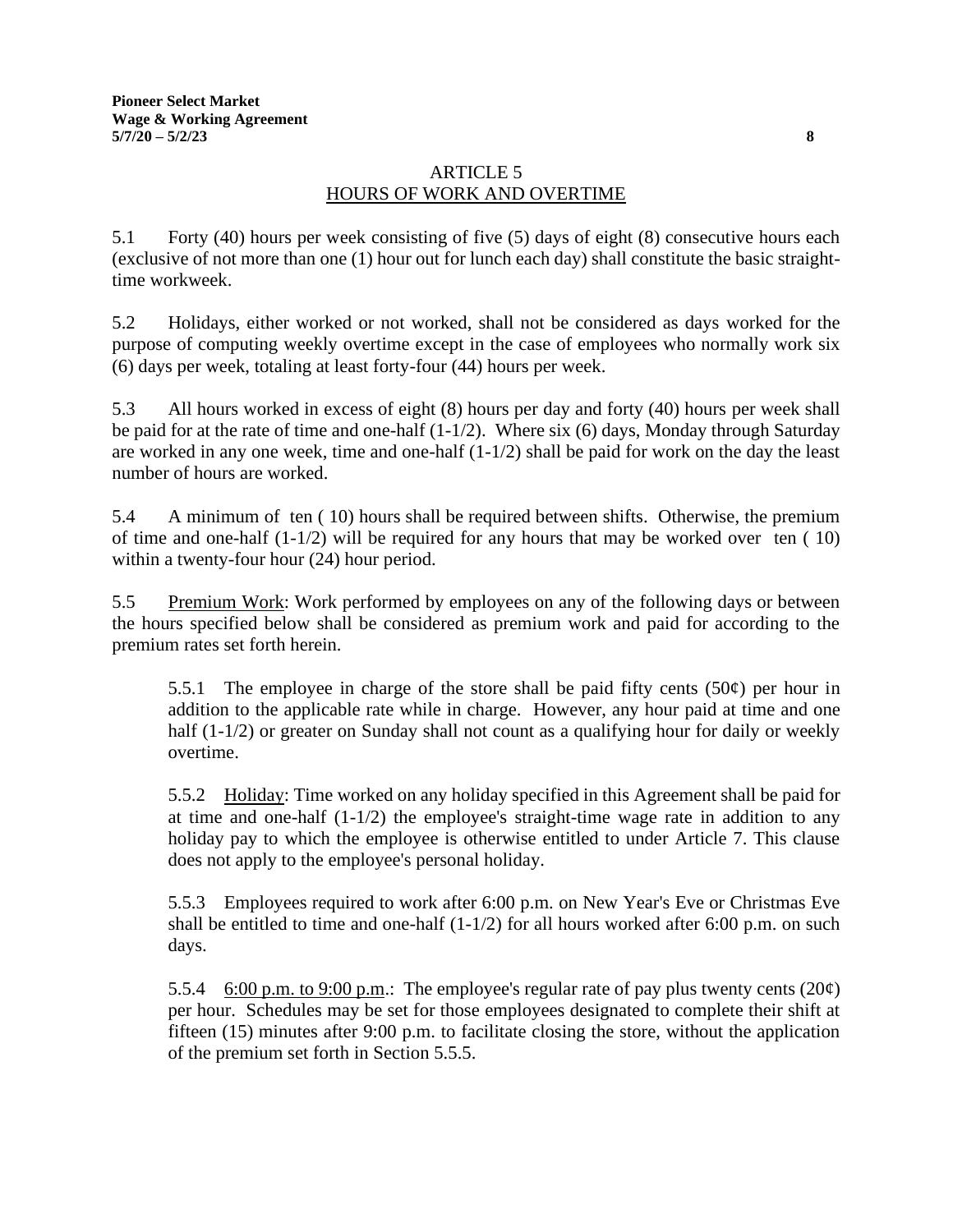5.5.5 9:00 p.m. to 6:00 a.m.: The employee's regular rate of pay plus fifty cents (50 $\phi$ ) per hour. Night stocking employees shall receive such premium  $(50¢)$  per hour for their entire shift if their schedule shift begins at 9:00 p.m.; or after or on or before 4:00 a.m.

5.5.6 Sunday Premium: Employees hired prior to May 1, 2011, shall continue to receive 1.2 times the straight-time hourly rate for all hours worked on Sunday. Employees hired on or after May 1, 2011, shall receive \$1.00 per hour over the employees regular straighttime wage rate for all hours worked on Sunday. However, any hour paid at time and onehalf (1-1/2) or greater on Sunday shall not count as a qualifying hour for daily or weekly overtime.

5.5.7 No Pyramiding: There shall be no compounding or pyramiding of premium pay and overtime pay and only the highest applicable rate shall be paid for an hour of work performed under this Agreement.

5.6 Rest Period: Employees shall be allowed a rest period of not less than ten (10) minutes, on the Employer's time, for each four (4) hours of working time. Rest periods shall be scheduled as near as possible to the mid-point of the work period. No employee shall be required to work more than three (3) hours without a rest period. Employees who work a freestanding five (5) hour shift (with no lunch) shall be entitled to a fifteen (15) minute rest period during the shift.

5.7 Store Meetings: Required store meetings shall be paid for at the straight-time hourly rate, and shall be considered time worked for the purpose of computing overtime in accordance with Article 5.3 of the Agreement. Articles 5.4, 5.10, and 6.4 shall not apply to this provision.

5.7.1 Employees required to attend such meetings on their day off, or who have been called back after an hour of off-duty time shall receive a minimum of a two (2) hour callin for such meetings.

5.8 Wage Statements: The Employer agrees to furnish each employee, on regular established paydays, a wage statement showing the name of the employee, period covered, hours worked, rate of pay, total amount of wages paid and deductions made.

5.9 Work Schedules: The Employer recognizes the desirability of giving his employees as much notice as possible in the planning of their weekly schedules of work and, accordingly, agrees to post a work schedule not later than 6:00 p.m. on Thursday preceding the start of the workweek. It is understood that the work schedule may not be used to guarantee any specified number of hours of work to any employee and that the schedule may be changed in case of emergency; or by fortyeight (48) hours' notice to the employee; or by mutual agreement between the Employer and the employee, provided however, no employee shall be discriminated against for failure to enter into such mutual agreement.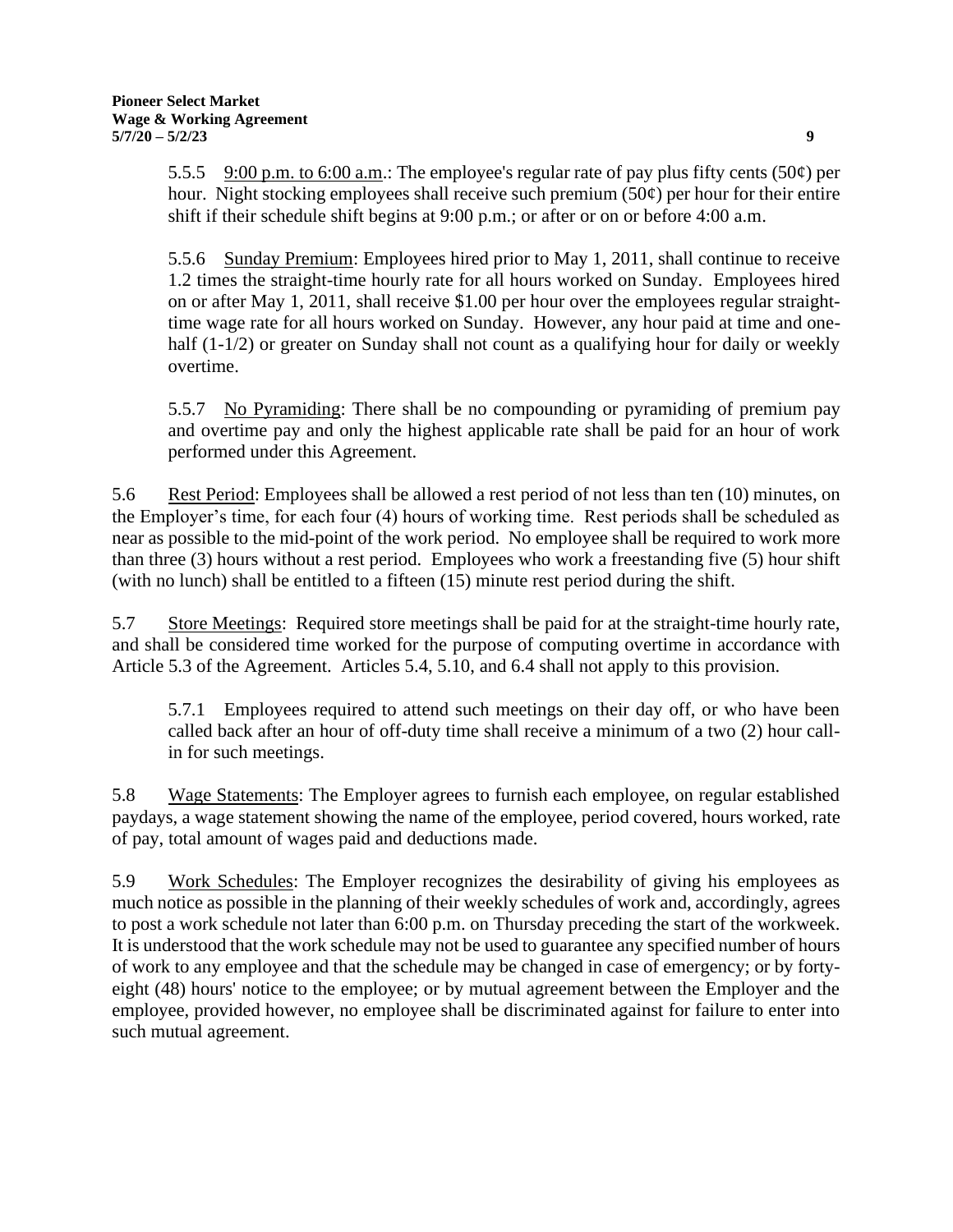5.9.2 In the event the employee works more than eight (8) hours, the highest applicable premium shall apply and there shall be no compounding of premium and/or overtime pay.

5.9.3 An Employer will utilize qualified employees from other classifications within a store, when available, to relieve checkers for lunch periods.

5.10 The Employer shall not schedule any employee for a split shift.

## 5.11 Scheduled Days Off

5.11.1 When an employee requests a day off in advance of the schedule being written and the request is granted, the Employer will endeavor to work with the employee so that there is not a reduction in hours because of the request. This provision shall not be subject to the grievance procedure.

# ARTICLE 6 CLASSIFICATIONS AND MINIMUM RATES OF PAY

6.1 The classifications and hourly rates of pay shall be set forth in Appendix "A", attached hereto and by this reference made a part hereof.

6.2 For the purpose of computing months of experience and determining length of service wage adjustments under Section 6.1 of this Article 6 - One hundred seventy-three and one third (173- 1/3) hours of employment with the current Employer shall be counted as one (1) month's experience provided that no employee shall be credited for more than one hundred seventy-three and one third (173-1/3) hours of experience in any one calendar month. All wage adjustments required by the application of this Section shall be effective on the following Sunday.

6.2.1 The apprentice pay bracket formula is based entirely on actual hours of comparable experience in the retail industry, experience which is absolutely essential for proper understanding of the responsibilities and satisfactory performance of the job or position. However, for those apprentices who go into the military service prior to becoming a Journeyperson, such an employee will be reemployed at the next higher wage rate above his rate at the time of entry into the military service, if the employee applies for reemployment within ninety (90) days following discharge.

6.3 Where an employee is hired where comparable past experience is applicable, all past experience for an apprentice shall apply if the comparable past experience has been within two (2) years previous to employment. Past experience must be claimed by an employee on his or her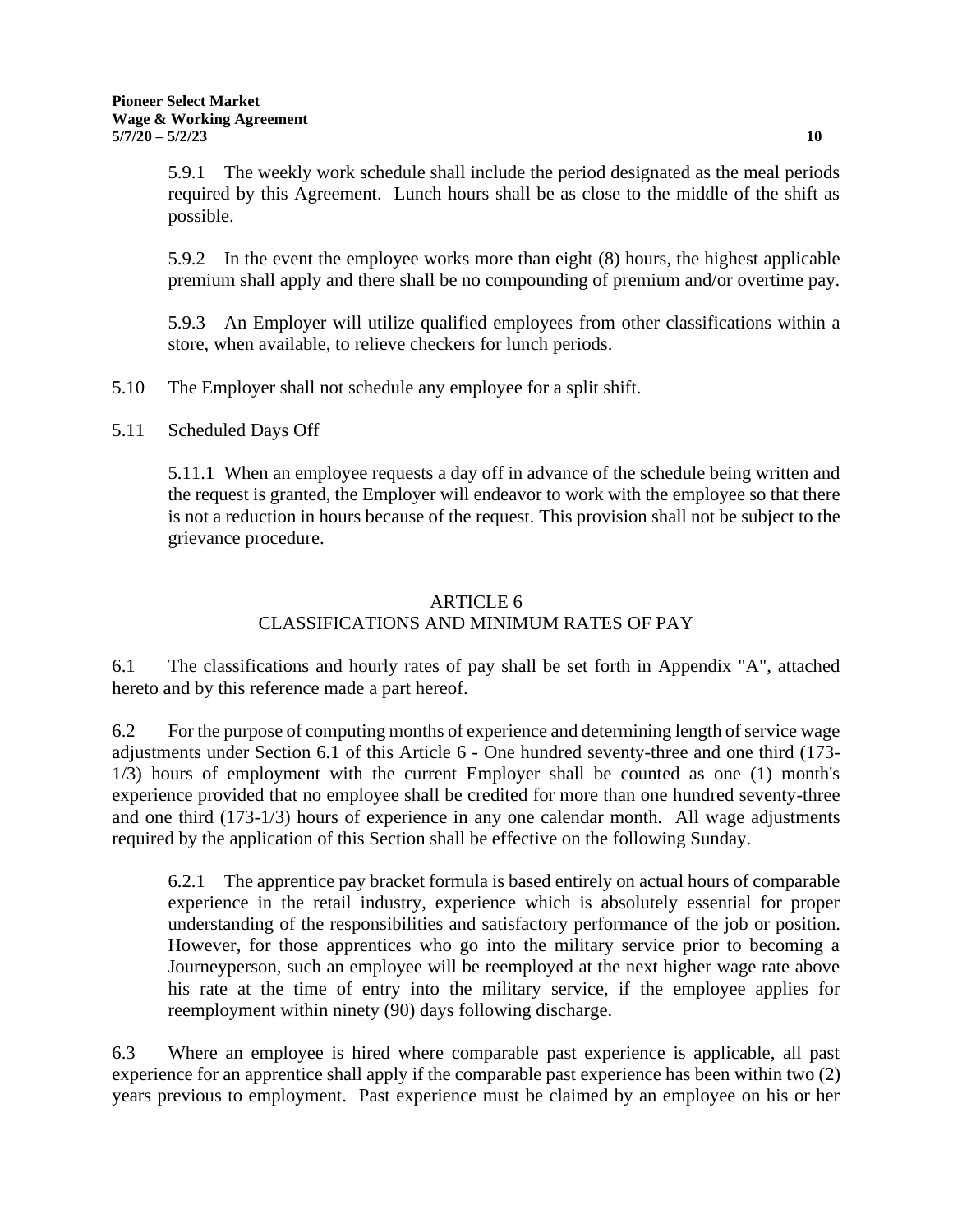employment application in order to claim wage adjustments for incorrect payment by the Employer. Applicable past experience is defined as comparable work performed in the retail grocery industry.

6.3.1 Comparable past experience for employees who were formerly Journeypersons shall be applied as follows:

Those employees who have not worked for the past:

- 0 2 years shall be considered Journeypersons
- 2 3 years shall be considered Step 6 Apprentice
- 3 4 years shall be considered Step 4 Apprentice
- Over 4 years shall be considered Step 1 Apprentice

6.3.2 This shall not preclude an Employer from hiring new employees at a scale in excess of the aforementioned brackets.

6.4 All employees, except those in the classification Courtesy Clerk and Helper Clerk, and except in cases of emergency beyond the Employer's control or where the employee is unable to work four (4) hours on a particular day, shall receive not less than four (4) continuous hours' work or equivalent compensation in any one (1) day ordered to report for work, compensation to begin at the time of reporting for duty.

6.4.1 Helper Clerks, when scheduled, shall be guaranteed a minimum of two (2) hours' work, or equivalent compensation, Monday through Friday and four (4) hours' work, or equivalent compensation, on Saturdays, Sundays and Holidays.

6.5 Employees who are employed in any of the classifications covered by this Agreement and who are temporarily assigned to the work of Relief Manager, shall be compensated for straighttime hours while so temporarily assigned at the Senior Journeyperson's rate and overtime shall be paid at the rate of time and one-half (1-1/2) the Senior Journeyperson's rate.

6.6 It is expressly understood that employees receiving more than the minimum compensation or enjoying more favorable working conditions than provided for in this Agreement, shall not suffer by reason of signing or adoption; however, the terms of this Agreement are intended to cover only minimums of wages and other employee benefits. The Employer may place superior wages and other employee benefits in effect and reduce the same to the minimum herein prescribed without the consent of the Union.

6.7 For employees employed in Non-Food operations as defined herein, which are operated in a food store.

6.7.1 Definitions: The definition of food items set forth for the interpretation and application of this provision is based on the historical practice of each Employer. In the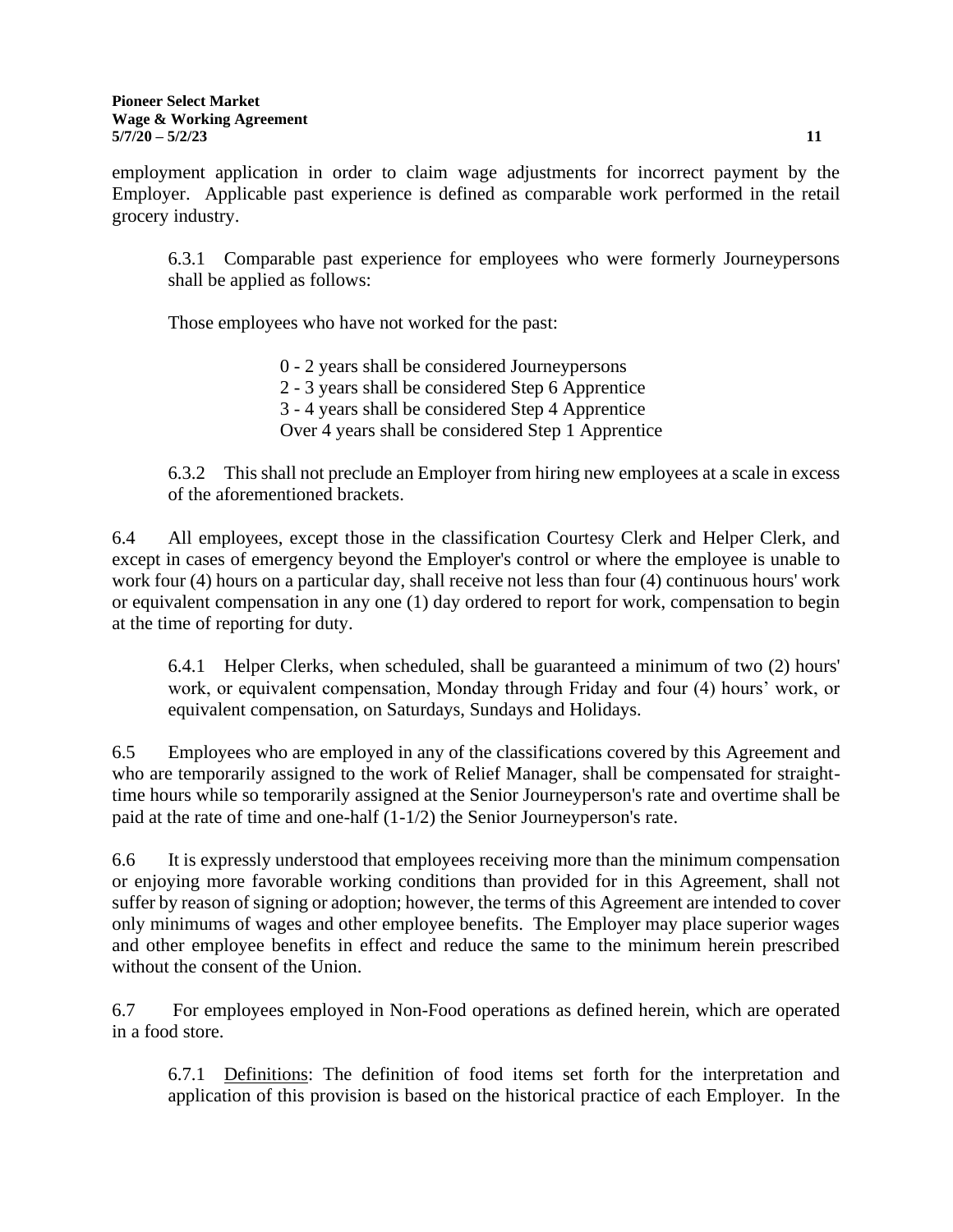event a dispute arises as to the interpretation of "food" or "non-food", the current order guides will be used as a guide.

6.7.2 All terms and conditions of this Agreement except hourly wage rates will apply to non-food employees.

6.7.3 The wage rates of non-food employees will be defined in Appendix "B" of this Agreement.

6.7.4 All employees who are classified as non-food employees shall devote their time exclusively to the non-food operation. All employees who do any work in foods shall receive the grocery rates of pay. This shall include but not be limited to work in the central check-stand (except bagging and carry-out) checking, receiving, stocking, marking of grocery or produce merchandise. Credit for past experience for non-food employees shall be given on the basis of experience in comparable non-food merchandise and in accordance with the provisions of Section 6.3 of Article 6 of the Agreement, or past experience in retail work with the same Employer, whichever is greater.

6.7.5 A bona fide non-food operation which is sufficiently large in terms of floor area, number of employees, and lines of non-food merchandise that such operation standing by itself could reasonably be expected to operate as an individual store, may have an employee in charge of such non-food operation who is excluded from the bargaining unit under the terms of Section 1.1 of Article 1 of this Agreement, provided such non-food operation will also have a non-food Senior Journeyperson paid in accordance with 6.7.3, above.

6.7.6 After two (2) years of service in non-foods, non-foods employees who notify their Employer in writing that they are desirous of a transfer to food operations or other classifications shall be provided the first opportunity for available openings prior to hiring new hires in their store, subject to qualifications and ability.

6.8 Promotion. Appendix "B" or "C" employees who are promoted to another position under Appendix "B" or "C" shall remain at their current wage rate, but shall be given credit for prior hours of experience toward their new progression.

Appendix "B" or "C" employees who are promoted to a position under Appendix "A" shall remain at their current wage rate until accumulating 2080 hours and then shall progress to the next higher rate in the progression and then continue their progression under Appendix "A". This clause does not apply to Courtesy Clerks, Helper Clerks or other employees covered under separate Appendices or LOU's.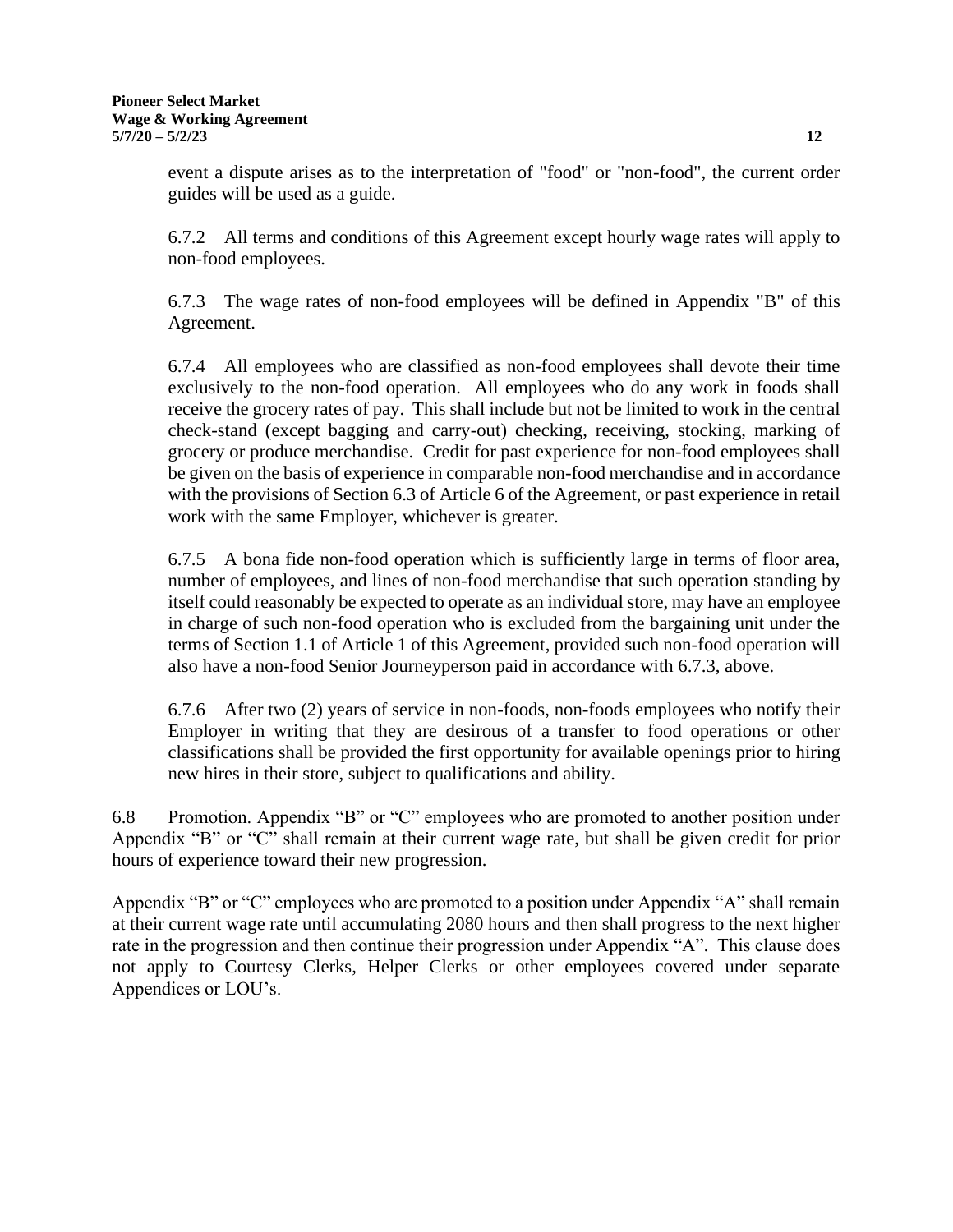# ARTICLE 7 HOLIDAYS

7.1 The following days shall be considered holidays for all employees who have been employed for ninety (90) consecutive calendar days: New Year's Day, Presidents' Day, Memorial Day, Independence Day, Labor Day, Thanksgiving Day and Christmas Day. For employees hired on or after May 1, 2011, the initial wait for holiday eligibility shall be six (6) consecutive months.

7.1.1 The holidays set forth in Section 7.1 shall be observed as holidays on the date established for each by Federal legislation.

7.1.2 Work on Christmas Day shall be on a voluntary basis, however, if there are insufficient volunteers, employees shall be scheduled on an inverse seniority basis.

7.2 Employees with one (1) year of continuous service with the Employer shall be entitled to a personal holiday. By mutual agreement between the Employer and employee, the employee may receive payment in lieu of such holiday in accordance with Section 7.3. Employees shall give the Employer a thirty (30) day notice prior to their personal holiday. The personal holiday shall not be carried over into the next year.

7.3 Employees, provided they normally work the hours as specified below, who work during the week in which the holiday occurs, and report for work their last scheduled working day preceding and their next scheduled working day immediately following the holiday, shall be paid for holidays, specified in Sections 7.1 and 7.2 of this Article, not worked on the following basis, provided that in any event if the preceding qualifications for holiday pay are met by the employee and he works thirty two (32) or more hours in the holiday week he shall receive eight (8) hours of holiday pay.

7.3.1 Hours normally worked per week shall mean the employee's average weekly hours for the last eight (8) weeks of work prior to the holiday (week) or date of hire, whichever is applicable.

7.3.2 The requirement to work sometime during the holiday week shall be waived when the involuntary absence is due to a bona fide illness or injury, provided that the employee has worked within the seven (7) calendar days preceding the holiday and within the seven (7) calendar days following the holiday.

| Hours Normally Worked Per Week | Hours of Holiday Pay |
|--------------------------------|----------------------|
| 12 to $24$                     |                      |
| 24 to 32                       | h                    |
| 32 or more                     |                      |

7.4 Employees who qualify for holiday pay as specified in Section 7.3 of this Article shall be paid time and one-half (1-1/2) in addition to such holiday pay for work performed on holidays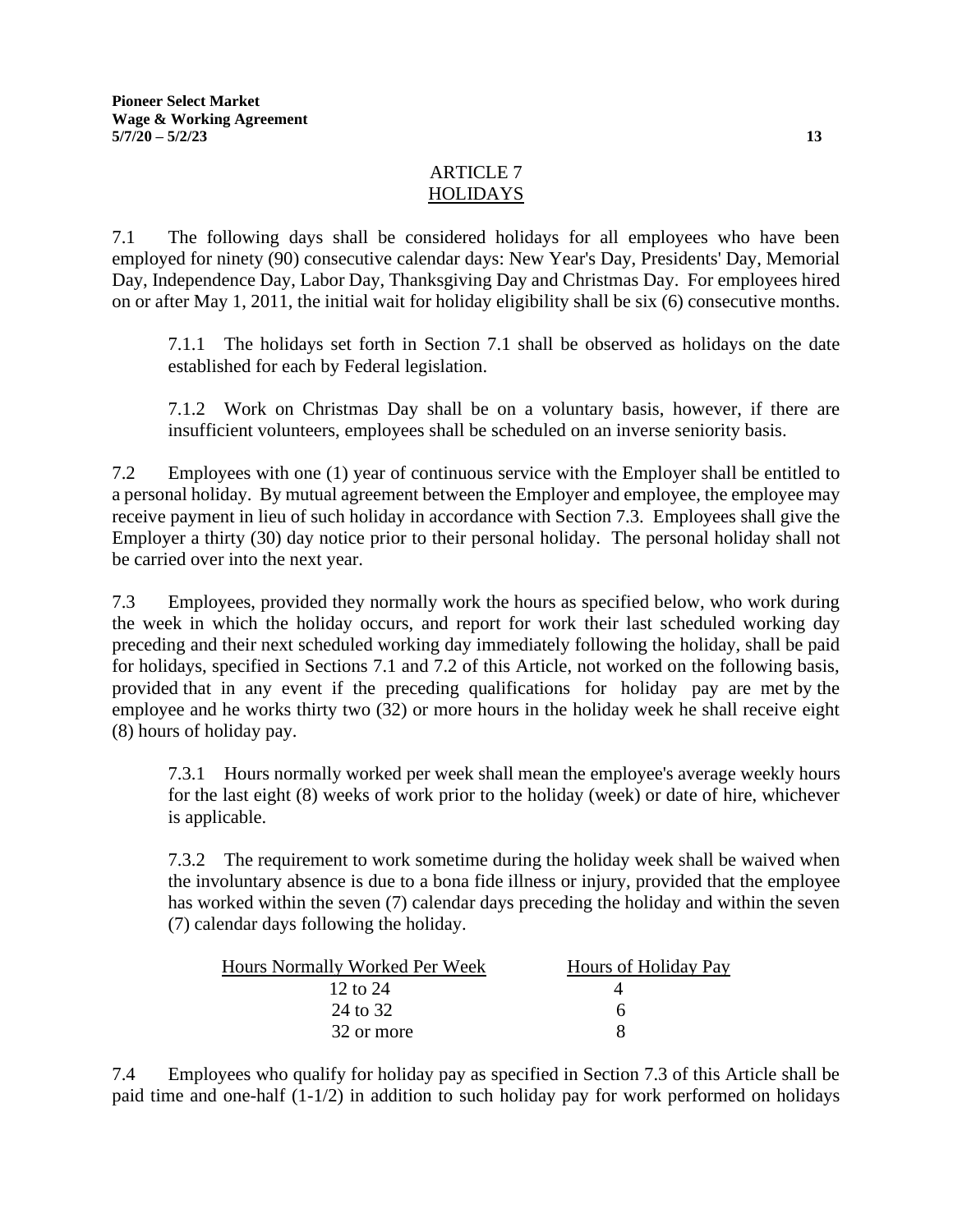named in Section 7.1 of this Article. Employees who do not qualify for holidays pursuant to Section 7.3 of this Article shall receive time and one-half  $(1-1/2)$  for work performed on such holidays, provided; this shall not apply to the employee's personal holiday.

7.5 Holidays, either worked or not worked, shall not be considered as days worked for the purpose of computing weekly overtime except in the case of employees who normally work six (6) days per week, totaling at least forty-four (44) hours per week. In the case of the employee's personal holiday, the week in which the personal holiday is observed shall be considered as the holiday week.

#### ARTICLE 8 VACATIONS

8.1 Employees on the first anniversary date of their employment (after the first year of continuous employment) shall be entitled to a vacation with pay at their straight-time hourly rate based upon the number of hours worked in the preceding twelve (12) months as follows:

| Hours Worked | Hours of Paid Vacation |
|--------------|------------------------|
| 800 to 1200  | 20                     |
| 1200 to 1600 | 24                     |
| 1600 to 2080 | 32                     |
| 2080 or more | 40                     |

8.2 Employees on the second and each subsequent anniversary date of their employment to the fifth (5th) anniversary date of their employment (after the second and each subsequent year to the fifth (5th) year of continuous employment) shall be entitled to a vacation with pay at their straighttime hourly rate based upon the number of hours worked in the preceding twelve (12) months as follows:

| Hours Worked | Hours of Paid Vacation |
|--------------|------------------------|
| 800 to 1200  | 40                     |
| 1200 to 1600 | 48                     |
| 1600 to 2080 | 64                     |
| 2080 to 2288 | 80                     |
| 2288 to 2496 | 88                     |
| 2496 or more | 96                     |
|              |                        |

8.3 Employees on the fifth (5th) and each subsequent anniversary date of their employment to the twelfth (12th) anniversary date of their employment, and each subsequent year to the twelfth (12th) year of continuous employment, shall be entitled to vacation pay at their straight-time hourly rate based upon the number of hours worked in the preceding twelve (12) months as follows:

| Hours Worked | Hours of Paid Vacation |
|--------------|------------------------|
| 800 to 1200  | 60                     |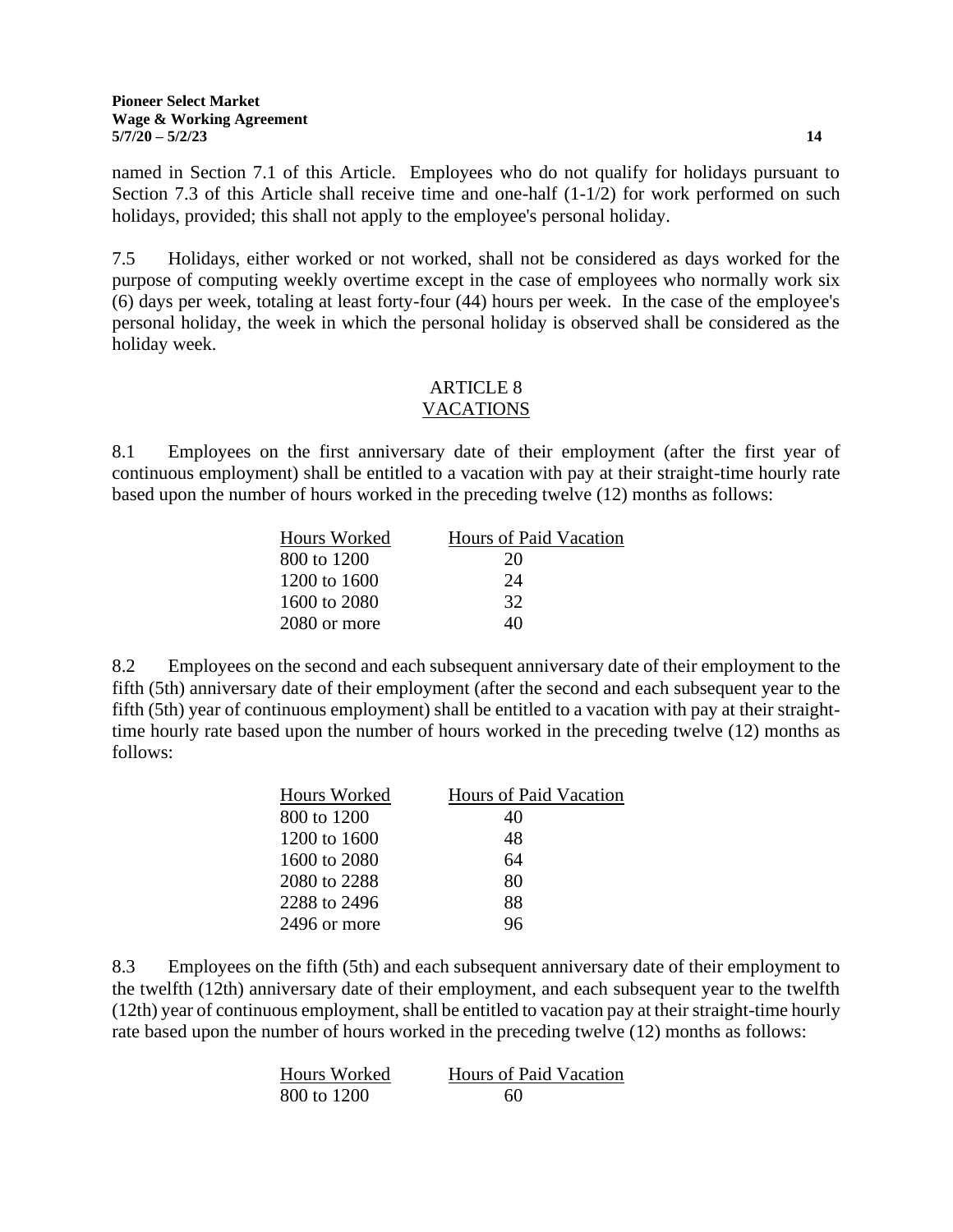| 1200 to 1600 | 72  |
|--------------|-----|
| 1600 to 2080 | 96  |
| 2080 to 2288 | 120 |
| 2288 to 2496 | 132 |
| 2496 or more | 144 |

8.4 Employees on the twelfth (12th) and each subsequent anniversary date of their employment shall be entitled to vacation with pay at their straight-time hourly rate based upon the number of hours worked in the preceding twelve (12) months as follows:

| Hours Worked | Hours of Paid Vacation |
|--------------|------------------------|
| 800 to 1200  | 80                     |
| 1200 to 1600 | 96                     |
| 1600 to 2080 | 128                    |
| 2080 to 2288 | 160                    |
| 2288 to 2496 | 176                    |
| 2496 or more | 192                    |

8.5 It is hereby understood and agreed that in computing "hours of paid vacation" for employees who regularly appear on the payroll for thirty-two (32) or more hours per week, the terms of Sections 8.1, 8.2, 8.3 and 8.4 of this Article shall be applied so that working time lost up to a maximum of one hundred sixty (160) hours due to temporary layoff, verified cases of sickness or accident, or other absence from work approved by the Employer (in addition to vacation and holiday time off earned and taken by the employee) shall be counted as time worked.

8.6 Employees who average twenty (20) hours or more per week, who terminate or are terminated (discharge for dishonesty excepted) after the first or any subsequent anniversary date of their employment and prior to their next anniversary date of employment shall be entitled to vacation pay at their straight-time hourly rate based upon the number of hours worked since the last anniversary date of their employment at the following rates for each full one hundred (100) hours worked: After the first to fifth (5th) anniversary date, four (4) hours' vacation pay; after the fifth (5th) to the twelfth (12th) anniversary date, six (6) hours' vacation pay; and after the twelfth (12th) anniversary date, eight (8) hours' vacation pay.

8.7 Vacation may not be waived by employees nor may extra pay be received for work during that period, provided, however, that by prior mutual agreement between the Employer, employee, and Union this provision may be waived.

8.8 Employees whose vacations are scheduled during a holiday week shall receive holiday pay provided for under the terms of Article 7 of this Agreement in addition to vacation pay.

8.9 The Employer agrees to pay earned vacation pay prior to vacation if requested by the employee on a timely basis.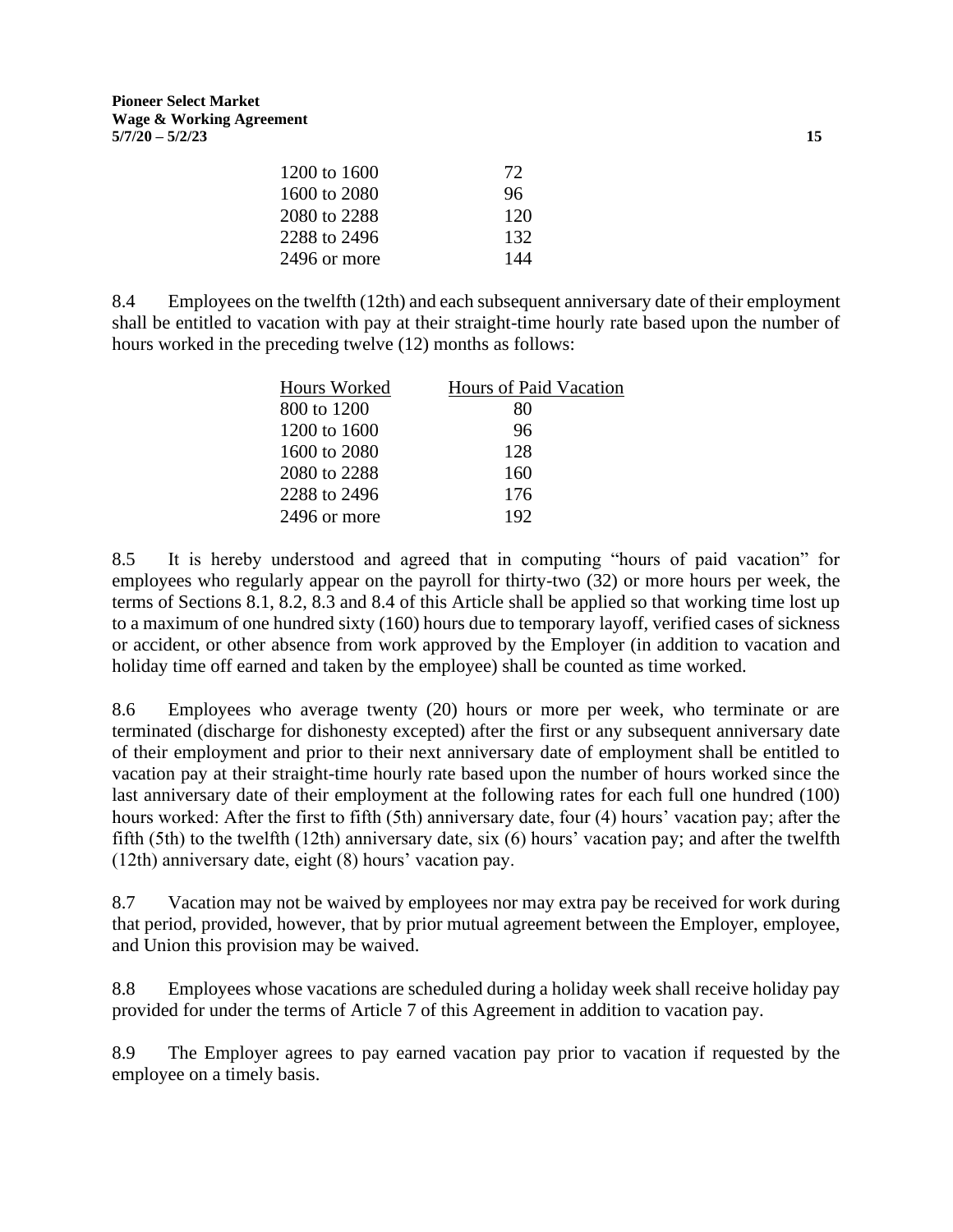8.10 All vacations shall be scheduled by seniority and all employees entitled to two (2) weeks' vacation shall have such weeks scheduled consecutively. Employees entitled to three (3) or four (4) weeks' vacation, who wish all such weeks scheduled consecutively must make arrangements with management for this prior to the February  $1<sup>st</sup>$  preceding the vacation period.

## ARTICLE 9 SICK LEAVE

9.1 Employees, during each twelve (12) months following their last date of employment, (after the first (lst) and each succeeding year of continuous employment with their current Employer) shall be entitled, as set forth below, to paid sick leave at their current regular straight-time hourly rate for bona fide illness or injury off-the-job.

9.2 Sick leave pay shall be accrued by an employee depending upon the number of straighttime hours worked, including vacation and holiday hours, by the employee with his current Employer in each twelve (12) months as follows:

| Hours Worked   | Hours of Sick Leave Pay |
|----------------|-------------------------|
| 1248 to 1679   | 24                      |
| 1680 to 1999   | 32                      |
| $2000$ or more | 40                      |

9.3 Sick leave pay, to the extent it has been earned, shall begin on the third (3rd) normally scheduled working day of illness or injury off-the-job or the first (lst) normally scheduled working day, if the employee is hospitalized on such first (lst) day of illness thereafter, or if the employee has a full sick leave bank one hundred and sixty (160 hours), and shall be in an amount per day equal to the average number of straight-time hours worked per day by the employee during the past twelve (12) months; provided, 1) the daily total of sick leave pay under this Article and disability payments provided by the Health and Welfare Plan shall not exceed the current regular straight-time rate for the employee's average hours up to eight (8) hours per day; and, 2) not more than five (5) days' sick leave pay shall be required in any one (1) workweek. For purposes of this Article, disabling outpatient surgery will be treated as hospitalization.

9.4 Sick leave pay shall be cumulative from year to year, but not to exceed a maximum of one hundred and sixty (160) hours. Sick leave pay must be earned by employment with one Employer.

9.5 A doctor's certificate or other authoritative verification of illness may be required by the Employer and, if so, must be presented by the employee not more than forty-eight (48) hours after return to work. If the employee is absent more than two (2) scheduled days, such verification must be presented prior to the employee's return to work, provided the Employer has given reasonable advance notice.

9.5.1 The Employers agree that they will not automatically require doctor's notes when employees call in sick.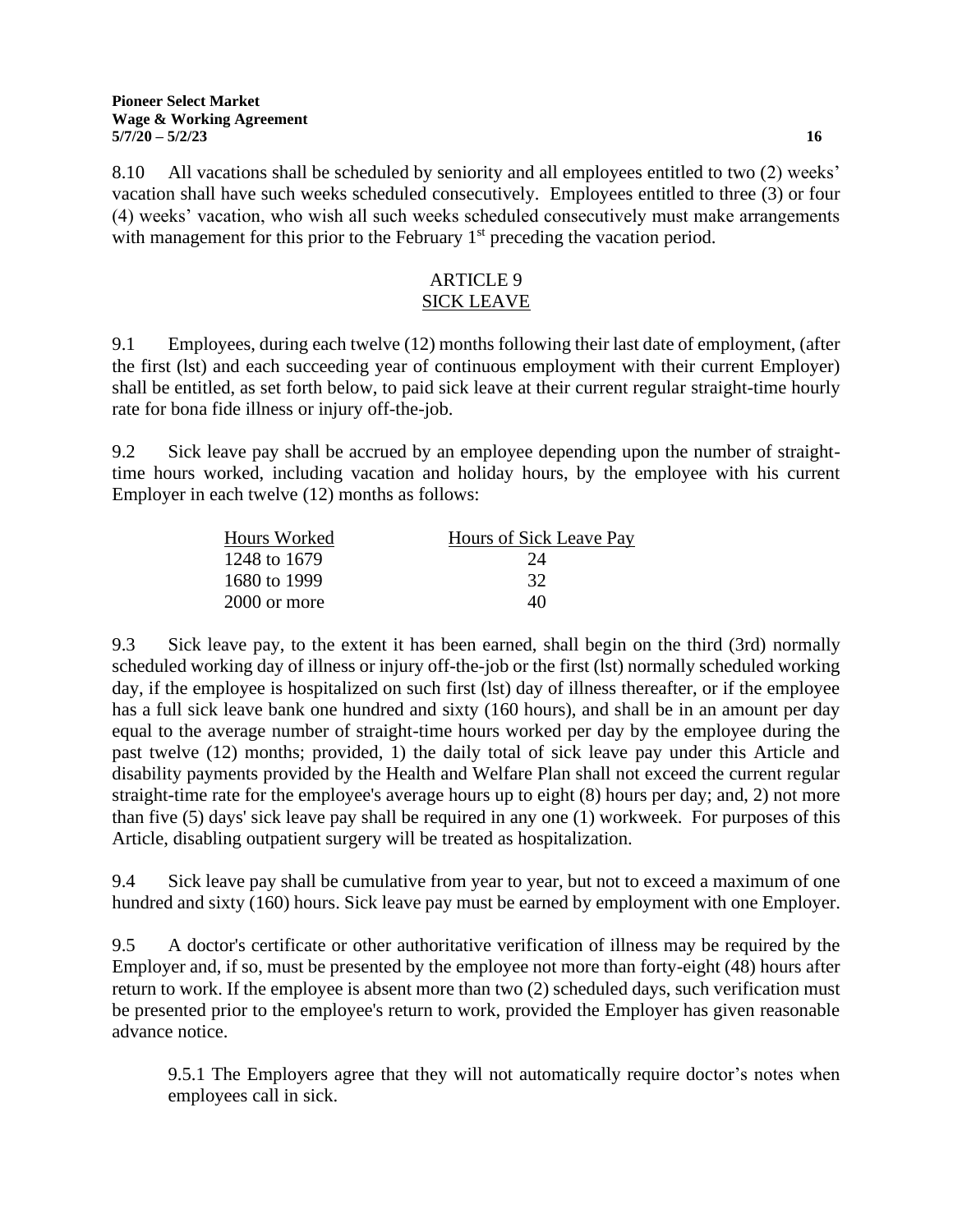9.6 Any employee found to have abused sick leave benefits by falsification or misrepresentation shall thereupon be subject to disciplinary action, reduction or elimination of sick leave benefits (including accumulated sick leave) and shall further restore to the Company amounts paid to such employee for the period of such absence or may be discharged by the Company for such falsification or misrepresentation.

9.7 Sick leave benefits shall apply only to bona fide cases of illness and injury off-the-job and shall not apply to on-the-job accidents which are covered by Article 13 of this Agreement. Sick leave may be used to supplement Worker's Compensation to the extent it has been accumulated; however, the total of sick leave pay, disability payment under any insurance plan, and Worker's Compensation benefits paid to an employee in any calendar week shall not exceed the average earnings of the employee for the six (6) weeks prior to his/her absence.

9.8 Family Leave: Employees shall be permitted family leave in accordance with RCW 49.12 on the same terms and conditions (including eligibility requirements) as provided in Section 9.1 through 9.7 above.

# ARTICLE 10 BEREAVEMENT LEAVE

10.1 Employees with less than six (6) months of employment will be allowed time off without pay for death in the immediate family as defined below. After six (6) months of employment, employees who are regularly employed twenty (20) hours or more per week shall be allowed up to three (3) days off with pay for loss of their normal scheduled hours of work for death in the immediate family as defined below. Bereavement leave will be paid only with respect to a workday on which the employee would otherwise have worked and shall not apply to an employee's scheduled days off, holidays, vacation, or any other day in which the employee would not, in any event, have worked. Scheduled days off will not be changed to avoid payment of bereavement leave. Bereavement leave shall be paid for at the employee's regular straight-time hourly rate. Immediate family shall be defined as spouse, son, daughter, mother, father, motherin-law, father-in-law (existing spouse), grandparents, brother, sister, stepchildren, grandchildren, current step-mother, current step-father, domestic partner or relatives residing with the employee.

## ARTICLE 11 **JURY DUTY**

11.1 After their first (lst) year of employment, employees who are regularly employed twenty (20) hours or more per week who are called for service on a District Court, Superior Court, Municipal Court or Federal District Court jury shall be excused from work for the days on which they serve and shall be paid the difference between the fee they receive for such service and the amount of straight-time earnings lost by reason of such service up to a limit of eight (8) hours per day and forty (40) hours per week and one hundred twenty (120) hours within any calendar year;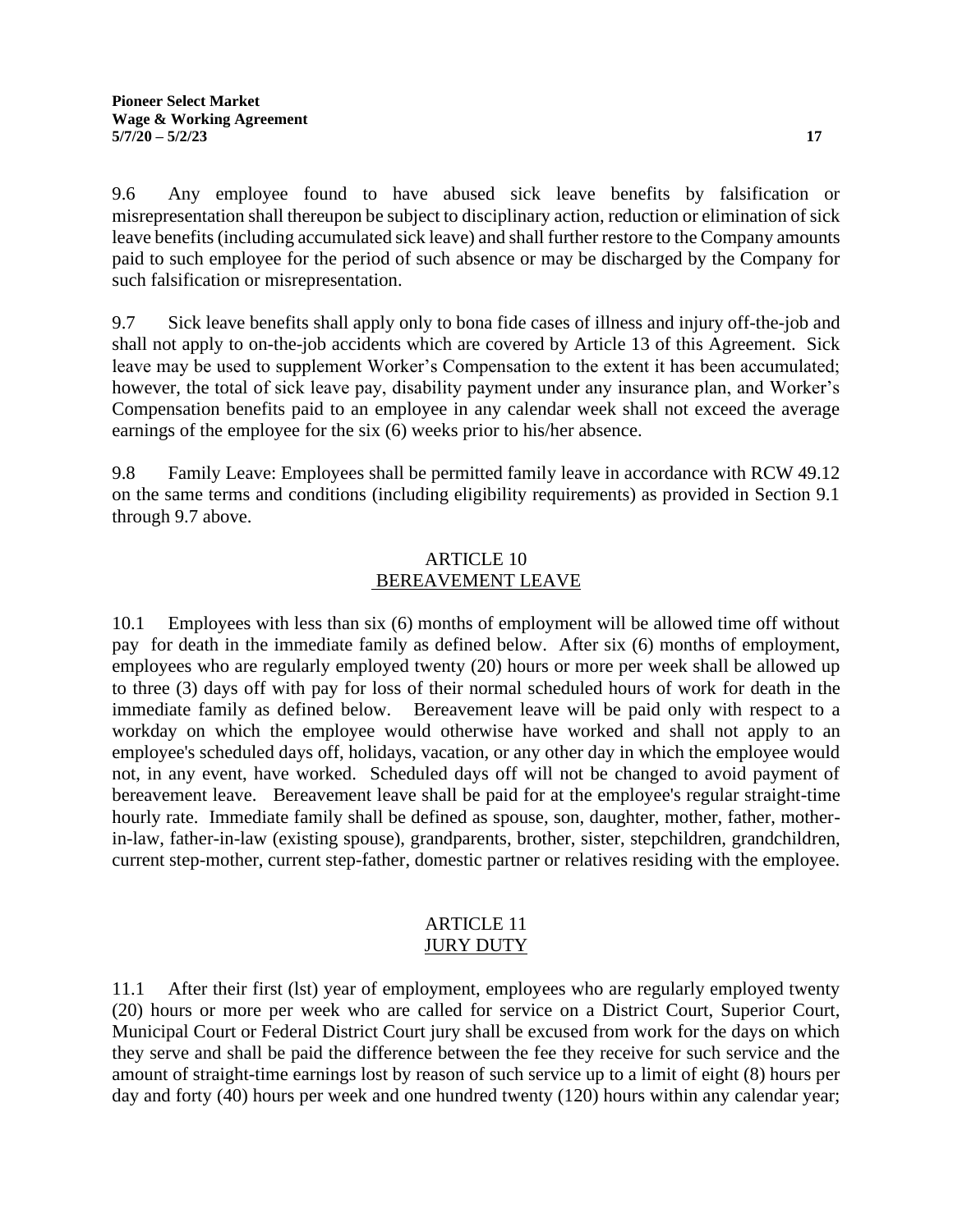#### **Pioneer Select Market Wage & Working Agreement 5/7/20 – 5/2/23 18**

provided, however, an employee called for jury duty who is temporarily excused from attendance at court must report for work if sufficient time remains after such excuse to permit him to report to his place of work and work at least one-half (½) of his normal workday. Employees who have served a full day as juror, and who are scheduled to commence work after 5:00 p.m., shall not be required to report to work that day. In order to be eligible for such payments, the employee must furnish a written statement from the appropriate public official showing the date and time served and the amount of jury pay received. Employees may receive compensation on one (1) panel per year.

11.1.1 Witness Duty: Employees required to appear in court or in legal proceedings on behalf of their Employer during unscheduled hours, shall receive compensation at their regular straight-time hourly rate of pay only for the time spent in making such appearance, less any witness fees received. No other provision in this Agreement shall apply to this Section.

11.1.2 If an employee is required to appear on behalf of his/her Employer during regular scheduled hours, he/she shall receive compensation at their regular straight-time hourly rate of pay for the time spent in making such appearance, less any witness fees. In this event, these hours will be considered compensable hours under the terms of this Agreement.

## ARTICLE 12 HEALTH AND WELFARE

12.1 Each Employer and the Union agrees to be bound by the terms and provisions of that certain Trust Agreement creating the Sound Health and Wellness Trust (formerly known as the Retail Clerks Welfare Trust), initially executed June 18, 1957, and all subsequent revisions or amendments thereto, and by all policies and other conditions of participation and eligibility, which may be established from time to time by the Plan Document, the Trust's Rules and Regulations, the Summary Plan Description, and other pertinent procedures, practices, and Trustee actions. Each Employer accepts as his representatives for the purpose of managing this Trust Fund, the Employer Trustees serving on the Board of Trustees of said Trust Fund and their duly appointed successors. The Union accepts the Labor Organization Trustee members of the Board of Trustees, and their duly appointed successors, as its representatives for purposes of managing the Trust. Each Employer and the Union also agree to be bound by the terms of the parties' Health & Welfare and Pension Agreement.

12.2 The Employer and the Union agree to be bound by the Health and Welfare Labor Agreement, effective May 6, 2007, by and between Allied Employers, Inc., and UFCW Union Locals No 21, 44, 81, 367, 1439, UFCW International (AFL-CIO), and Teamsters Union Local 38, and by all subsequent revisions or amendments thereto.

12.3 The Employers party to this Agreement shall continue to pay on a per compensable hour basis (maximum of one hundred and seventy-three (173) hours per calendar month per employee)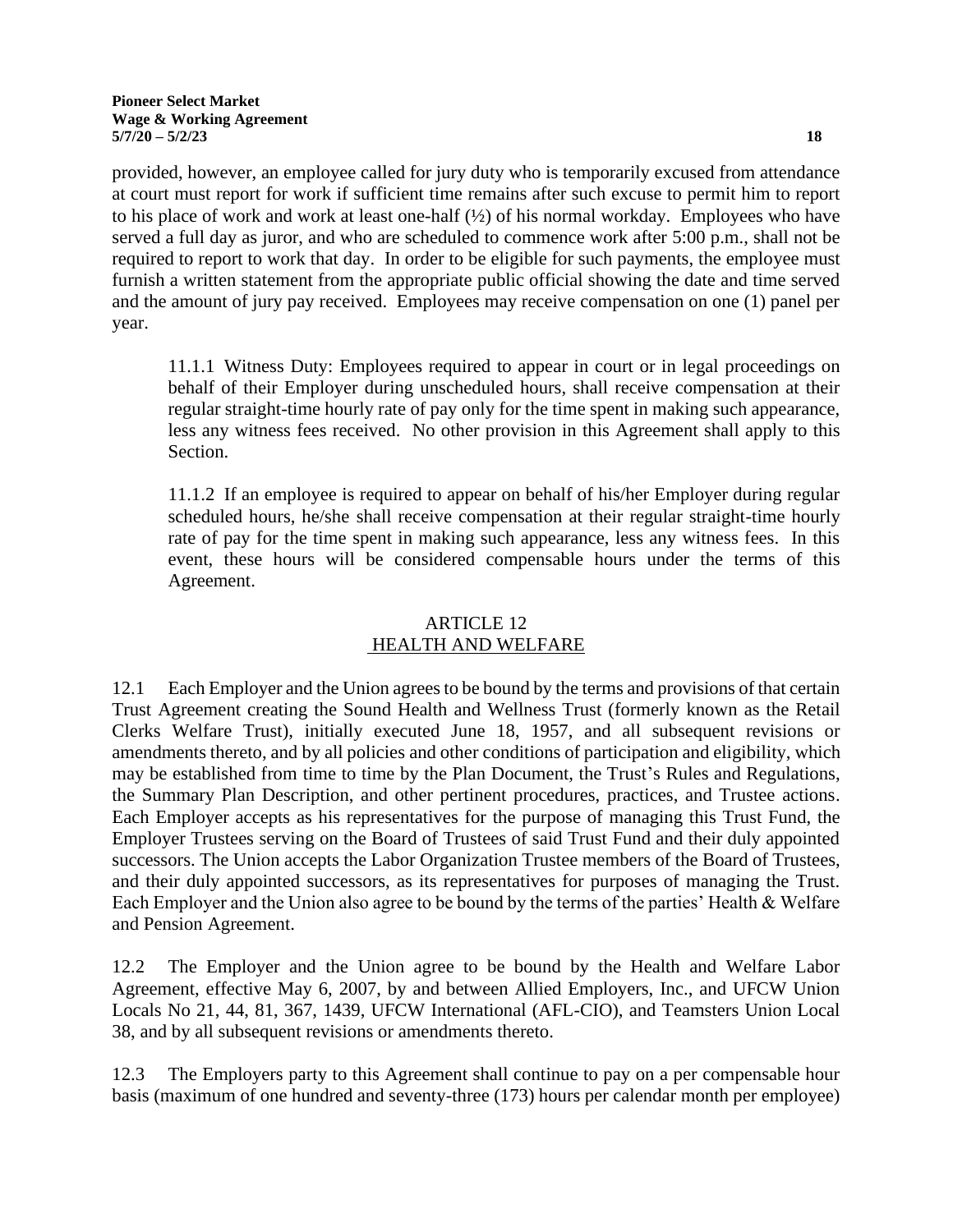into the Sound Health and Wellness Trust for the purpose of providing the employees with hospital, medical, surgical, vision, group life, accidental death and dismemberment, weekly indemnity benefits and dental benefits in accordance with the contribution rates and related provisions established by the separate Health and Welfare Agreement between Allied Employers, Inc., and various Local Unions dated April 1, 1977, and as subsequently amended,.

12.4 The details of the benefit programs including a description of exact benefits to be provided, and the rules under which employees and their dependents shall be eligible for such benefits, shall be determined by the Trustees of the Sound Health and Wellness Trust in accordance with the terms and provisions of the Trust Agreement creating the Retail Clerks Welfare Trust, dated June 18, 1957, and as may be subsequently amended.

12.5 The contribution referred to shall be computed monthly and the total amount due for each calendar month shall be remitted in a lump sum not later than twenty (20) days after the last day of the month in which the contributions were earned.

12.5.1 Notwithstanding the foregoing Section, the Board of Trustees of the Sound Health and Wellness Trust shall have the authority to establish and enforce a method for reporting contributions on an accounting period basis, rather than a calendar month basis. In such a case, the one hundred and seventy-three (173) hour maximum shall be appropriately adjusted, as directed by the Trustees, provided that in no event shall the Employer's total obligation be different than what it would have been on a calendar month basis. Further, the total contributions due for each approved accounting period shall be remitted in a lump sum not later than twenty (20) days after the end of the accounting period.

12.6 The term "compensable hour" shall mean any hour for which any employee receives any compensation required by this Agreement.

12.7 All hours worked through September 30, 2019, the Employer will contribute the required rate as determined by the Trust as needed, up to a maximum of \$5.10 per compensable hour.

12.8 Effective for October 1, 2019 hours, the Employer will contribute to the Sound Health and Wellness Trust as follows:

The Employer's current contribution rate(s) shall be reduced by twenty-one cents per hour except that, effective for hours upon notice by the Sound Health and Wellness Trust, the Employer's contribution rate shall further decrease on a temporary basis in order to allow for an increase in the Employer contribution rate to the Sound Retirement Trust under Section 14.14.

Additionally, beginning with the month following notice from the Trustees of the Health and Wellness Trust that a temporary reduction in the Employer's contribution rate is authorized, the amount of such reduction shall be added as a monthly employer contribution to the Sound Retirement Trust on behalf of all eligible employees as described in Section 14.14. The payment of such reduced contributions shall continue until the earlier of the thirteenth month following the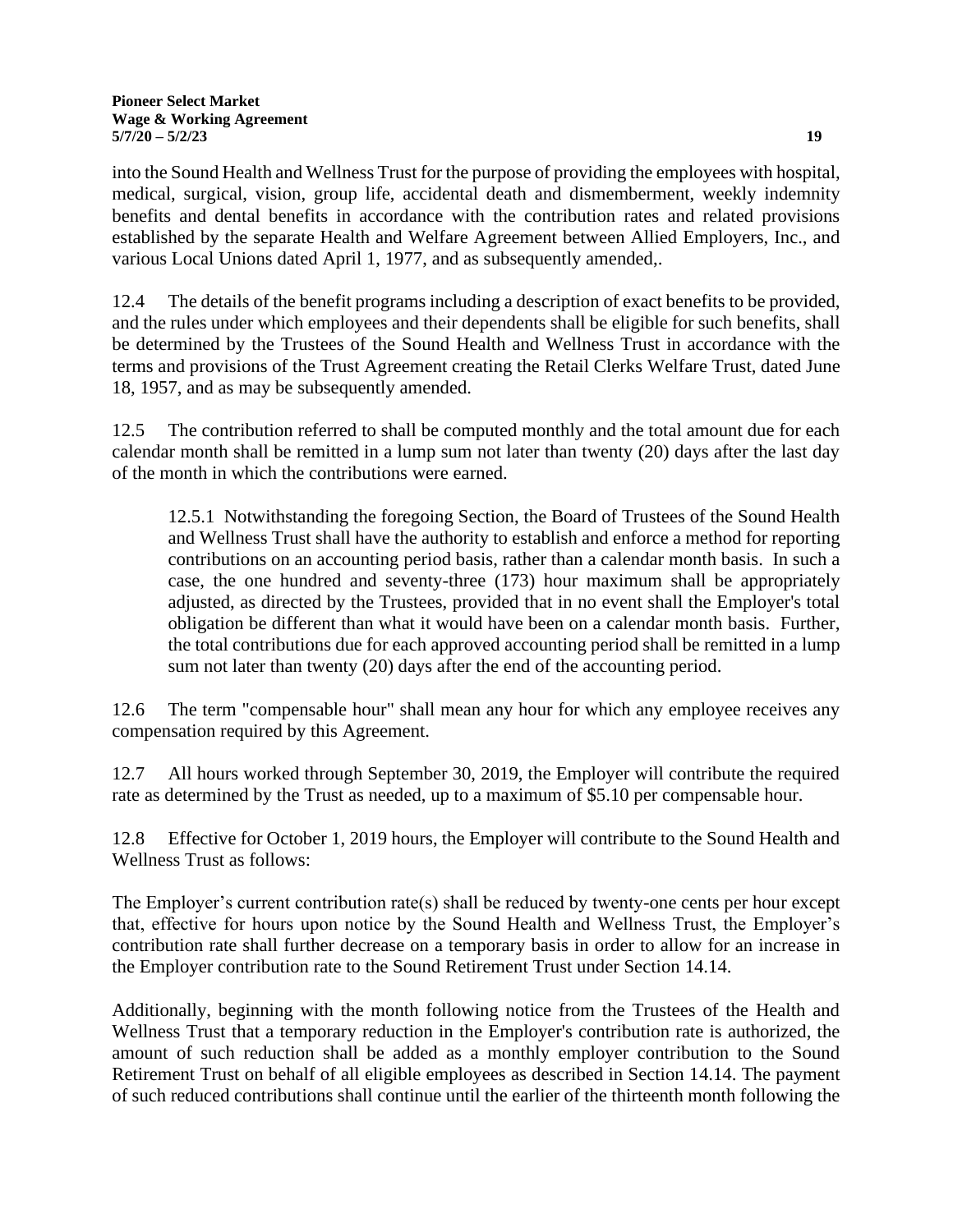effective date of the reduction or when the Trustees determine, in their sole discretion, that the amount of surplus assets in the Health and Wellness is reduced to or anticipated to be reduced to zero. The Health and Wellness Trust shall provide notice of such determination. However, in no event shall the Employer's contribution rate to the Health Trust be reduced below \$4.65 per hour if the Trust excess assets (above the required reserves) are anticipated to fall below 2½ months of excess reserves before such date.

Starting October 2020, every six months through March 2022, the consultants will project Plan expenses and income and report these amounts to the Trustees. Based on those projections, the Trustees will set the contribution rate (with a minimum rate of the initial hourly rate before the temporary decrease) and up to a maximum rate of \$4.86) that is anticipated to result in an excess reserve of \$52 million by April 30, 2022. Each recalculated rate shall become effective for the Employer as of the effective date determined by the Trustees and the Employer shall pay the recalculated as of such effective date.

In March 2022, the consultants will determine the actual current hourly cost of the plan based on (1) the most recent 12 months of incurred plan expenses adjusted to reflect trend to the 12-month period ending April 30, 2022, (2) the most recent 12 months of employee contributions, (3) the most recent 12 months of hours, and (4) expected investment income. The contribution rate will be set based on this hourly cost analysis and shall become effective with April 2022 hours, provided that the hourly rate shall not exceed \$5.19 and not be less than \$4.86. However, for January through March 2022, the Employer's contribution rate will be temporarily reduced from this contribution rate by such amount as to redirect the total amount of \$15 million for all employers to the Variable Annuity Plan.

The buy-up rate, if applicable, also will be decreased and increased accordingly.

12.9 All other Trust programs shall continue unless modified by the Trustees based on the terms of the Trust and Plan documents.

# ARTICLE 13 STATE INDUSTRIAL INSURANCE

13.1 All employees shall be covered under Washington State Workmen's Industrial Accident Compensation or guaranteed equal coverage.

## ARTICLE 14 RETIREMENT PROGRAM

14.1 Each Employer and the Union agree to be bound by the terms and provisions of that certain Trust Agreement creating the Sound Retirement Trust Fund (formerly known as the Retail Clerks Pension Trust Fund) dated January 13, 1966, and as subsequently amended, and by all policies and other conditions of participation and eligibility, which may be established from time to time by the Trust's Plan Document, Summary Plan Description, and other pertinent rules, regulations, and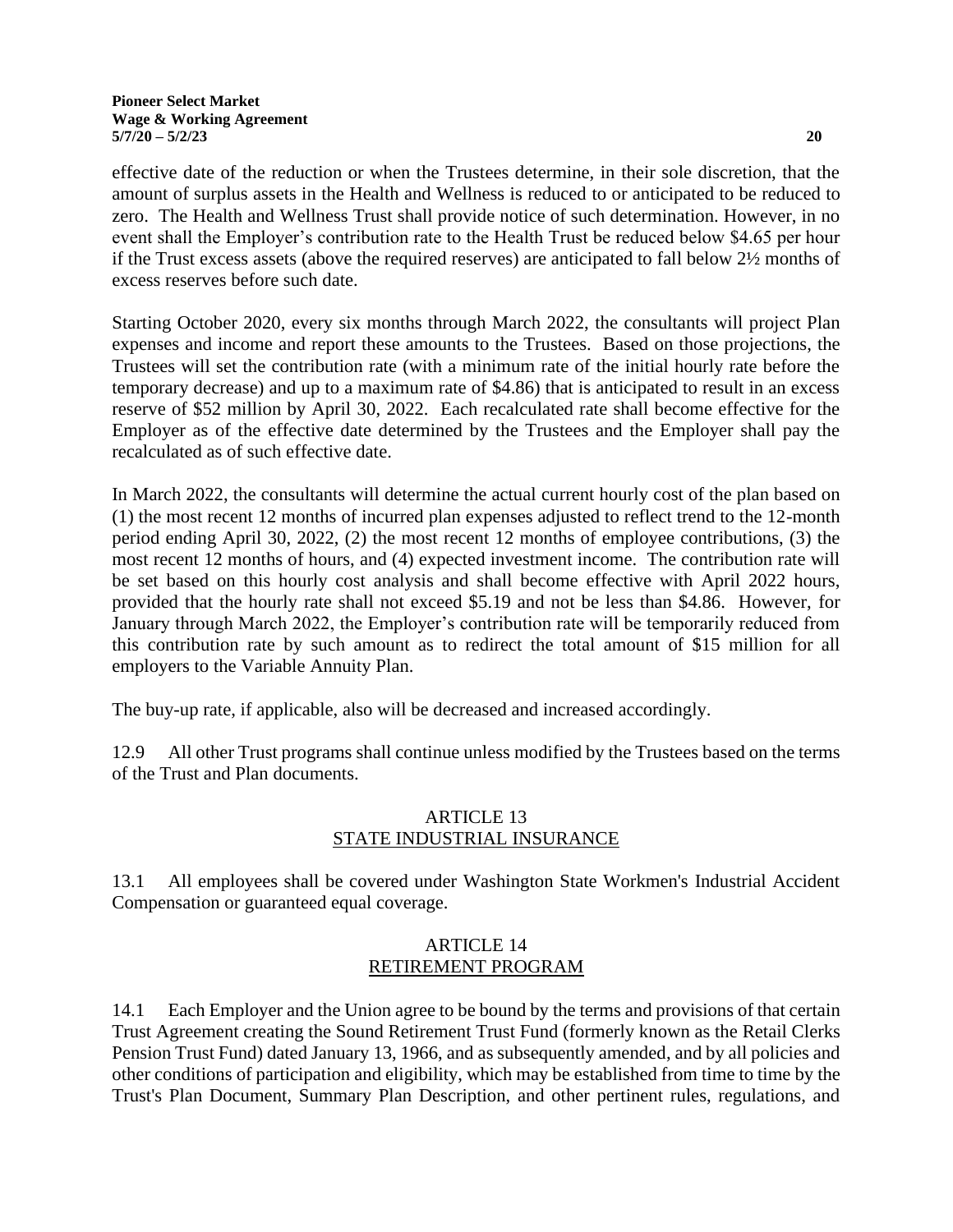Trustee actions. Further, each Employer accepts as his representatives, for the purpose of such Trust Fund, the Employer Trustees who will be appointed by Allied Employers, Inc., to serve on the Board of Trustees of said Trust Fund and their duly appointed successors. Each Employer and the Union also agree to be bound by the terms of the parties' Health & Welfare and Pension Agreement.

14.2 All contributions shall be paid on compensable hours with a maximum of one hundred seventy-three (173) hours per calendar month per employee. The term "compensable hour" shall have the same meaning as set forth in Article 12.

14.3 The contribution referred to in Section 14.5 shall be computed monthly and the total amount due for each calendar month shall be remitted in a lump sum not later than twenty (20) days after the last day of the month in which the contributions were earned.

14.3.1 Notwithstanding the foregoing Section, the Board of Trustees of the Sound Retirement Trust shall have the authority to establish and enforce a method for reporting contributions on an accounting period basis, rather than a calendar month basis. In such a case, the one hundred and seventy-three (173) hour maximum shall be appropriately adjusted as directed by the Trustees, provided that in no event shall the Employer's total obligation be different than what it would have been on a calendar month basis. Further, the total contributions due for each approved accounting period shall be remitted in a lump sum not later than twenty (20) days after the end of the accounting period.

14.4 The provisions of Section 17.3 of Article 17 of this Agreement shall, in no way, apply to or affect the Employer's obligation to pay contributions to this Trust Fund.

14.5 This Agreement is to be subject to the Plan Year Rehabilitation Plan of the Sound Retirement Trust Preferred Schedule adopted by the Board of Trustees as updated December, 2019, as follows.

|                             |                |            |            | Pioneer    |
|-----------------------------|----------------|------------|------------|------------|
|                             |                | Pioneer    | Pioneer    | Select     |
| 2019 RP/ Appendix C/Table 4 | Pioneer Select | Select     | Select     | Markets -  |
|                             | Markets - Low  | Markets -  | Markets -  | Meat       |
|                             | Rate           | Mid Rate   | High Rate  | Wrappers   |
|                             |                | $6/2017 -$ | $6/2017 -$ | $3/2017 -$ |
| <b>Current CBA Period</b>   | 5/2017-5/2020  | 6/2020     | 6/2020     | 3/2020     |
| <b>Accrual Rate</b>         | 0.250          | 0.250      | 0.550      | 0.45       |
| Pre-Rehab Rate              | 0.100          | 0.100      | 0.100      | O          |
| <b>Current Rehab Rate</b>   | 1.484          | 1.484      | 1.484      | 0.914      |
| Non-benefit redirect from   |                |            |            |            |
| retiree welfare             | 0.01           | 0.01       | 0.01       | 0.01       |
| <b>TOTAL</b>                | 1.844          | 1.844      | 2.144      | 1.374      |
|                             |                |            |            |            |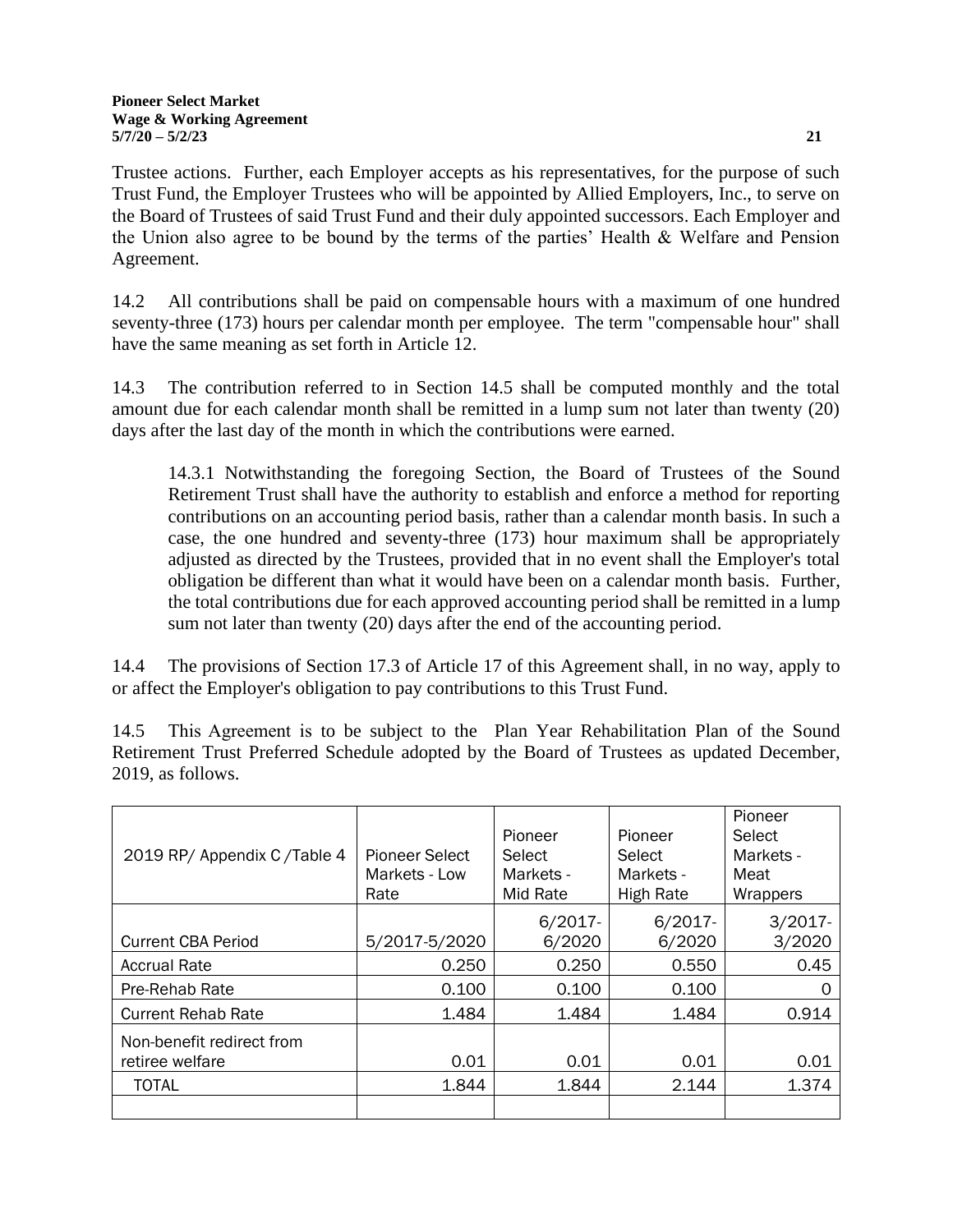#### **Pioneer Select Market Wage & Working Agreement 5/7/20 – 5/2/23 22**

| Jan 2021 Rehab Rate  | 1.620 | 1.620 | 1.620 | 0.99  |
|----------------------|-------|-------|-------|-------|
| July 2021 Rehab Rate | 1.720 | 1.720 | 1.720 | 1.09  |
| Jan 2022 Rehab Rate  | 1.856 | 1.856 | 1.856 | 1.166 |
| July 2022 Rehab Rate | 1.956 | 1.956 | 1.956 | 1.266 |
| Jan 2023 Rehab Rate  | 2.092 | 2.092 | 2.092 | 1.342 |
| July 2023 Rehab Rate | 2.192 | 2.192 | 2.192 | 1.442 |
| Jan 2024 Rehab Rate  | 2.222 | 2.222 | 2.222 | 1.472 |

The pre-PPA supplemental contribution is based on the parties' pension agreement.

14.6 In accordance with the Preferred Schedule, the Employer agrees to pay an additional supplemental contribution in an amount equal to the hourly rates contained in Section 14.5, with the understanding that the supplemental contributions will not result in any pension credit for the covered employees. Supplemental contributions increase to be effective with the following hours worked.

14.7 Until the effective date of the new future service defined benefit variable plan under Section 14.18, the Employer will continue to make contributions to the Sound Retirement Trust as described in this Section and the Employer's active participants will continue to earn benefit accruals until such effective date. The Employer shall make contributions on behalf of all eligible employees to the Sound Retirement Trust under this Section.

14.8 Upon the effective date of the new future service defined benefit variable plan under Section 14.8, future benefit accruals under the SRT will cease and the SRT plan will be frozen; as a result, the funding of 125% of the employer's base contribution for the SRT for the Employer's employees is discontinued once future benefit accruals commence under the VAP and all hourly contribution rates paid to the SRT will be reduced by this adjusted base contribution under Section 14.18.

14.9 The Employer will continue to contribute to the SRT and not incur a withdrawal from the SRT solely as a result of the cessation of future benefit accruals under the SRT.

14.10 The SRT Employer liabilities will be funded under an updated Rehabilitation Plan designed with the objective that the Plan will move to the green zone and achieve 102% funding by 2030. This updated Rehabilitation Plan will include the current scheduled increases plus an additional contribution of three (\$.03) cents per hour in annual increases over a new ten-year period beginning January 1, 2020 (January hours/February payment). Such accelerated funding in this agreement shall apply to the SRT liabilities and shall remain in effect regardless of the Zone status of the Plan.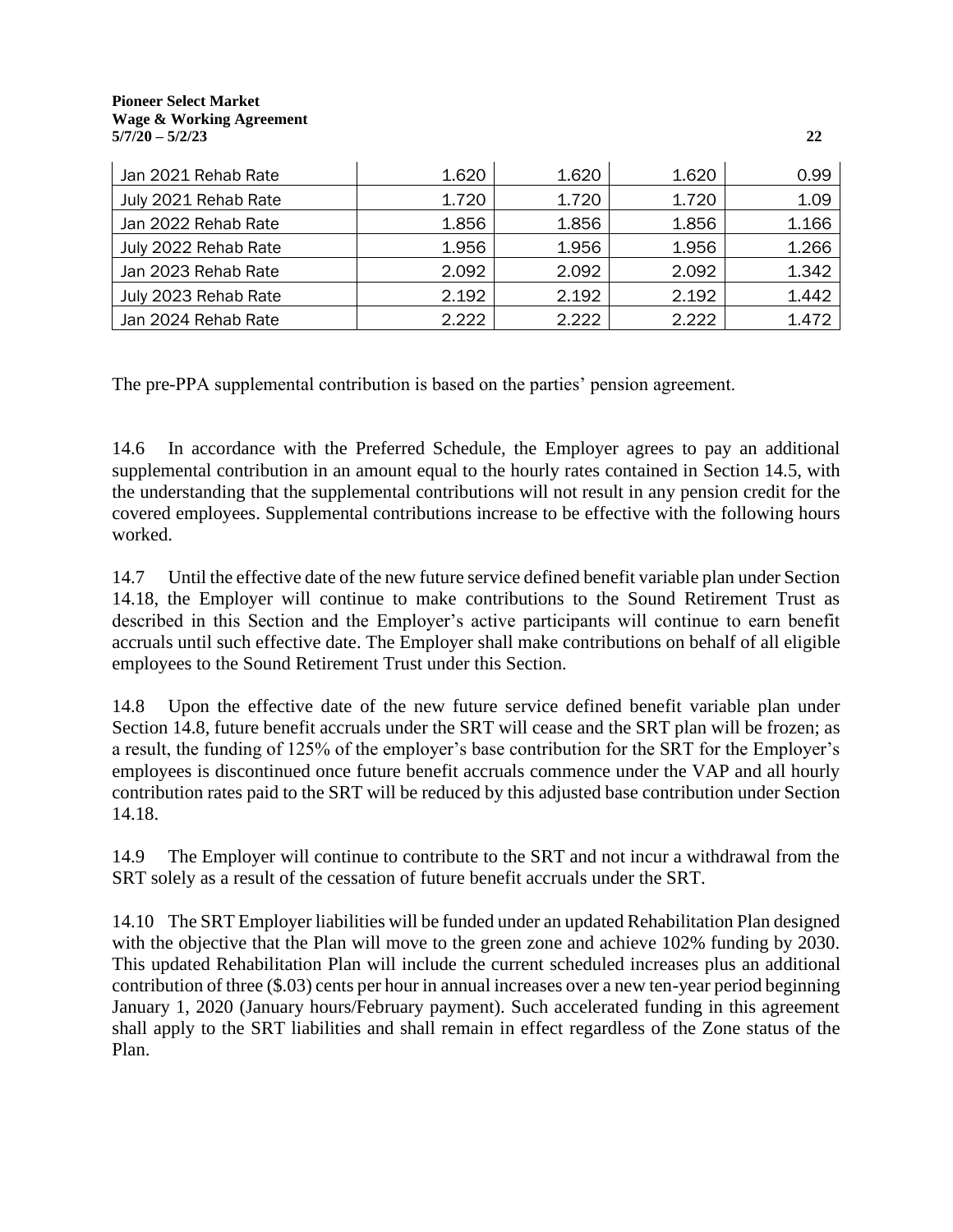14.11 The Employer shall continue to pay all of the scheduled contribution increases under the updated Rehabilitation Plan, as set forth above, through the term of this CBA, regardless of the zone status of the SRT. All hourly contributions to the SRT shall continue to be made on behalf of all compensable hours above regardless of whether the employee participates in the SRT prior to the freeze date. In addition, the Parties ask the Trustees of the Plan to explore adopting specific language that all additional contributions will not be used in calculations of the employers' share of the unfunded vested benefits, to the extent permitted by law.

14.12 The parties recognize that this global solution for the pension funding liabilities is contingent on the full implementation of the agreement between Safeway/Albertson's and the Union and the full implementation of the agreement between Kroger and the Union, including the transfer of liabilities and assets from the SRT to the UFCW Consolidated Fund under the MOU between Kroger and the Union. If either the SRT, the PBGC or the UFCW Consolidated Fund does not approve the global solution, the bargaining parties will meet to discuss other alternatives.

14.13 The parties agree to request that the Actuaries for the SRT review and update, as they determine is appropriate, the current withdrawal liability methods used by the Fund.

14.14 In part in order to ensure the prudent funding of the Sound Retirement Trust, the Employers, in total, agree to redirect health & welfare trust contributions up to the total amount of \$100 million to the SRT commencing with January 2020 hours.

14.15 The parties will cooperate in seeking approval by the relevant parties for this global solution for accelerated funding of the unfunded liabilities of the SRT, including the SRT Board of Trustees, the PBGC and the UFCW Consolidated Fund Board of Trustees.

14.16 To that end, the parties agree to ask that the SRT Trustees consider the following:

i. Continue to extend cash-matched period under Beta portfolio as the situation warrants in order to continue to reduce investment risk in the SRT;

ii. Reduce the valuation assumption to 6.5% net of investment expenses; and

iii. Invest the \$165 million in assets to be transferred from the SRT to the UFCW Consolidated Pension Fund at a risk free rate of return from the ratification date of the collective bargaining agreement until the date of transfer. (Subject to final agreement on the details of any Kroger transaction.)

14.17 This agreement is contingent on the bargaining parties reaching an overall collective bargaining agreement, including an agreement between the Employer and the Union for a new future service defined benefit variable plan for all current employees affected by this transfer.

## **14.18 Variable Annuity Plan.**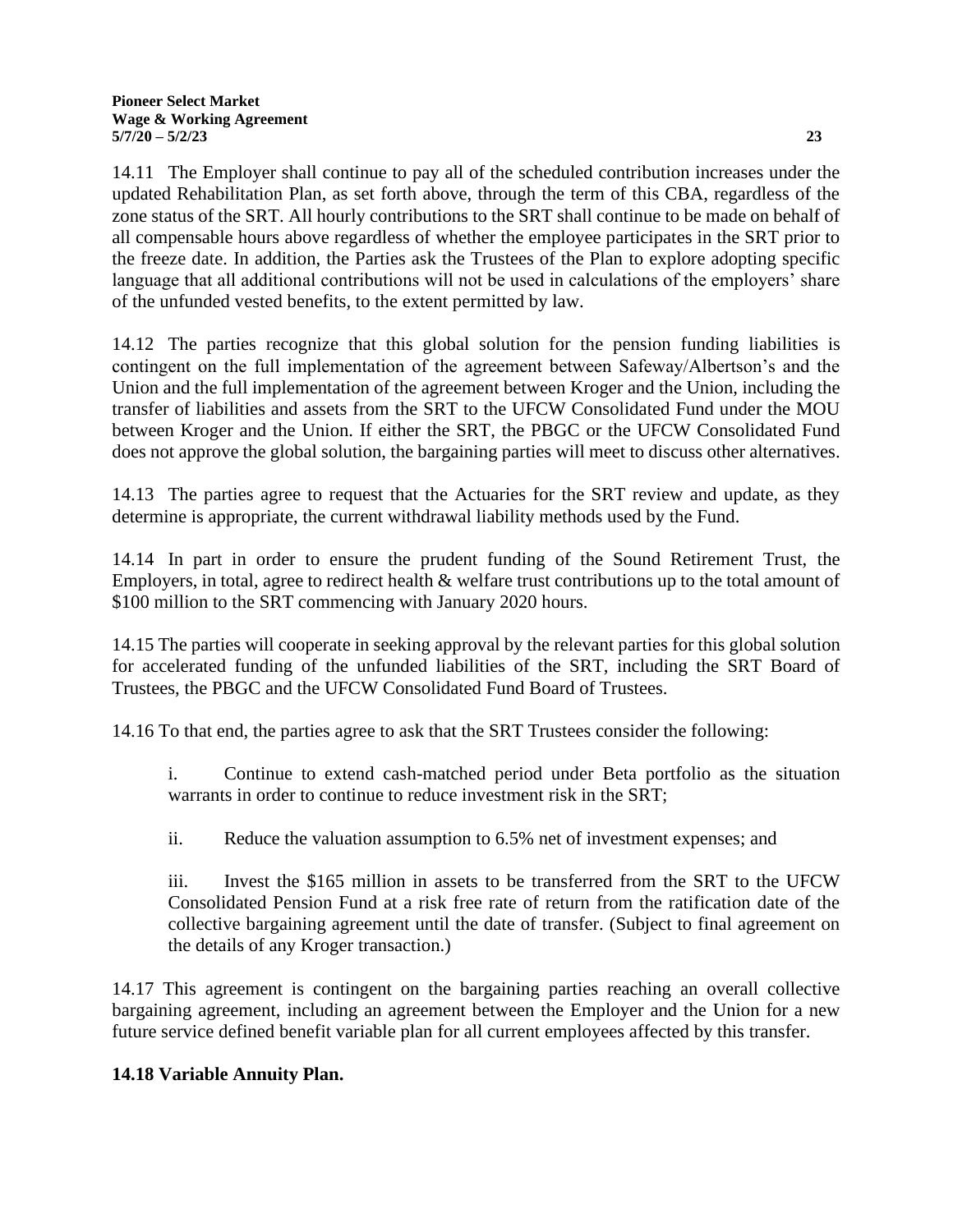As of the effective date of the new future service defined benefit variable annuity plan (VAP), future service benefit accruals will be earned in the VAP, a multiemployer variable annuity defined benefit plan. Participants' service earned under the Sound Retirement Trust (SRT) and the VAP will be recognized for participation, vesting and benefit eligibility purposes in both plans. In the event of a short plan year running from the transfer date to December 31, the benefit guarantee will apply for the short plan year and the subsequent initial full plan year ending December 31, 2021. The VAP shall operate on a calendar plan year basis.

14.18.1 The Employer will contribute the base rates set forth below for each eligible active participant to the VAP, commencing with the VAP effective date:

|      | Appendix A            | Appendix B & C | <b>Helper Clerks</b>   |
|------|-----------------------|----------------|------------------------|
|      | Including Red Circled | Except Red     | And                    |
|      | Appendixes B & C      | Circled        | <b>Courtesy Clerks</b> |
| Base | \$0.55                | \$0.40         | \$0.25                 |
|      |                       |                |                        |

Contributions will be made on behalf of current active employees and future newly hired employees in classifications for whom contributions have been made under the current collective bargaining agreement. Salary shall be gross wages per payroll period. Contributions shall be remitted monthly.

In addition, the Employer will contribute three cents (\$.03) per hour for each eligible active participant to the VAP, commencing with the effective date of the VAP through the end of the initial first full Plan Year.

14.18.2 The benefit accrual under the VAP will be periodically reviewed (but at least every three (3) years) to ensure that the plan is designed to maintain full funding of all benefit liabilities, with the first review no later than December 31, 2021. Notwithstanding the above, for the term of this contract, all actuarial assumptions of the plan will be reviewed and adjusted as necessary on an annual basis for the term of this CBA.

14.18.3 The eligibility, rights and features of the benefit design of the VAP on the effective date of the VAP will replicate the current benefit design of the SRT, except that the benefit accrual will be based on a formula that utilizes total contributions made on the employee's behalf and a percentage accrual factor that reflects the VAP characteristics (to be reviewed jointly by the parties). For the short plan year and the first full plan year, there shall be a floor benefit and the benefit accrual of the VAP cannot be less than what the participant would have earned in the same period under the SRT benefit formula. Thereafter, the earned benefit accrual will be adjusted annually up or down based on performance to a 5.5% hurdle rate which will also be used to discount the benefit liabilities.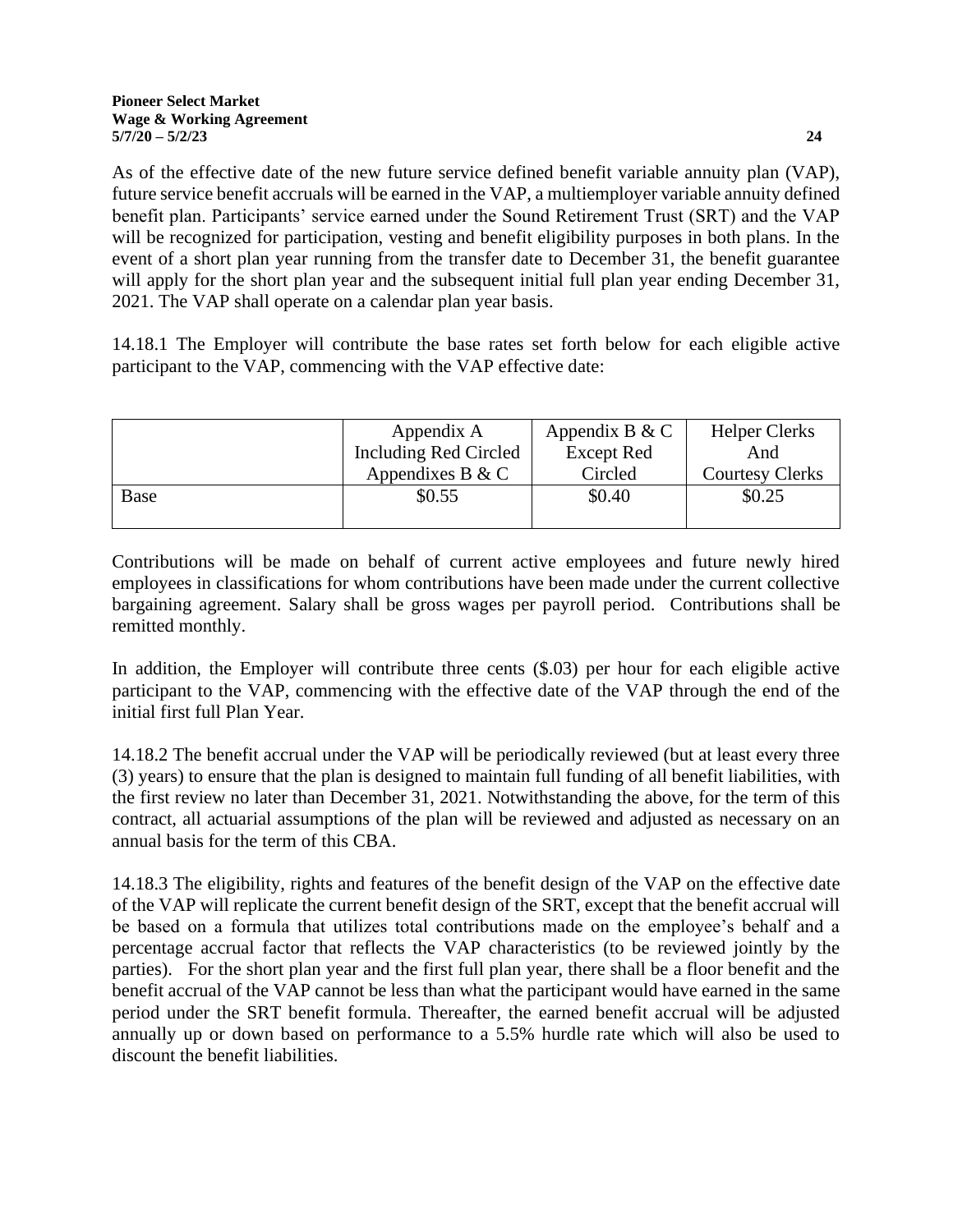The Employer agrees to promptly provide, on a periodic basis, such salary data for employees intended to be covered by the VAP to allow the actuaries for the parties developing the VAP to determine the benefit accrual rate from the VAP that can be funded with such contributions determined above and in the future as the VAP operates to allow administration of the VAP.

14.18.4 Annual benefit improvements will be capped at 3.0% above the 5.5% hurdle rate. Any surplus investment return between the 5.5% and the 8.5% cap will fund benefit improvements and any surplus investment return over 8.5% shall be allocated to the stabilization reserve.

14.18.5 The VAP board of trustees will formulate a stabilization reserve policy which will define the board's discretion to manage the stabilization reserve and determine how and when it is used to support benefit accruals in years in which the plan investments underperform the hurdle rate. The Employer will contribute to the stabilization reserve from January through March, 2022 in accordance with Section 12.8.

It is the intent of the parties that the stabilization reserve policy will be used to stabilize benefits for active and retired participants in the event of returns of 2% or lower ('the Floor Return") and maintained in order to address the VAP investment and demographic experience and the level of assets/benefits accrued under VAP. It is not the intent that the stabilization reserve be used in the event of investment returns higher than the Floor Return.

14.18.6 The Governance of the VAP will be modeled after the SRT Trust Agreement document, as appropriate and agreed to by the plan sponsor.

## ARTICLE 15 GENERAL CONDITIONS

15.1 The Employer shall not permit demonstrators, salesmen or other employees of a supplier to perform work of store clerks. Demonstrators assigned to a store by a supplier shall confine themselves to the particular items being demonstrated and wear clothing or carry some badge identifying them with the particular product or firm for which the demonstration is made.

15.2 All gowns, aprons and uniforms required by the Employer shall be furnished and kept in repair by the Employer and, except where the garment is of drip dry materials, the Employer shall pay for laundering of same.

15.3 In the event any employee covered by this Agreement shall be called or conscripted for the Army, Navy, Marine Corps, or other branch of the United States Military Service, he shall retain, consistent with his physical and mental abilities, all seniority rights hereunder for the period of this Agreement or any renewal or extension thereof, provided application for reemployment is made within ninety (90) days after being honorably discharged from such military service, current law to govern at time of application.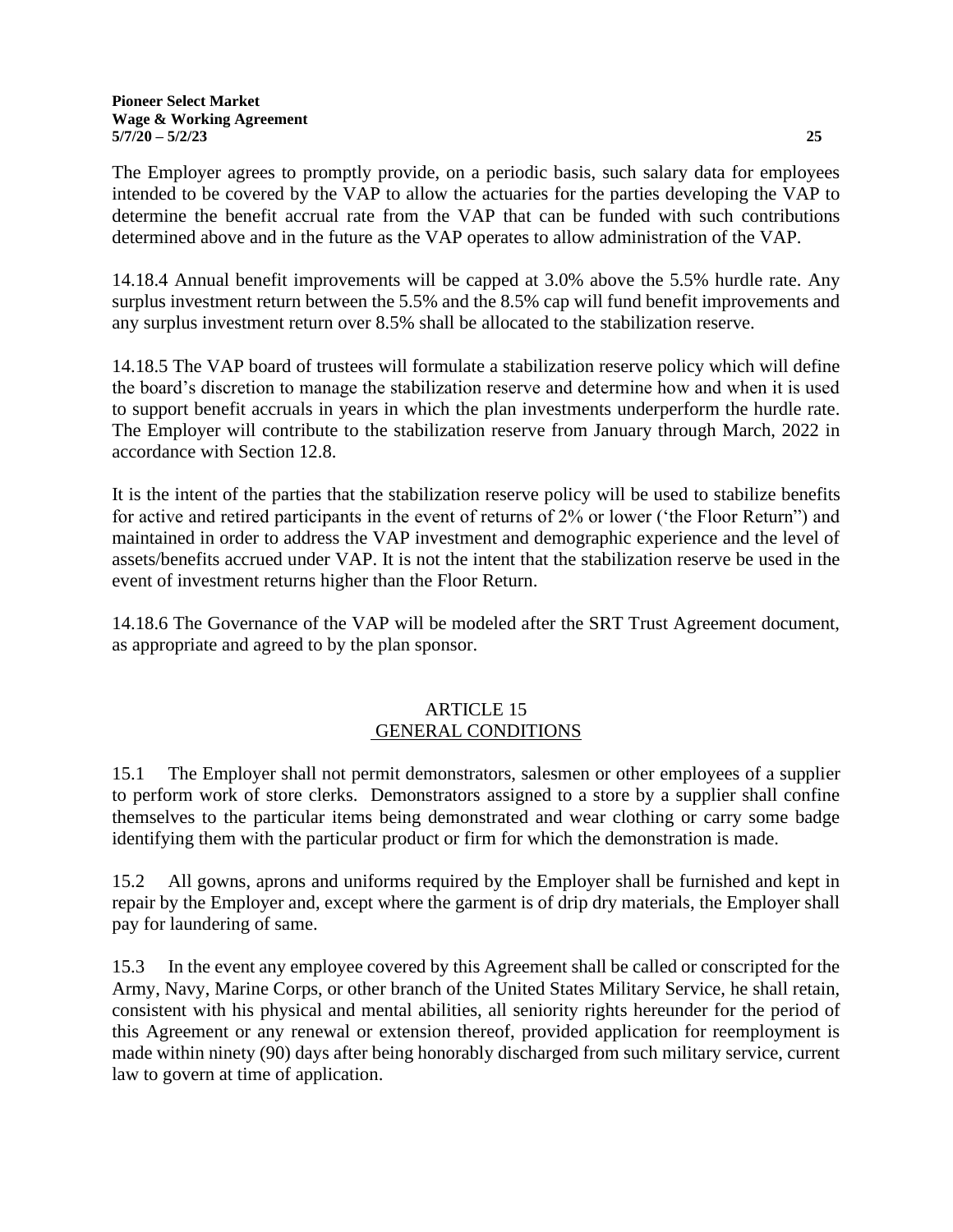15.4 It is the desire of both the Employer and the Union to avoid, wherever possible, the loss of working time by employees covered by this Agreement. All contacts will be handled so as to not interfere with the employee's duties or with service to the customers.

15.5 The Union may issue a Union Store Card and/or Window decals to the Employer. Such Union store cards and decals are and shall remain the property of the United Food and Commercial Workers International Union, and the Employer agrees to surrender said Union Store Cards and/or decals to an authorized representative of the Union on demand in the event of failure by the Employer to observe the terms of this Agreement.

15.5.1 The Employer shall display such Union Store Cards and/or decals in conspicuous areas accessible to the public in each establishment covered by this Agreement.

15.6 The Employer shall furnish to the Union, on written request, a copy of the payroll records of all bargaining unit employees, but not more than one (1) payroll record need be furnished during a twelve (12) month period.

15.7 If any employee is required to travel from one place to another during the course of the performance of the day's work, said employee shall be compensated for such time and for any legitimate expenses incurred. Such employees shall be reimbursed for public transportation expense if used or be granted mileage allowance at the IRS allowable rate per mile, if the employee provides the vehicle to be used.

15.8 Where the masculine or feminine gender has been used in any job classification or in any provision of this Agreement, it is used solely for the purpose of illustration and shall not in any way be used to designate the sex of the employee eligible for the position or the benefits of any other provision.

15.9 If the addition of a second U-Scan unit in any store has a material impact on any of the bargaining unit employees, the parties will agree to bargain over the effects of the installation of the second U-Scan unit in that store. A "unit" is defined as a bank with one to four self-scanners.

15.10 The Employer will notify the Union prior to implementation of any new technology or methods that may have a material effect on the wages, hours, or working conditions of any bargaining unit employee. When practicable such notice will be given at least 60 days prior to implementation.

15.11 Drug Testing: The Employer may require the employee to submit to a legally recognized drug or alcohol test at the Employer's expense if the Employer has reasonable grounds to believe the employee is under the influence of alcohol or drugs. Reasonable grounds will not be required for drug or alcohol testing when an employee suffers an on-the-job injury. An employee who tests positive shall be entitled to have a second test performed using a different disclosure method to verify the accuracy of the test results. Time spent in such testing shall be on Company time; however, any employee refusing to submit to a drug or alcohol test shall be taken off the clock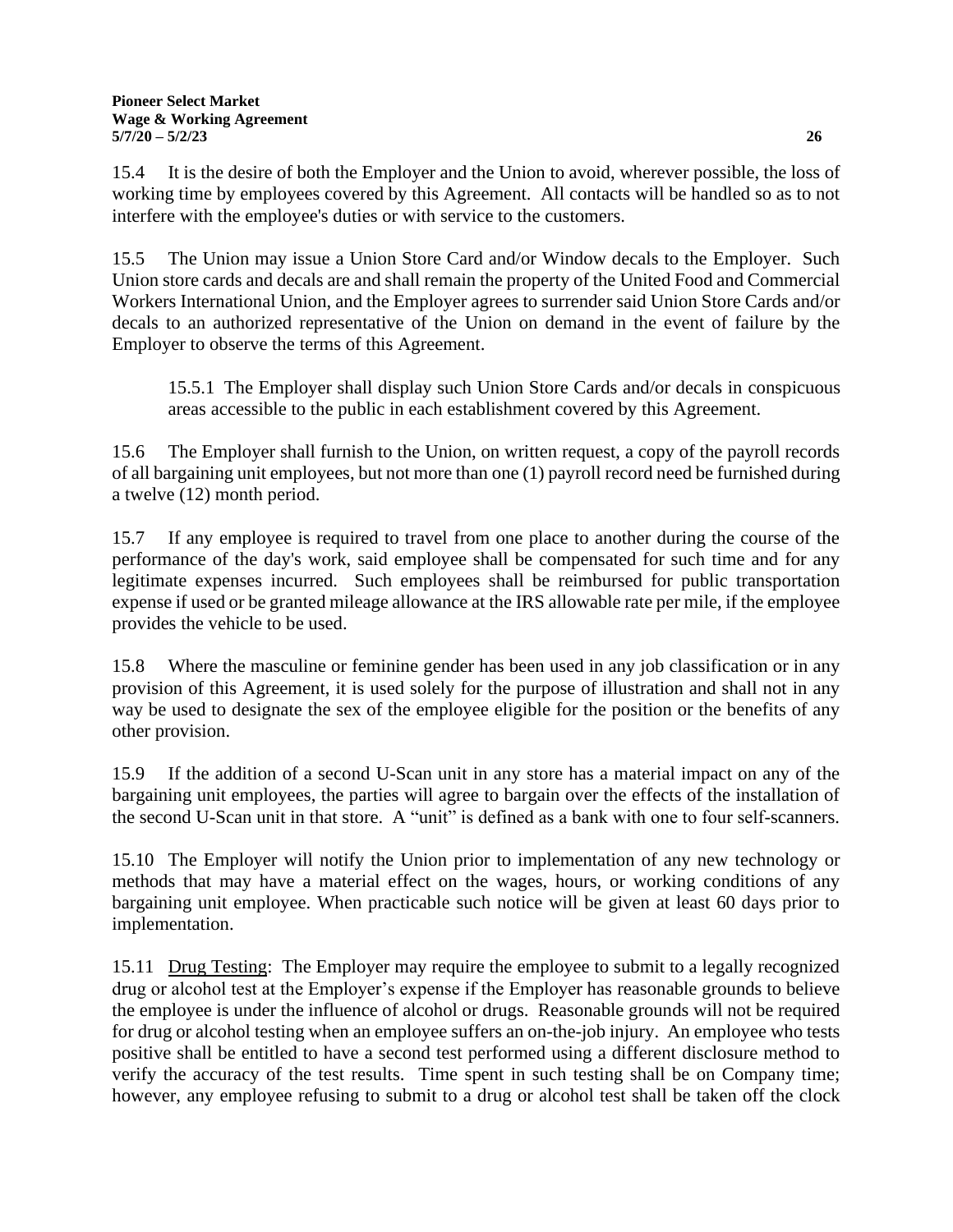effective with the time of the Employer's request. An employee who refuses to take a drug or alcohol test upon request shall be subject to termination.

#### ARTICLE 16 NON-DISCRIMINATION

16.1 The parties to this Agreement acknowledge their responsibilities under *Title VII of the Civil Rights Act of 1964* and the *Age Discrimination in Employment Act of 1967*, and do hereby agree not to discriminate on the basis of race, color, religion, sex, national origin or age, honorably discharged veteran or military status, sexual orientation, or the presence of any sensory, mental or physical disability or any reason mandated by state or federal or city statue.

#### ARTICLE 17 GRIEVANCE PROCEDURE

# 17.1 DISPUTE RESOLUTION

.

All parties would benefit from a dispute resolution procedure that is both more timely and more efficient. To that end, the parties agree to the following:

1. All disputes that are resolved at the store level (whether a formal grievance has been filed or not) shall be on a non-precedent basis (unless otherwise expressly stated in writing) and shall not be used by any party in any other situation or procedure regarding another employee or union agent and any manager or supervisor at the store or regional level.

2. The parties should strive to share factual details regarding a grievance (or pre-grievance issue) as early as possible in the process. The filing party should provide as much detail as possible in the original grievance or soon thereafter. The responding party should provide as much detail as possible with its response. This will allow both parties to more effectively investigate and assess the grievance and hopefully resolve the matter short of needing an in person grievance meeting.

3. Written warnings need not be processed beyond the union filing a grievance in order to reserve the union's right to challenge the warning if it is used as progressive discipline in the future.

# 17.2 GRIEVANCE PROCEDURE

Any grievance or dispute concerning the application or interpretation of this Agreement must be presented in writing by the aggrieved party to the other party within thirty ( 30) days from the date of the occurrence giving rise to such grievance or dispute, except in cases of discharge which must be presented within fifteen (15) days; otherwise, such right of protest shall be deemed to have been waived. Such grievances shall be adjusted by accredited representatives of the Employer and the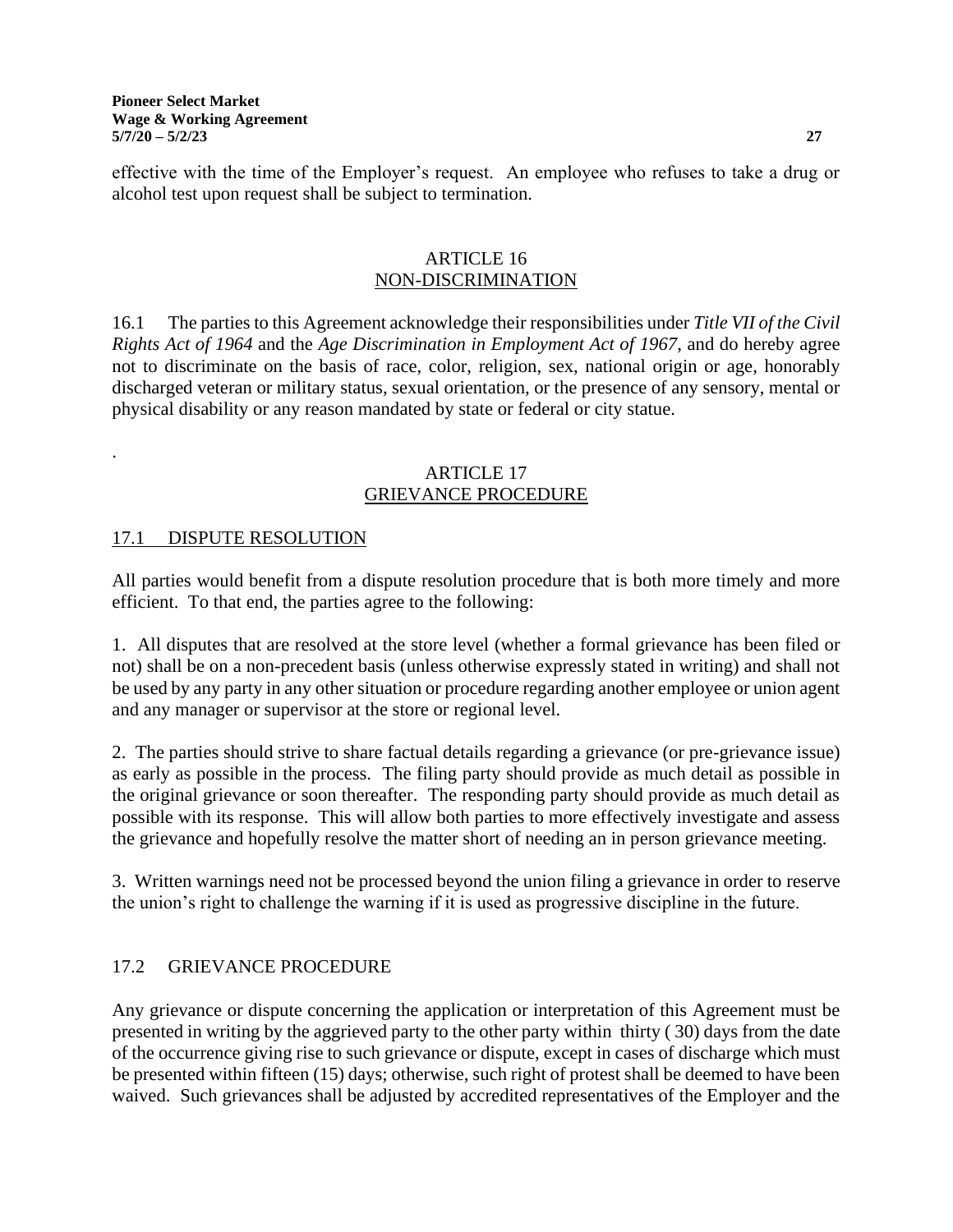Union. In the event of the failure of these parties to reach a satisfactory adjustment within twentyone (21) days from the date the grievance is filed in writing by the aggrieved party, the matter must be referred by the moving party for final adjustment to a Labor Relations Committee consisting of two (2) members from the Employer and two (2) members from the Union and the decision of the Labor Relations Committee shall be final and binding on all parties. In the event the Labor Relations Committee fails to reach an agreement within seven (7) days from the date a grievance is considered by the Committee, the moving party must, within seven (7) days thereafter, refer the grievance to arbitration by written notice to the other party.

The moving party shall request a panel of thirteen (13) arbitrators from FMCS. When selecting an arbitrator, the parties shall take turns striking names off the list until one remains. The moving party shall notify the arbitrator of their selection and request dates of availability.

The Labor Relations Committee and the Arbitrator shall have no power to add to, subtract from, or change or modify any provision of this Agreement, but shall be authorized only to interpret existing provisions of this Agreement as they apply to the specific facts of the issue in dispute. The decision of the Arbitrator shall be final and binding on all parties..

17.2.1 The losing party shall pay the cost of the arbitrator. The parties agree that the arbitrator has the authority to determine appropriate proration of this cost in the event of a split decision and award. The arbitrator should be made aware of the requirements of this provision at the conclusion of the arbitration hearing.

17.2.2 In cases where it is concluded that an employee has been improperly discharged, the arbitrator may reinstate the improperly discharged employee. The arbitrator may not render an award which requires the employer to pay an improperly discharged or suspended employee for time that the employee has not actually worked in excess of the wage and benefits the employee would have earned had he worked his normal schedule during the one hundred and eighty (180) calendar days immediately following the date of discharge or suspension.

17.3 During the process of making adjustments under the rules and procedures set forth in 17.1 above, no strike or lockout shall occur.

17.4 Except as provided in 17.1, grievances shall not be recognized unless presented in writing within thirty (30) days from the date of the occurrence causing the complaint or grievance, except in cases where report of the grievance has been suppressed through coercion by the Employer.

17.4.1 In the event the claim is one for additional wages, any such claim shall be limited to wages, if any, accruing within the sixty (60) day period immediately preceding the date upon which the grievance was filed in writing.

17.4.2 Where there is an automatic wage bracket adjustment (failure to progress the employee in classification in accordance with the hours worked formula of Appendix "A"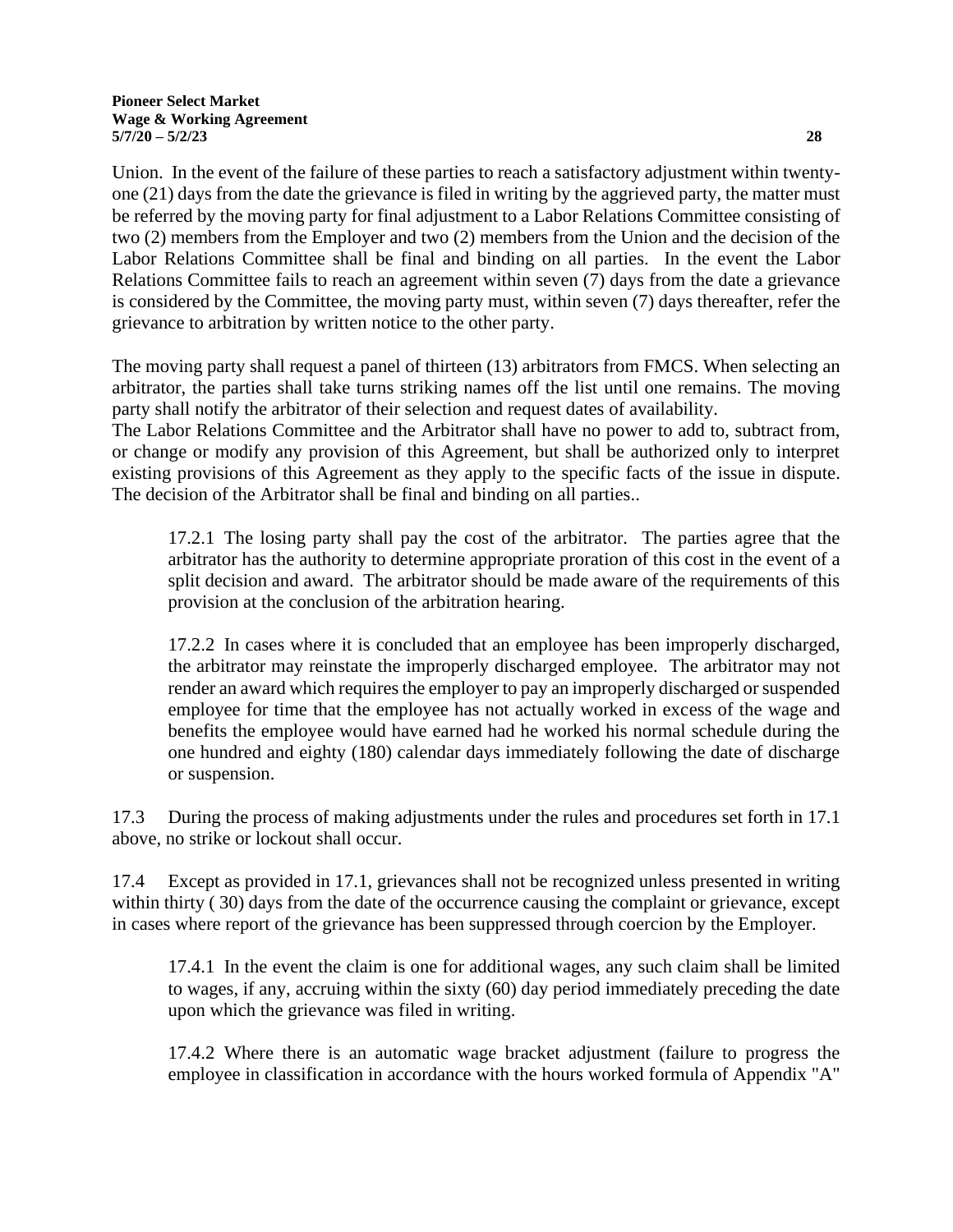due under the terms of the Appendix "A", the period of adjustment shall be one (1) year from the date the grievance was filed in writing.

17.5 It is understood that any of the foregoing time limits may be waived by mutual agreement, if the time limits are not mutually waived, failure to comply constitutes waiver.

17.6 The Employer and the Union shall make available to the other, pertinent data necessary for the examination of all circumstances surrounding a grievance. The Arbitrator shall be empowered to effect compliance with this provision by requiring the production of documents and other evidence.

## ARTICLE 18 NO STRIKES OR LOCKOUTS

18.1 During the life of this Agreement the Union agrees not to engage in any strike or stoppage of work and the Employer agrees not to engage in any lockout. It shall not be a cause for discharge or discipline and it shall not be a violation of this Agreement for an employee to refuse to cross a primary labor union picket line at the Employer's premises that has been established to support a legal strike, provided the picket line is approved by Local No. 367.

#### ARTICLE 19 SEPARABILITY

19.1 It is hereby declared to be the intention of the parties to this Agreement that the sections, paragraphs, sentences, clauses and phrases of this Agreement are separable and if any phrase, clause, sentence, paragraph or section of this Agreement shall be declared invalid by the valid judgment or decree of a court of competent jurisdiction because of the conflict with any Federal or Washington State law, such invalidity shall not affect any of the remaining phrases, clauses, sentences, paragraphs and sections of this Agreement and the balance of this Agreement shall continue in full force and effect.

19.2 The parties hereto agree that substitute provisions conforming to such judgment and decree shall be incorporated into this Agreement within thirty (30) days thereafter.

## ARTICLE 20 NO FREE TIME

20.1 The Employer shall be responsible for payment for all hours worked, and an employee shall only work those hours specifically authorized by the Employer. Accordingly, it is intended that there shall be no "free or time-off-the-clock" work practices under this Agreement. Any employee found by the Employer or the Union to be engaging in such practice shall be subject to discipline, which may include termination.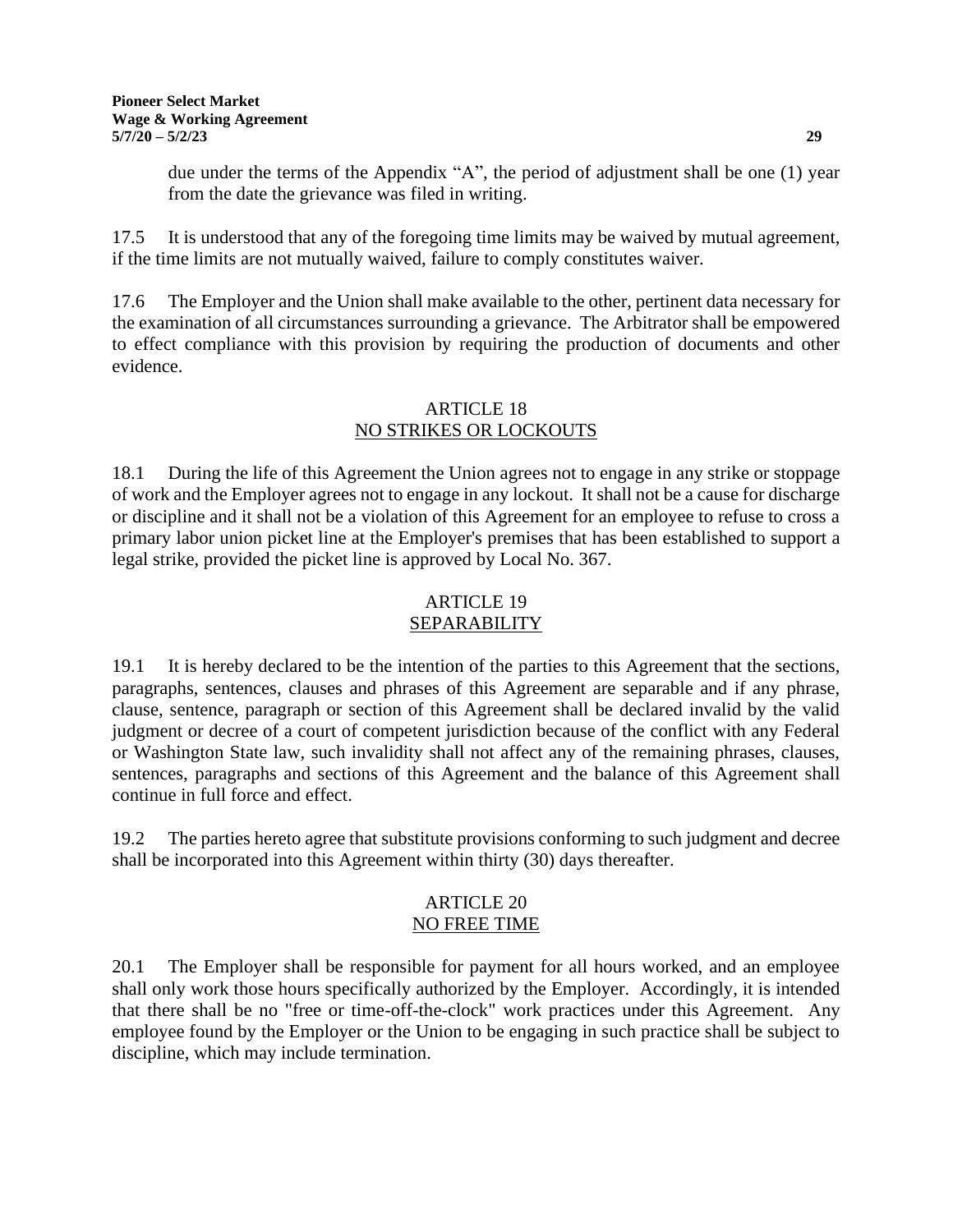## ARTICLE 21 DURATION OF AGREEMENT

21.1 This Agreement shall be in full force and effect from and after, May 3, 2020, through May 1, 2023, at which time it shall be automatically renewed for a period of one (1) year from said date, and thereafter for each year upon each anniversary of said date without further notice; provided, however, that either party may open this Agreement for the purpose of discussing a revision no later than sixty (60) days prior to said expiration date of each anniversary thereof upon written notice being served upon either party by the other.

21.2 If during the second year of this Agreement, the United States becomes engaged in a nationally recognized wartime emergency, the parties hereto agree that upon sixty (60) days; notice in writing either party may reopen this Agreement.

David W. Duncan, Esq. UFCW Union Local No. 367 On behalf Pioneer Select Market

\_\_\_\_\_\_\_\_\_\_\_\_\_\_\_\_\_\_\_\_\_\_\_\_\_\_\_\_\_\_\_\_\_\_ David W. Duncan, Esq. Date Angel F. González Irizarry, President Date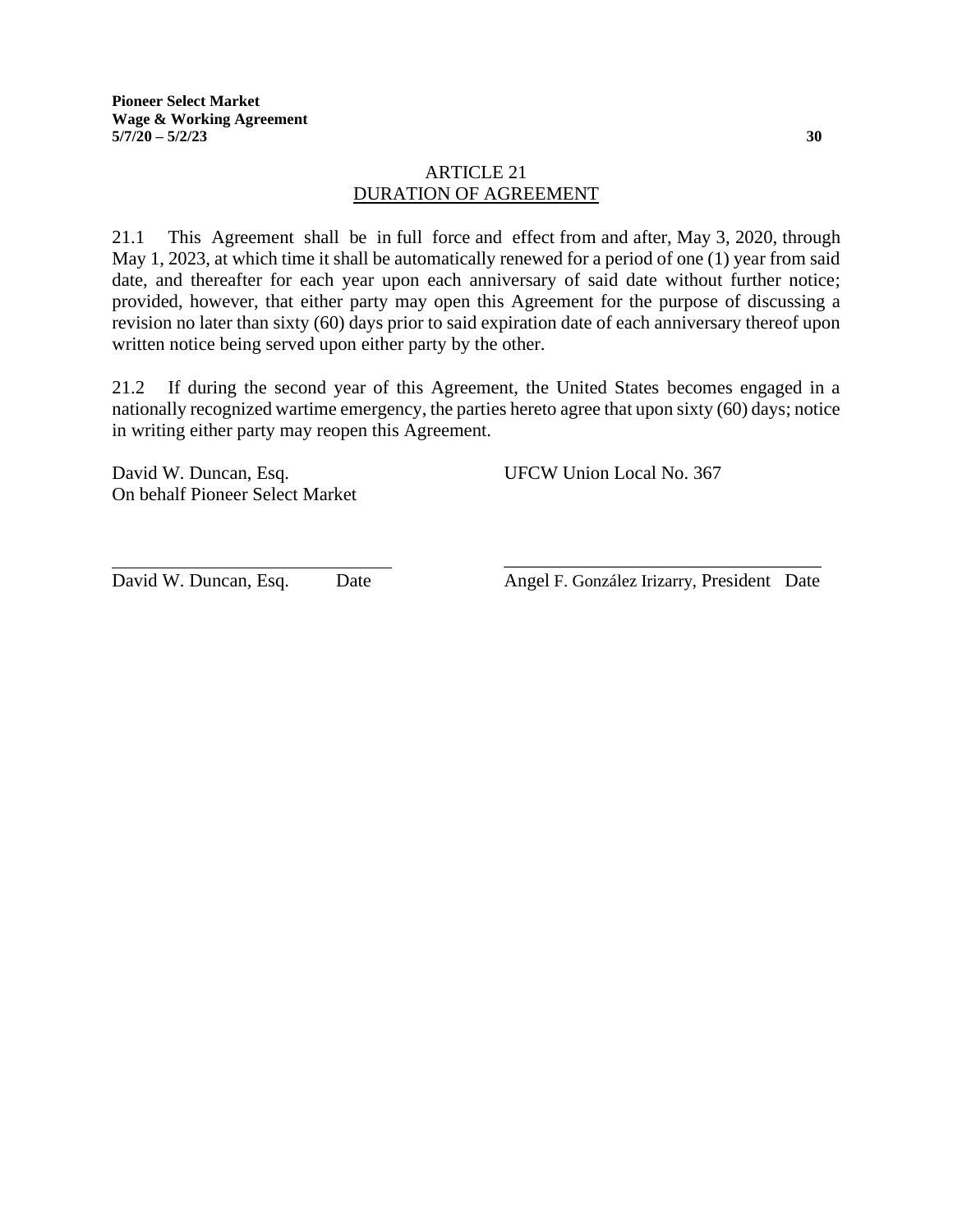#### COURTESY CLERKS - HELPER CLERKS

#### 1. Duties:

- a. Bag or box the merchandise after it has been checked out and take it to the customer's vehicle.
- b. Cleanup in and around the store so long as the cleanup does not result in the handling of any merchandise except in the event of spillage and in that event merchandise may be moved in conjunction with the cleanup activities.
- c. Collect and line up shopping carts and return them to the store from the parking lot.
- d. Stock the bags in the checkstands.
- e. Collect bottles, take them to the designated area and sort them.
- f. Change the reader board.
- g. Return merchandise from the checkstand area to its display area.
- h. Verify prices.
- i. Pull cardboard.
- j. Water plants and flowers.
- k. Cover produce and frozen food cases.

2. Duties: Helper Clerk - An employee who may perform all of the duties in the store except checking.

Not more than twenty percent (20%) of the total man-hours worked by employees in the bargaining unit shall be employed as Courtesy or Helper Clerks.

Helper Clerks who notify their Employer in writing that they are desirous of a transfer to Appendix "A" progressions shall be provided the first opportunity for available openings over new hires, provided qualifications and ability are equal.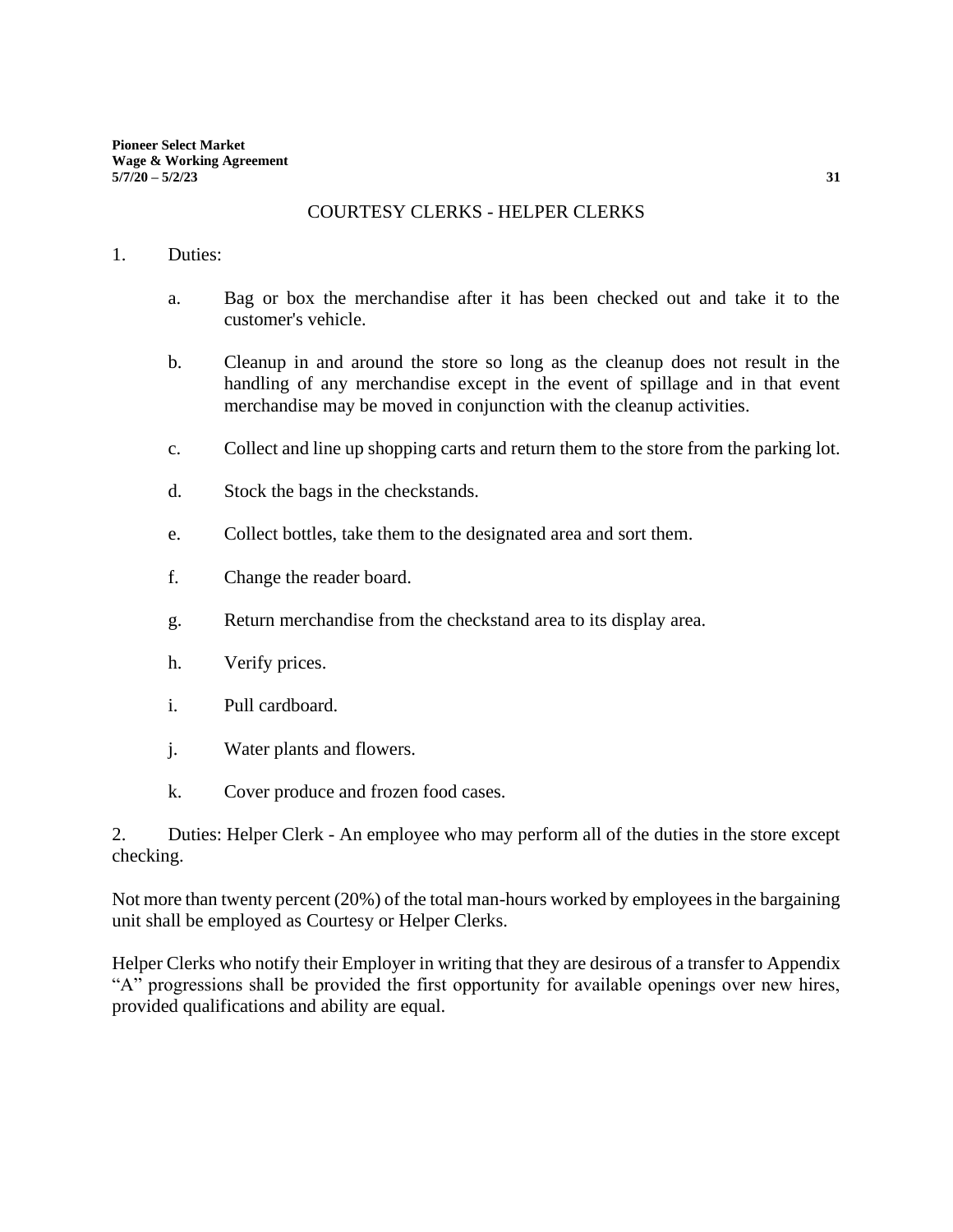| <b>Classifications</b>   | <b>Current</b> | 5/22/20 | $1/1/21$ <sup>^</sup> | $5/21/21$ ^        | $1/1/22^{\wedge}$ | $5/20/22^{\wedge}$ | $1/1/23$ ^ |
|--------------------------|----------------|---------|-----------------------|--------------------|-------------------|--------------------|------------|
| Sr.                      |                |         |                       |                    |                   |                    |            |
| Journeyperson*           | \$20.75        | \$21.30 | \$21.30               | \$21.85            | \$21.85           | \$22.40            | \$22.40    |
| Journeyperson            | 20.50          | 21.05   | 21.05                 | 21.60              | 21.60             | 22.15              | 22.15      |
|                          |                |         |                       |                    |                   |                    |            |
|                          | <b>Current</b> | 3/22/20 | $1/1/21$ ^            | $3/21/21^{\wedge}$ | $1/1/22^{\wedge}$ | $3/20/22^{\wedge}$ | $1/1/23$ ^ |
| <b>Next 520</b>          | 14.30          | 14.30   |                       |                    |                   |                    |            |
| Next 1040 hrs.           | 14.20          | 14.20   |                       |                    |                   |                    |            |
| Next 1040 hrs.           | 14.10          | 14.10   |                       |                    |                   |                    |            |
| Next 1040 hrs.           | 14.00          | 14.00   |                       |                    |                   |                    |            |
| Next 1040 hrs.           | 13.90          | 13.90   |                       |                    |                   |                    |            |
| Next 1040 hrs.           | 13.80          | 13.80   |                       |                    |                   |                    |            |
| Next 1040 hrs.           | 13.70          | 13.70   |                       |                    |                   |                    |            |
| $1st 1040$ hrs.          | 13.60          | 13.60   |                       |                    |                   |                    |            |
| <b>Helper Clerk</b>      |                |         |                       |                    |                   |                    |            |
| Thereafter               | 13.80          | 13.80   |                       |                    |                   |                    |            |
| Next 1040 hrs.           | 13.70          | 13.70   |                       |                    |                   |                    |            |
| 1 <sup>st</sup> 520 hrs. | 13.60          | 13.60   |                       |                    |                   |                    |            |
| <b>Courtesy Clerk</b>    |                |         |                       |                    |                   |                    |            |
| Thereafter               | 13.70          | 13.70   |                       |                    |                   |                    |            |
| $1st 1040$ hrs.          | 13.60          | 13.60   |                       |                    |                   |                    |            |

# APPENDIX "A" GROCERY WAGE CLASSIFICATIONS AND WAGE RATES

^Wage rates TBD based on minimum wage at that time.

\*This classification of employee shall not be required in a store wherein less than a total of one hundred (100) man hours are worked in a payroll week by the unit of employees covered by this Agreement. When a total of one hundred (100) man hours are worked in a payroll week by the unit of employees covered by this Agreement, then one (1) of such employees shall be classified and compensated by the Employer as a Senior Journeyperson. For each additional two hundred (200) man hours worked in such week by the unit of employees covered by the Agreement, one (1) additional employee shall be classified and compensated as a Senior Journeyperson. Senior Journeyperson shall be employees normally working full-time. One employee of this classification shall be assigned to night work if night work is performed, provided the store is closed for business.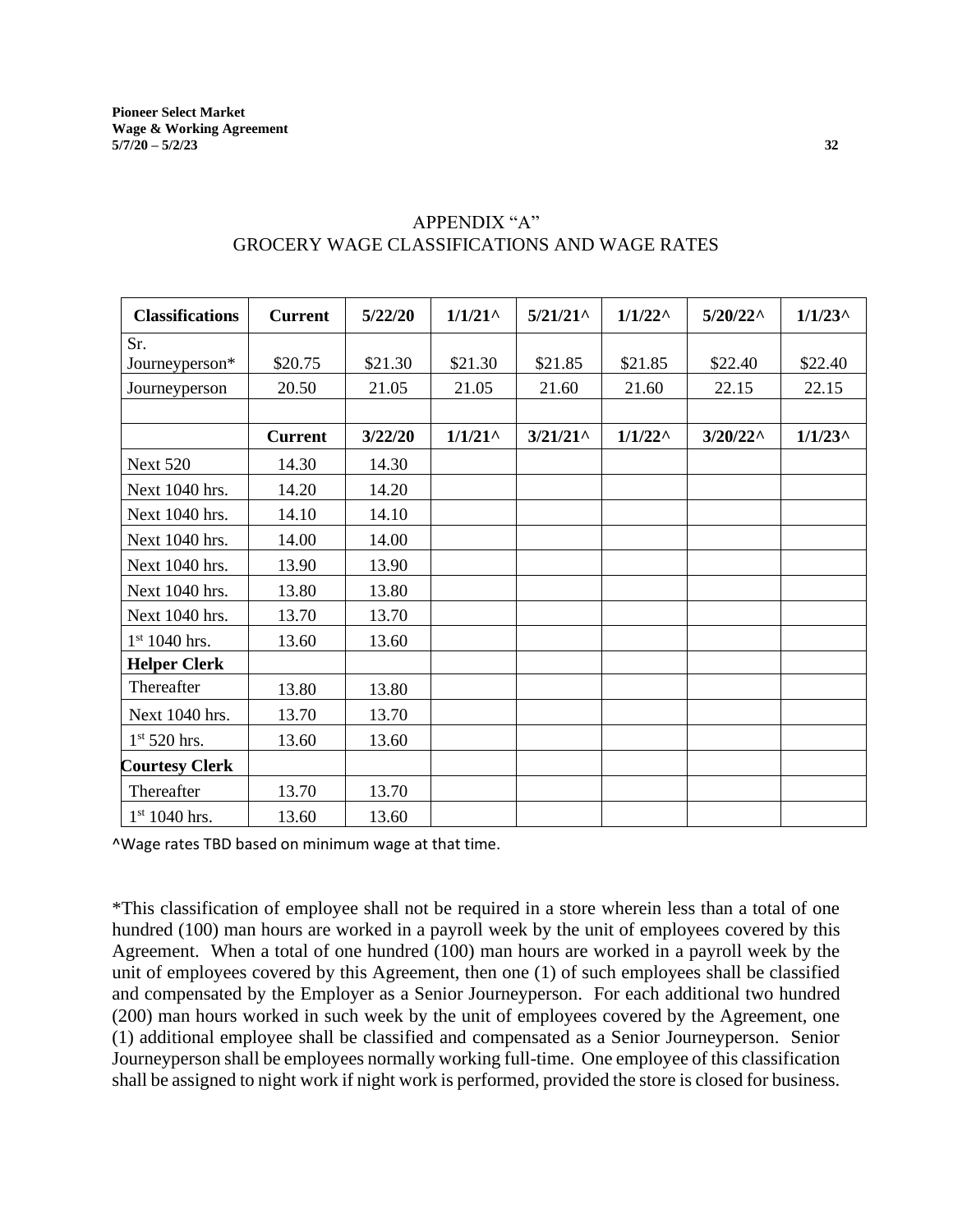All wage increases shall be across the board so that employees paid above scale will receive the wage increases. The exceptions to this rule are (a) employees being paid an over scale rate due to an increase in the Washington State minimum wage and (b) employees who have transferred into another classification and have had their wage rate frozen at an above-scale level.

In no event shall any wage classification be less than ten cents  $(10¢)$  per hour above the then current Washington State minimum wage. Effective January 1, 2016, each rate will be at least ten cents  $(10¢)$  per hour higher than the previous rate in the progression schedule.

For employees hired prior to May 8, 2005: The progression step hours were not printed, however they still exist for employees that were hired prior to 2004 that transfer between Appendices.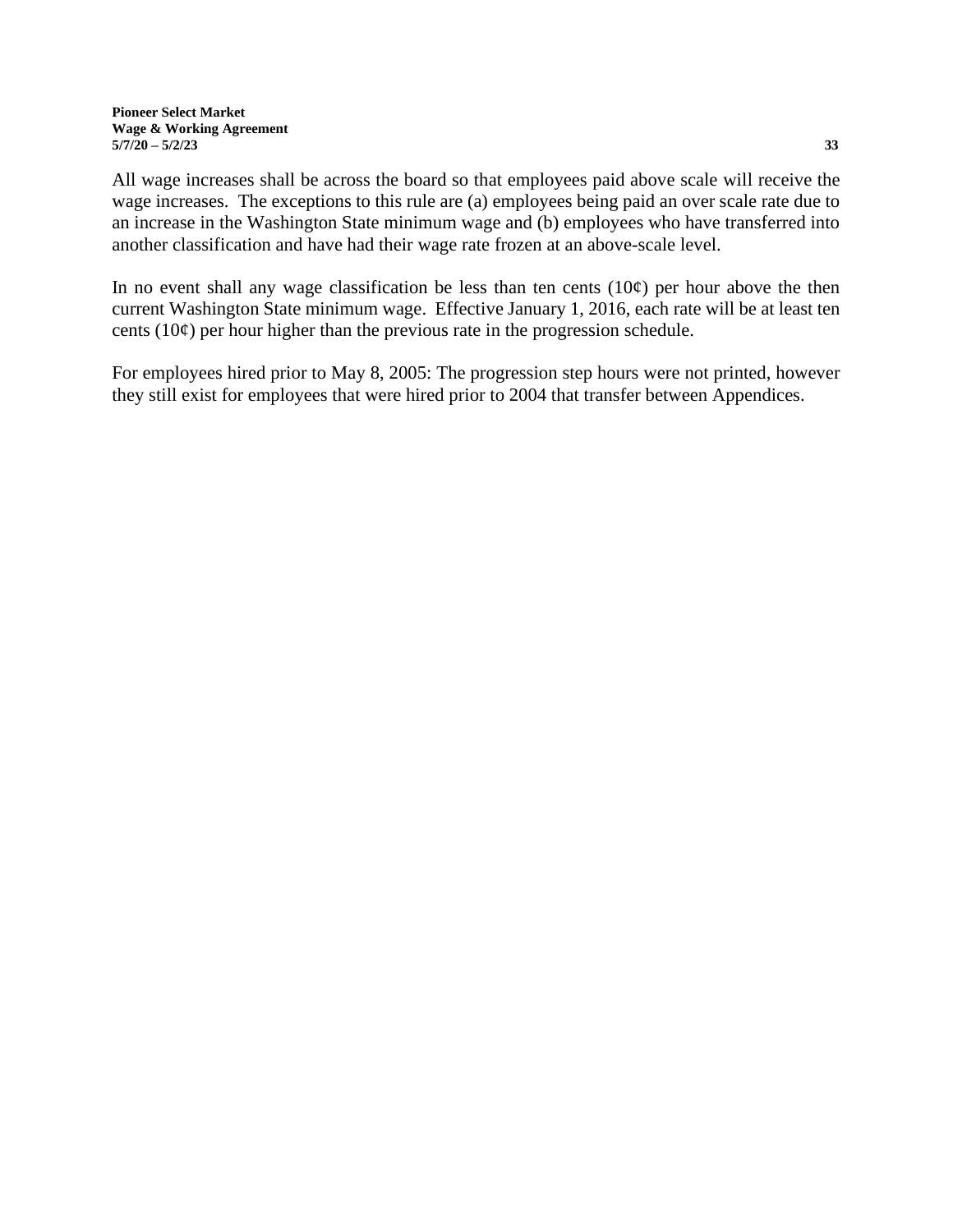| <b>Classifications</b> | <b>Current</b> | 3/22/20 | $1/1/21$ <sup>^</sup> | $3/21/21$ <sup>^</sup> | $1/1/22^{\wedge}$ | $3/20/22^{\wedge}$ | $1/1/23$ ^ |
|------------------------|----------------|---------|-----------------------|------------------------|-------------------|--------------------|------------|
| Journeyperson          | 16.30          | 16.90   | 16.90                 | 17.50                  | 17.50             | 18.10              | 18.10      |
| <b>Next 520</b>        | 14.30          | 14.30   |                       |                        |                   |                    |            |
| Next 1040 hrs.         | 14.20          | 14.20   |                       |                        |                   |                    |            |
| Next 1040 hrs.         | 14.10          | 14.10   |                       |                        |                   |                    |            |
| Next 1040 hrs.         | 14.00          | 14.00   |                       |                        |                   |                    |            |
| Next 1040 hrs.         | 13.90          | 13.90   |                       |                        |                   |                    |            |
| Next 1040 hrs.         | 13.80          | 13.80   |                       |                        |                   |                    |            |
| Next 1040 hrs.         | 13.70          | 13.70   |                       |                        |                   |                    |            |
| $1st 1040$ hrs.        | 13.60          | 13.60   |                       |                        |                   |                    |            |

## APPENDIX "B" NON-FOOD WAGE CLASSIFICATION

^Wage rates TBD based on minimum wage at that time.

All wage increases shall be across the board so that employees paid above scale will receive the wage increases. The exceptions to this rule are (a) employees being paid an over scale rate due to an increase in the Washington State minimum wage and (b) employees who have transferred into another classification and have had their wage rate frozen at an above-scale level.

In no event shall any wage classification be less than ten cents  $(10¢)$  per hour above the then current Washington State minimum wage. Effective January 1, 2016, each rate will be at least ten cents  $(10¢)$  per hour higher than the previous rate in the progression schedule.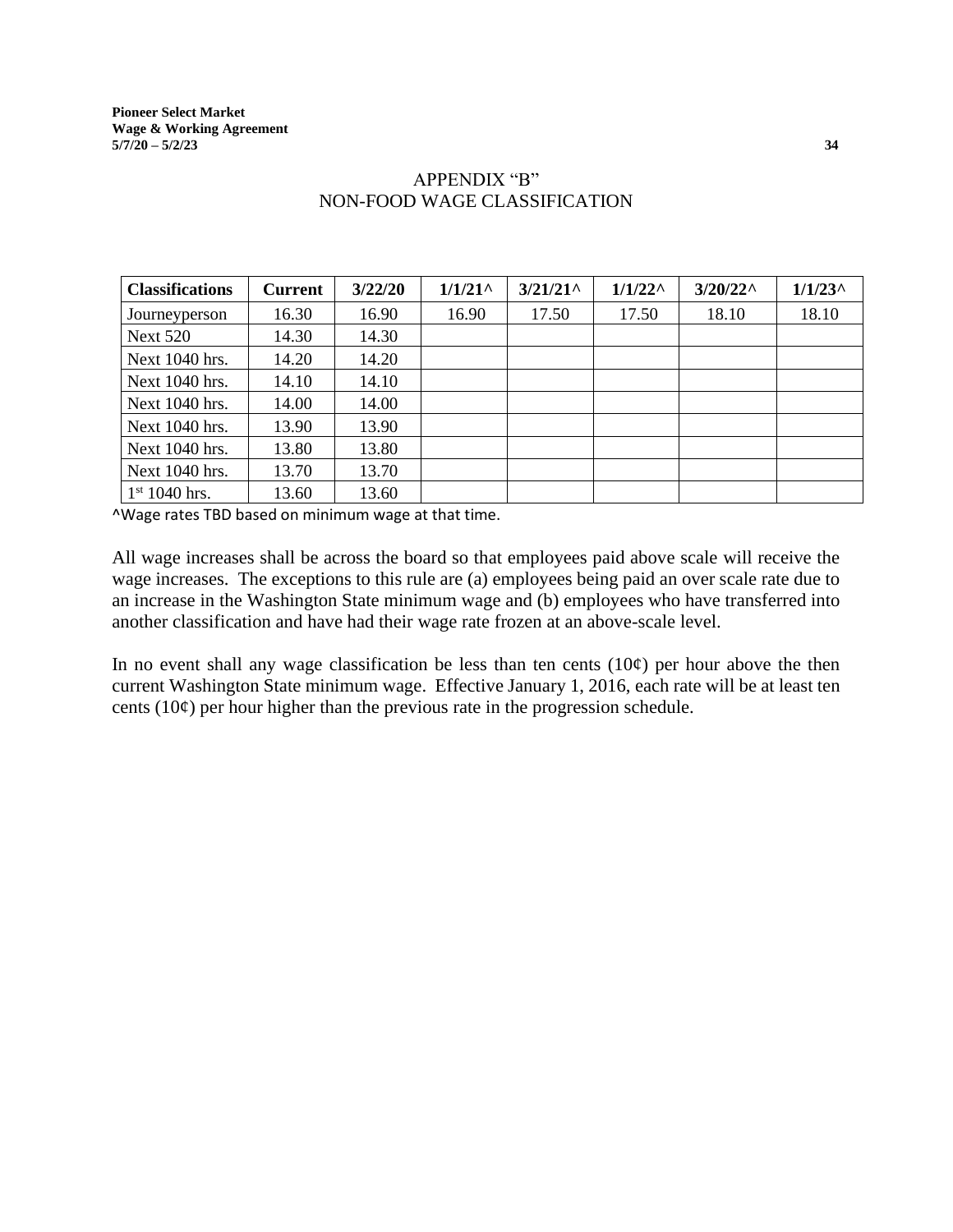## MEMORANDUM OF UNDERSTANDING

The Industry's long-standing practices with respect to the interpretation and application of Section 1.1 of Article 1 – Recognition and Bargaining Unit of this Agreement will continue in effect except as clarified below:

1. Manufacturer's Representatives, Book or Advance Salesmen: "Manufacturer's Representatives" and "Book or Advance Salesmen" will be allowed to perform only the following functions in retail food stores covered by this Agreement:

a. Take orders.

b. Check code dates and, thereafter, return said merchandise to the shelf in a neat and orderly manner. Remove outdated merchandise from the shelf.

c. Remove returnable merchandise from a central location in the storage area (backroom) of the store.

d. Remove from shelves merchandise which has been determined by a manufacturer, processor, supplier or distributor to be contaminated and which, thereby presents a health hazard or which has been ordered removed by a Federal, State or Municipal authority.

e. Construct, assemble or place mechanical, electric or electronic displays.

f. Build initial promotional displays at specifically designated locations, not to include normal shelf display, which may include merchandise for selection or pick-up by customers. If such displays require replenishment of merchandise because of customer pick-up, such merchandise replenishment shall be performed by employees covered by this Agreement.

This will not preclude the Employer from utilizing the services of individuals not covered by this Agreement, including, but not limited to "Book or Advance Salesmen", outside suppliers, employees, etc., to perform any necessary work in the store in conjunction with the opening of a new store, remodeling or extensive re-merchandising of an existing store (or part thereof).

2. Driver Salesmen: Driver-Salesmen may perform any work that is necessary to merchandise the merchandise that their Company supplies a store with, including but not limited to ordering, stocking, pricing, rotating of such merchandise, building of displays, etc., at the time of their delivery of such merchandise. Driver-Salesmen will not be permitted to make call-backs for the purpose of merchandising food merchandise that has been stored in the store.

The above understanding and clarifications will not alter in any respect the Industry's prevailing practices with respect to the merchandising of soft drink, beer and ale products, and ice cream.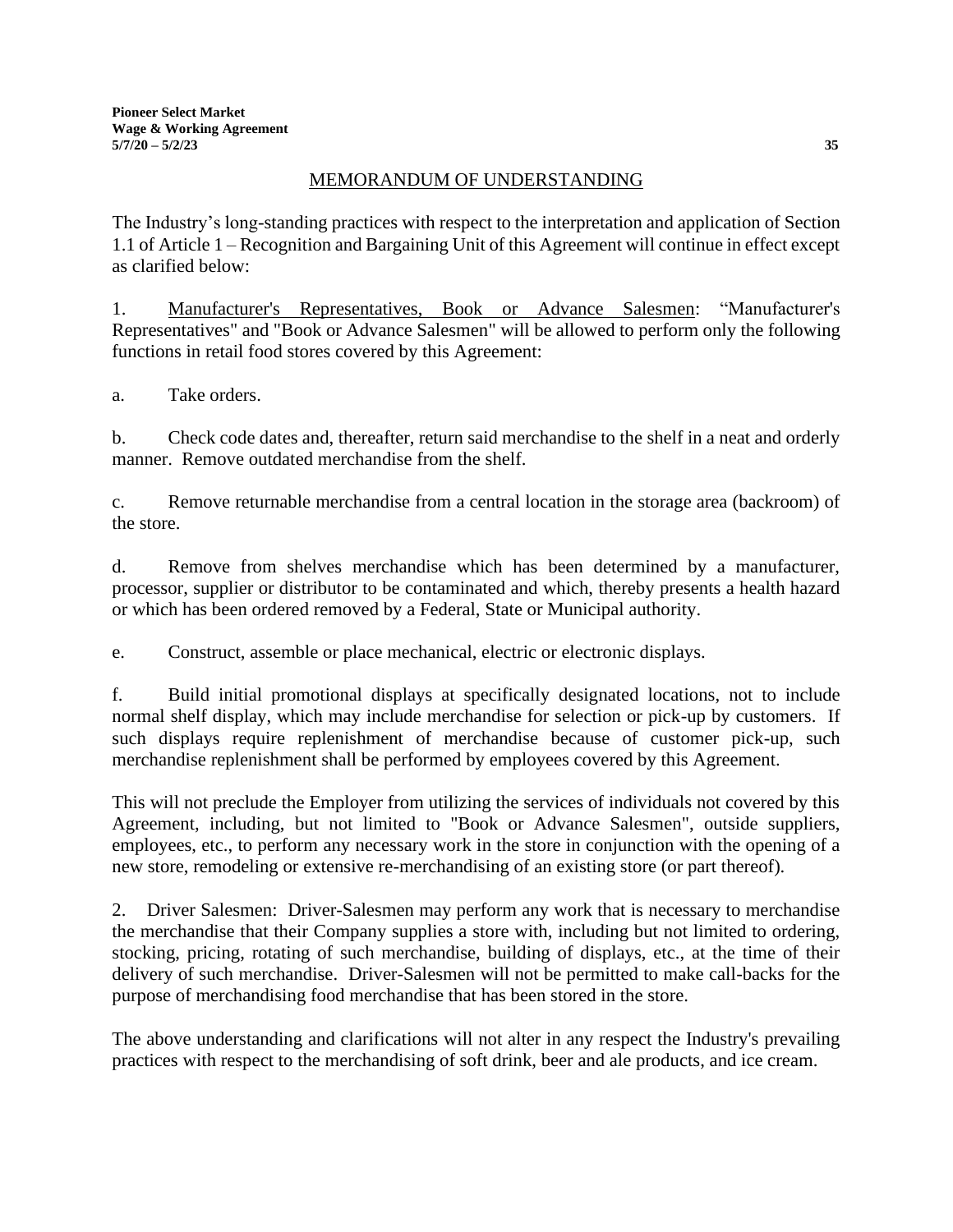# MEMORANDUM OF UNDERSTANDING RESOLUTION OF UNIT CLARIFICATION - PETITION No. 19-UC-534

Pioneer Select Market and United Food and Commercial Workers Local No. 367, agree that, Notwithstanding the prior practice of the application of Article 1.1 of the Agreement, the following exemptions shall not be required to be members of the Union nor shall they be covered by the terms of the Agreement:

1. Pioneer Select Market shall be allowed three (3) exemptions per store, in addition to the two owners, who, pursuant to the historical practice of the parties are permitted to perform bargaining unit work without restrictions.

2.The parties agree that selection of all such exemptions are at the sole discretion of the Employer and their assignments shall be at the sole discretion of the Employer."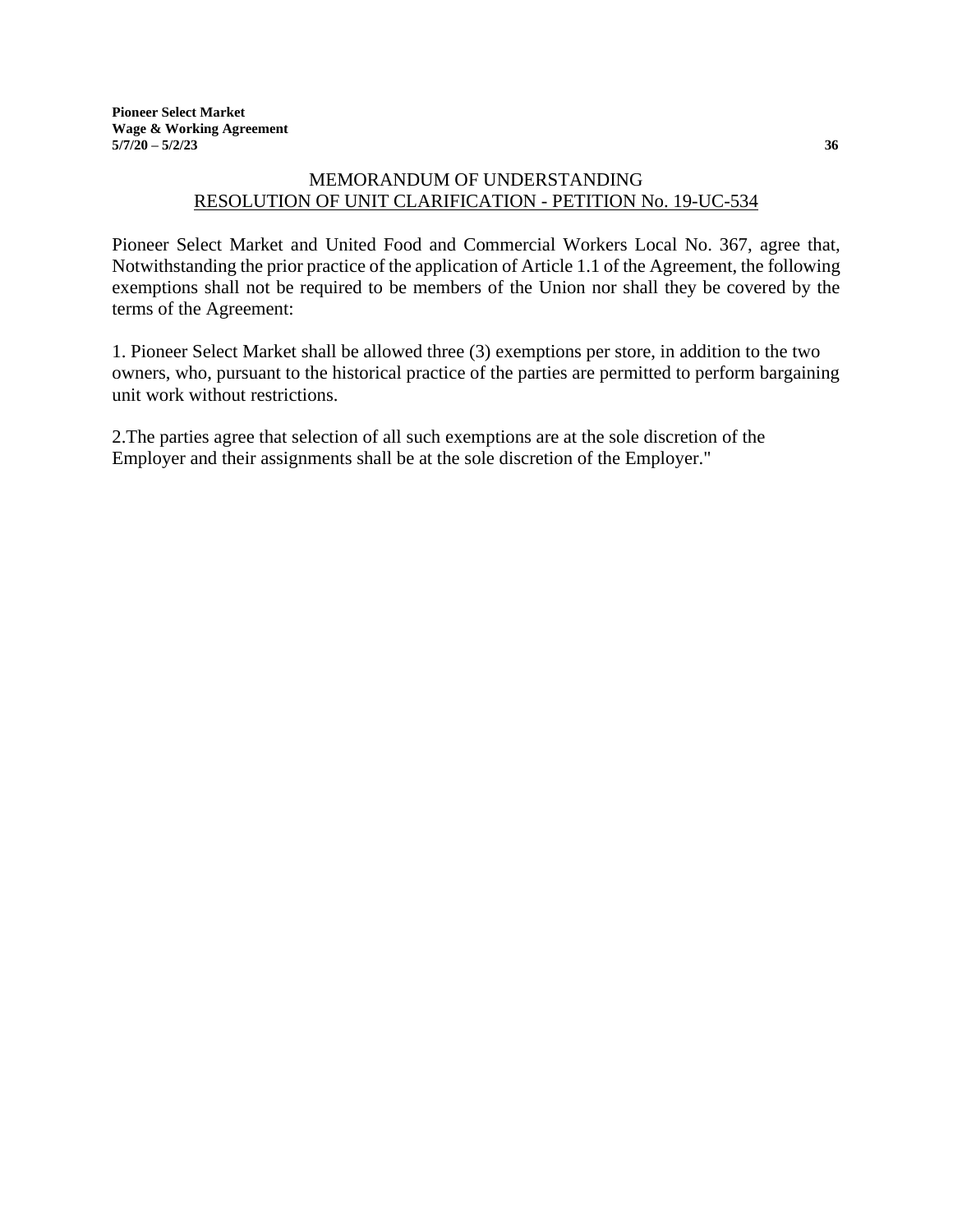**Pioneer Select Market Wage & Working Agreement 5/7/20 – 5/2/23 37**

#### LETTER OF UNDERSTANDING #1 MOST FAVORED NATIONS

This Letter of Understanding is by and between Pioneer Select Market and UFCW Union Local No. 367 and it should be considered as incorporated by reference as part of the Collective Bargaining Agreement that will go into effect on May 3 , 2020. The Agreement is as follows:

Should the Union at any time after the date of this Agreement enter into a renewal agreement, or any extension thereof, covering any grocery store(s) within the geographic area covered by this Agreement based upon a settlement of new terms negotiated after the date of this Agreement which are more advantageous to such grocery store(s), the Employer party to this Agreement shall be privileged to adopt any such settlement into its entirety, provided the Employer has sent written notice to the Union calling the matter to its attention. (N/A to new store openings.)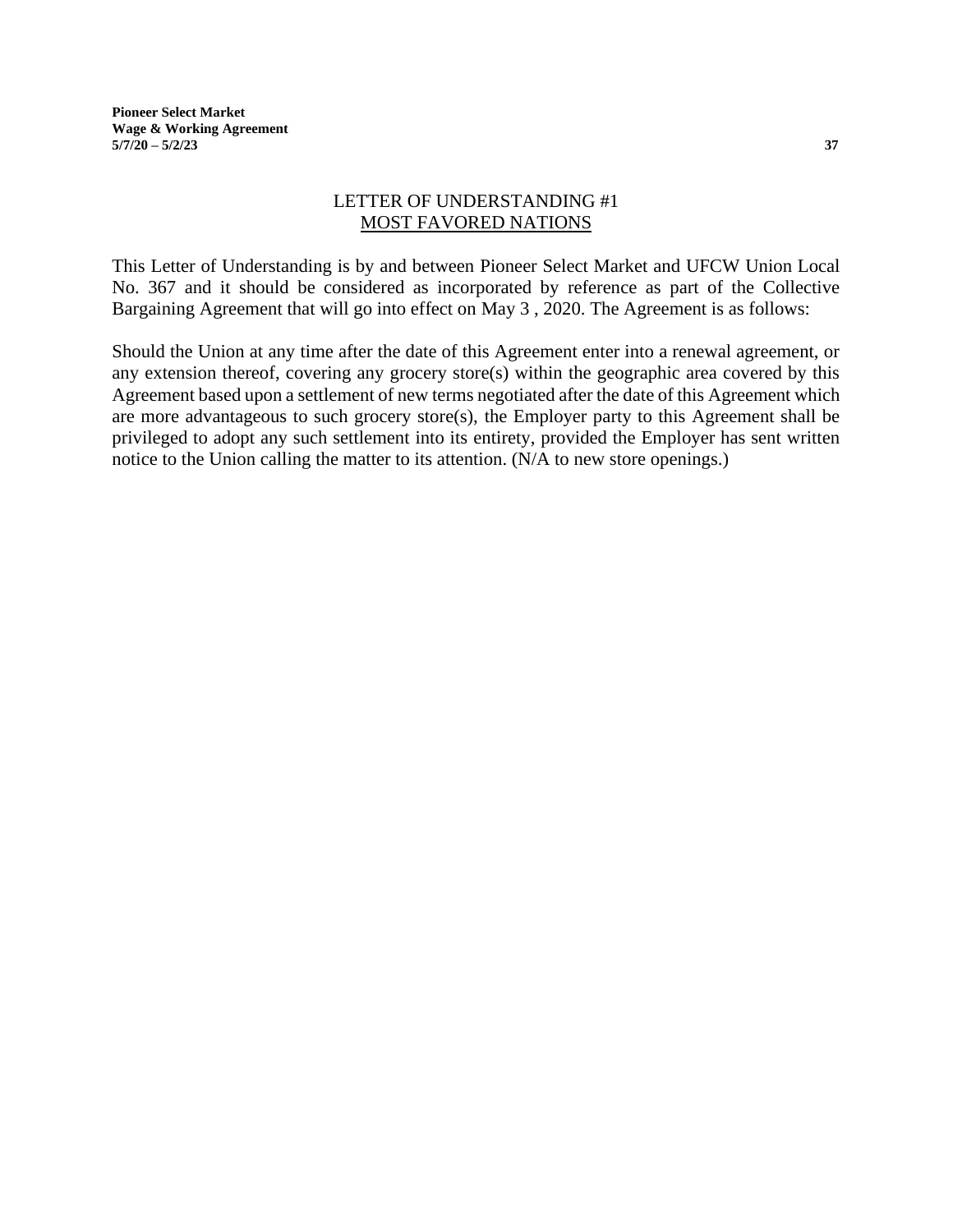#### LETTER OF UNDERSTANDING #2 CORPORATE CAMPAIGN

This Letter of Understanding is by and between Pioneer Select Market and UFCW Union Local No. 367 and it should be considered as incorporated by reference as part of the Collective Bargaining Agreement that will go into effect on May 3, 2020, The Agreement is as follows:

The Employer signatory hereto and the UFCW Locals, during the negotiations for the Clerks and Meat Cutters Agreement in Puget Sound, believe they have a good faith working relationship and will not take any action to depart from that relationship or take any action inconsistent with maintaining that relationship. Consistent with its duty of fair representation under the Agreements and their grievance procedures, UFCW Local No. 367 and UFCW Local No. 367 will not be a party to, instigate or support class action litigation (except charges with the National Labor Relations Board) or engage in any type of corporate campaign against any involved Employer.

It is also recognized that various monies from the Local Unions are paid to UFCW International Union funds. The Local does not control such funds. Consequently, the UFCW International Union's use of those funds for purposes contrary to this Agreement will not be a violation of this Agreement.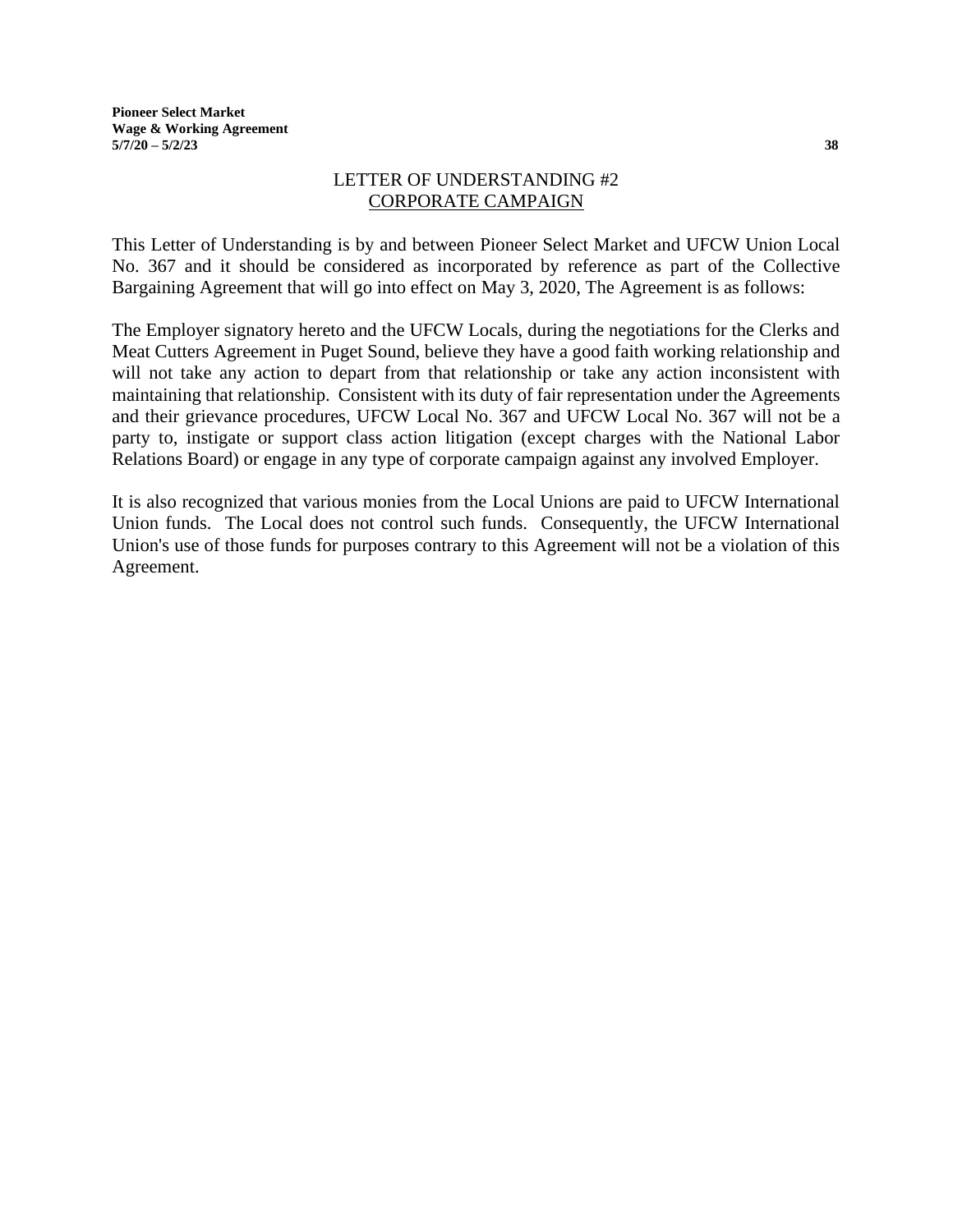## LETTER OF UNDERSTANDING #3 DUES CHECK-OFF

1. Add initiation and uniform dues through payroll deduction as follows:

a. Union Dues Check-Off: On a monthly basis the Employer agrees to deduct uniform dues and initiation fees from the paycheck of those covered employees whose individual written unrevoked authorizations are on file with the Employer and to transmit the amounts so deducted to the Union within twenty (20) days of such deductions. Said deduction authorizations shall be in such form as to conform with Section 302(c) of the *Labor Management Relations Act of 1947*. Union dues will be deducted from employee paychecks on a prorated weekly basis instead of once a month all at once from one paycheck.

b. Authorized initiation fees will be deducted in three (3) equal installments and remitted to the Local Union monthly.

c. It is understood the Employer is not liable in any manner if the employee is not on the payroll at the time deductions are being processed.

d. Indemnify and Hold Harmless: The Union shall indemnify and hold the Company harmless against any and all claims, demands, suits or other forms of liability that shall arise out of or by reason of action taken or not taken by the Company in reliance upon signed authorization cards furnished to the Company by the Union or for the purpose of complying with any of the provisions of this Letter of Understanding.

- 2. The involved Employer shall be granted a reasonable period to adopt administrative and payroll procedures to accommodate this agreement.
- 3. Active Ballot Club: For employees who voluntarily authorize a contribution to the UFCW Active Ballot Club political action committee, the Employer agrees to deduct the authorized amount each payroll period on a payroll deduction basis and forward same to the union monthly.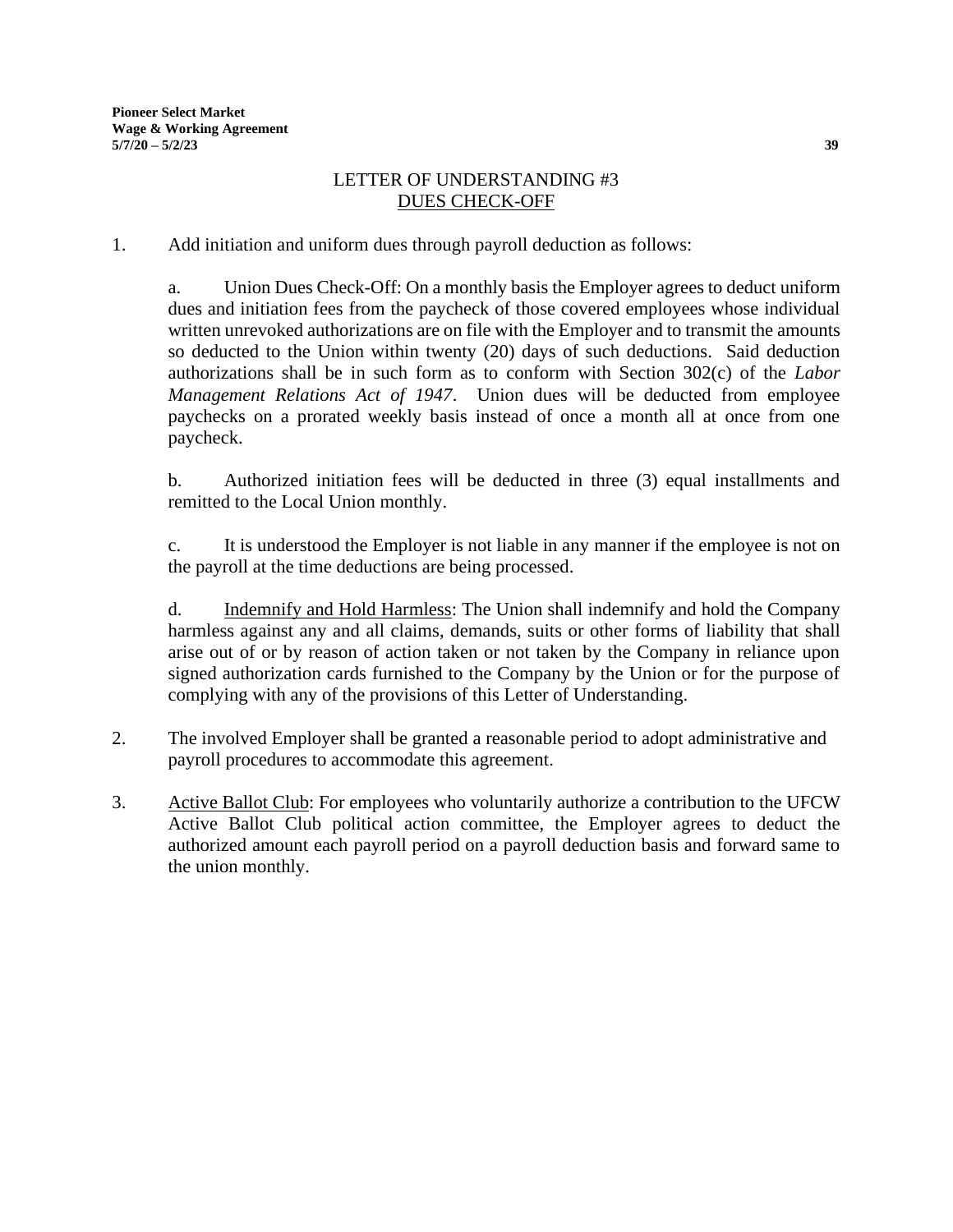**Pioneer Select Market Wage & Working Agreement 5/7/20 – 5/2/23 40**

## LETTER OF UNDERSTANDING #4 OPTIONAL VOLUNTARY BUYOUT

The parties agree that the Employer may offer voluntary buyout opportunities to employees at any time(s) during the term of this agreement. In the event such voluntary buyouts are offered during the term of this agreement, the Company agrees to provide advance notice to the Union concerning the buyout components, the terms of the offer(s), and the timing of any offering(s), and to allow the Union to attend employee meetings regarding this issue.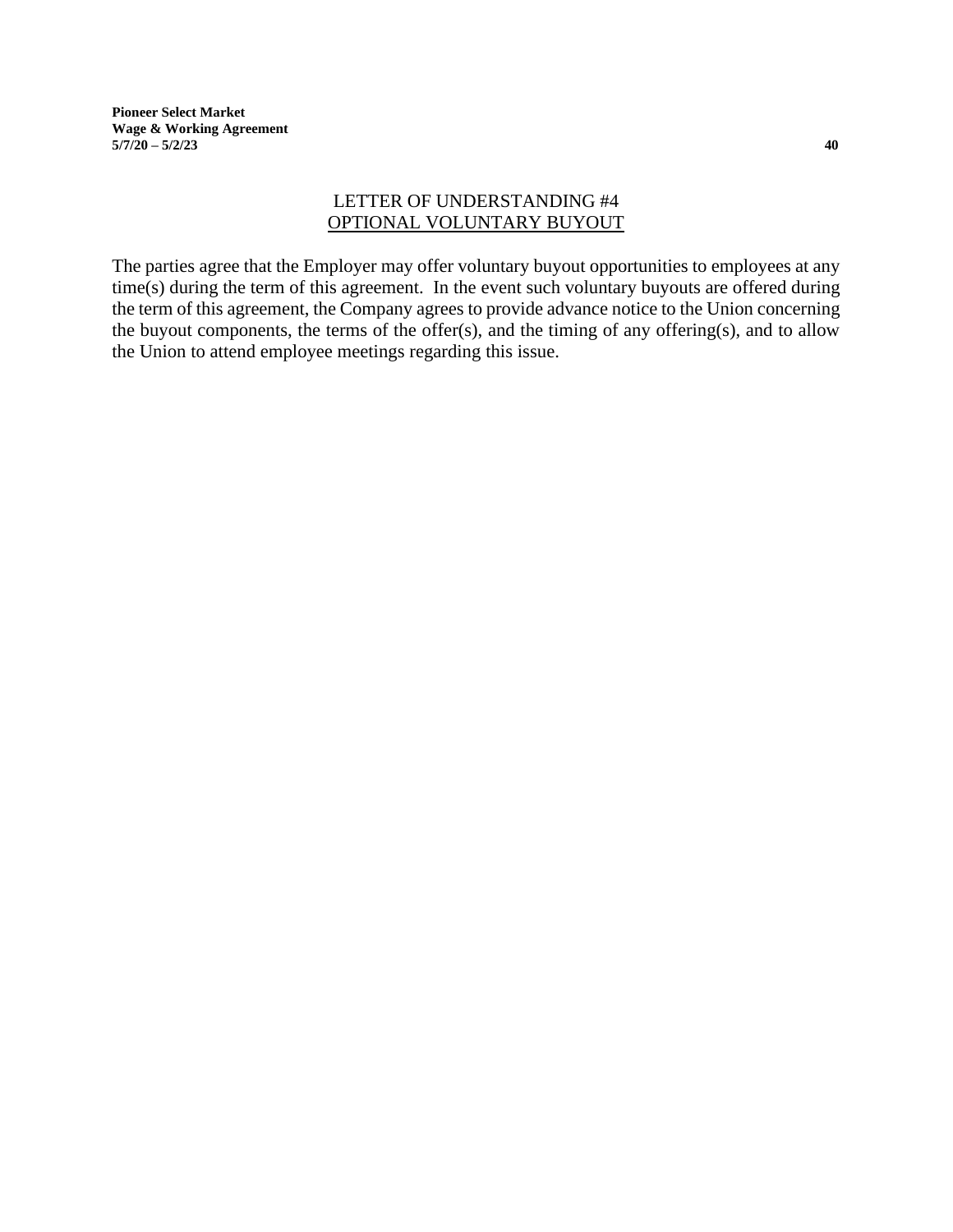**Pioneer Select Market Wage & Working Agreement 5/7/20 – 5/2/23 41**

#### BAKE-OFF ADDENDUM AGREEMENT

#### **GROCERY** RAYMOND/SOUTH BEND

This is to confirm our understanding that employees performing work under the above-referenced Labor Agreement shall be covered by all terms and conditions of the Raymond/South Bend Grocery Agreement between Pioneer Select Market and United Food and Commercial Workers Union Local No. 367, executed with the following exceptions:

#### ARTICLE 1 RECOGNITION AND BARGAINING UNIT

1.1 Pioneer Select Market hereby recognizes during the term of this Agreement, United Food and Commercial Workers Union No. 367, chartered by the United Food and Commercial Workers International Union, AFL-CIO & CLC as the sole and exclusive collective bargaining agency for a unit consisting of all Bake-Off Department employees employed by it in its present and future Raymond/South Bend, Washington Retail Food Stores with respect to rates of pay, hours and other conditions of employment, except and excluding the Department Manager, Store Director, Grocery and Produce Department employees, Meat Department employees, janitors, professional employees, confidential employees, office clerical employees, guards, watchmen and supervisors, as defined in the National Labor Relations Act, as amended.

#### DEFINITION OF BAKE-OFF

A shop will be considered a Bake-Off covered under this Agreement if it is producing less than 45% of the product from scratch dough.

#### ARTICLE 3 **SENIORITY**

Bake-Off employees shall be considered as a separate classification under the seniority provisions of the Agreement in accordance with the terms and provisions of Article 3 - Seniority and Available Hours.

#### ARTICLE 5 HOURS OF WORK AND OVERTIME

5.9.3 An Employer will utilize qualified employees from other classifications within the store, when available, to relieve "Bake-Off employees" during lunch periods.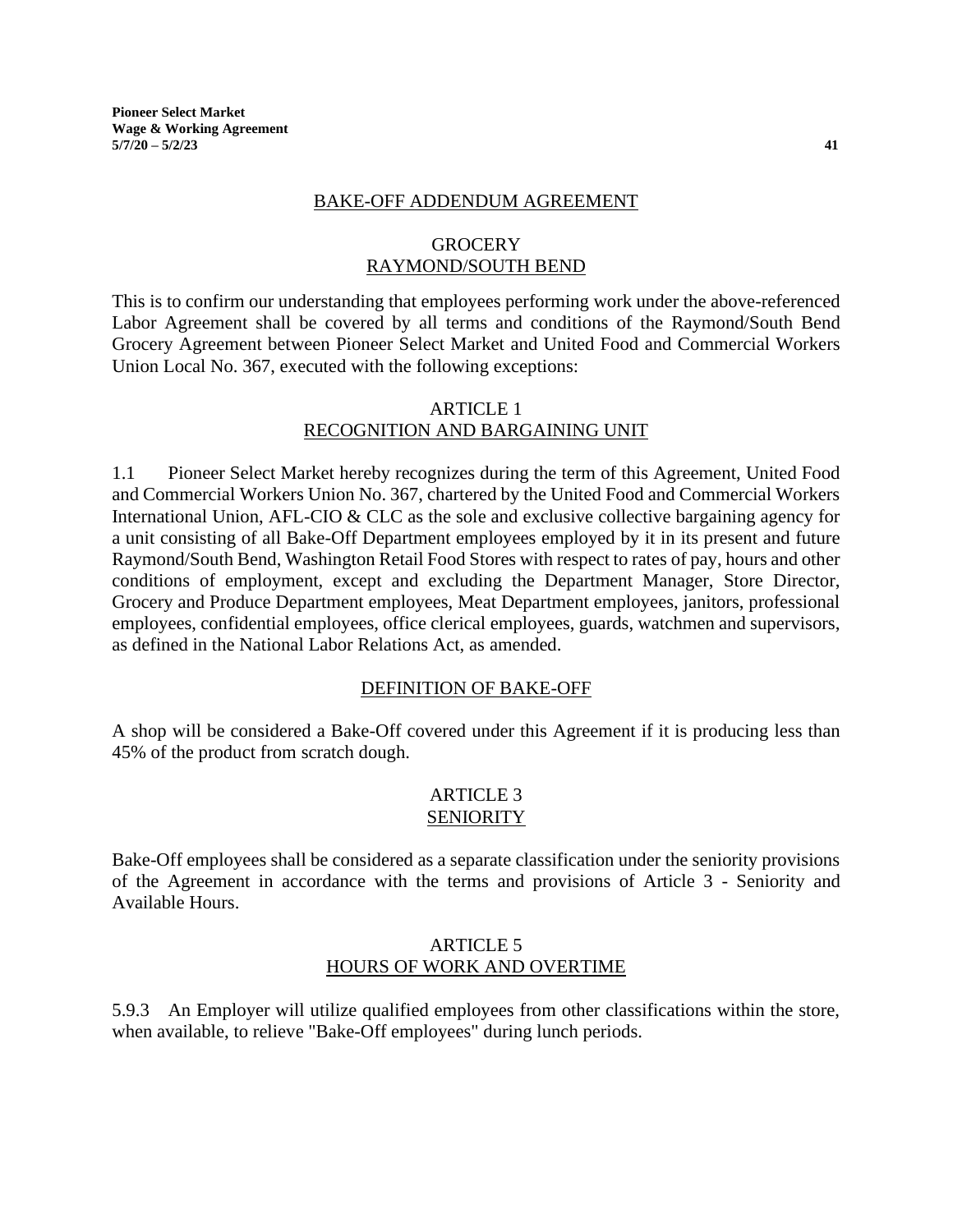| <b>Classifications</b> | <b>Current</b> | 5/5/19  | 1/1/20  | 5/3/20  | $1/1/21$ <sup>^</sup>                   | 5/2/21     | $1/1/22^{\wedge}$ |
|------------------------|----------------|---------|---------|---------|-----------------------------------------|------------|-------------------|
| Journeyperson          | \$16.30        | \$16.90 | \$16.90 | \$17.50 | \$17.50                                 | \$18.10    | \$18.10           |
|                        |                |         |         |         |                                         |            |                   |
|                        | <b>Current</b> | 5/5/19  | 1/1/20  | 5/3/20  | $1/1/21$ <sup><math>\wedge</math></sup> | $5/2/21$ ^ | $1/1/22^{\wedge}$ |
| <b>Next 520</b>        | 12.80          | 12.80   | 14.30   | 14.30   |                                         |            |                   |
| Next 1040 hrs.         | 12.70          | 12.70   | 14.20   | 14.20   |                                         |            |                   |
| Next $1040$ hrs.       | 12.60          | 12.60   | 14.10   | 14.10   |                                         |            |                   |
| Next 1040 hrs.         | 12.50          | 12.50   | 14.00   | 14.00   |                                         |            |                   |
| Next 1040 hrs.         | 12.40          | 12.40   | 13.90   | 13.90   |                                         |            |                   |
| Next 1040 hrs.         | 12.30          | 12.30   | 13.80   | 13.80   |                                         |            |                   |
| Next 1040 hrs.         | 12.20          | 12.20   | 13.70   | 13.70   |                                         |            |                   |
| $1st 1040$ hrs.        | 12.10          | 12.10   | 13.60   | 13.60   |                                         |            |                   |

#### BAKE-OFF WAGE CLASSIFICATIONS

^Wage rates TBD based on minimum wage at that time.

In no event shall any wage classification be less than ten cents  $(10¢)$  per hour above the then current Washington State minimum wage. Effective January 1, 2016, each rate will be at least ten cents  $(10¢)$  per hour higher than the previous rate in the progression schedule.

All wage increases shall be across the board so that employees paid above scale will receive the wage increases. The exceptions to this rule are (a) employees being paid an over scale rate due to an increase in the Washington State minimum wage and (b) employees who have transferred into another classification and have had their wage rate frozen at an above-scale level.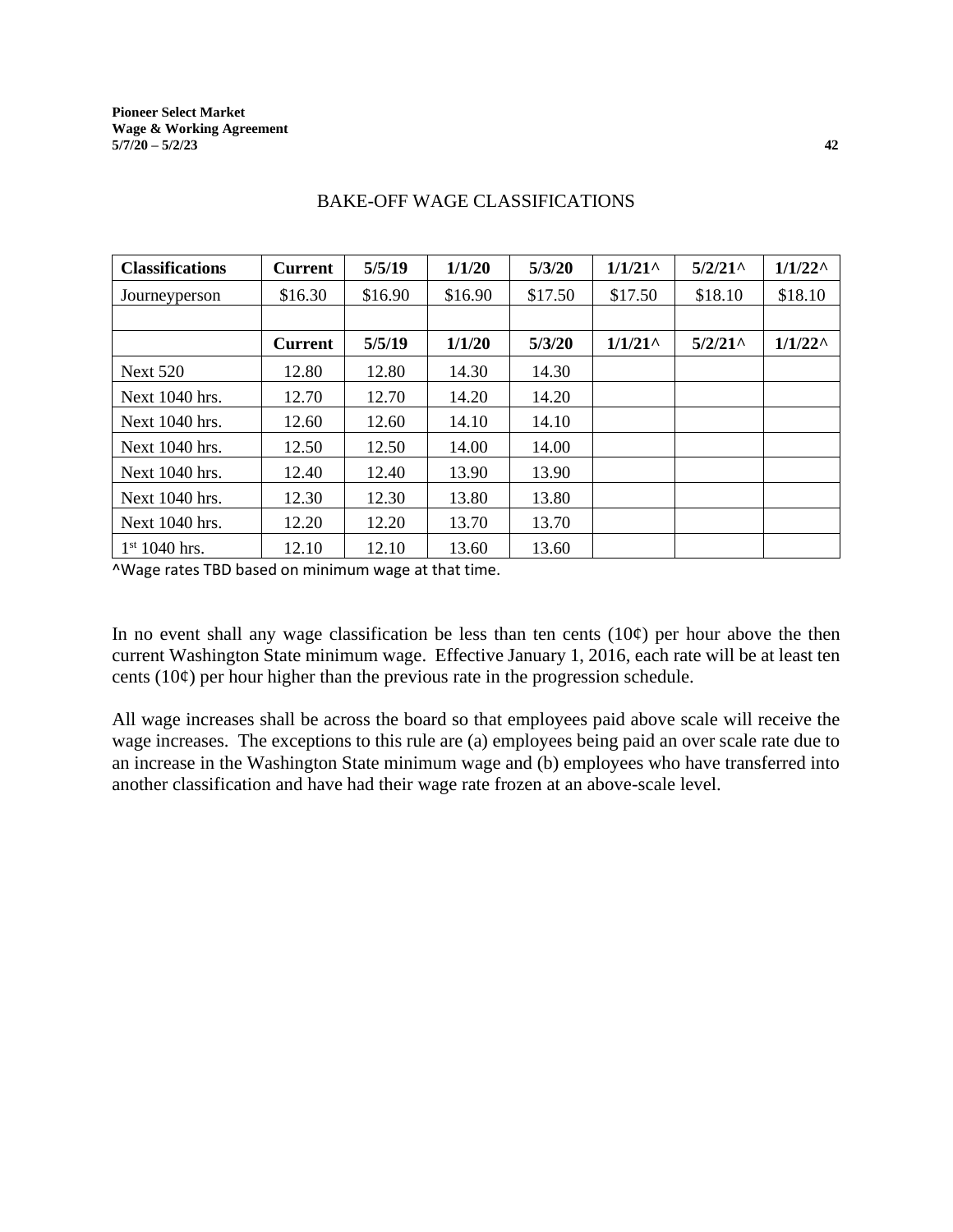**Pioneer Select Market Wage & Working Agreement 5/7/20 – 5/2/23 43**

#### ADDENDUM AGREEMENT

# By and Between Pioneer Select Market and United Food & Commercial Workers Union Local No. 367

## Bake-Off/Deli Agreement  $5/7/20 - 5/2/23$

This is to confirm our understanding that employees performing work under the above-referenced Labor Agreement shall be covered by all terms and conditions of the Pacific County Grocery Agreement between Pioneer Select Market and United Food and Commercial Workers Union Local 367, executed with the following exceptions.

#### ARTICLE 1 RECOGNITION AND BARGAINING UNIT

1.1 Pioneer Select Market hereby recognizes during the term of this Agreement, United Food and Commercial Workers Union Local No. 367, chartered by the United Food and Commercial Workers International Union, AFL-CIO & CLC as the sole and exclusive collective bargaining agency for a unit consisting of all Bake-Off/Deli Department employees employed by it in its present and future Pacific County, Washington Retail Food Stores with respect to rates of pay, hours and other conditions of employment, except and excluding the Department Manager, Store Director, Grocery and Produce Department employees, Meat Department employees, janitors, professional employees, confidential employees, office clerical employees, guards, watchmen and supervisors, as defined in the National Labor Relations Act, as amended.

#### DEFINITION OF BAKE-OFF

A shop will be considered a Bake-Off/Deli covered under this Agreement if it is a combination Delicatessen and Bake-Off Bakery and producing less than 10% of their bakery product from scratch dough. Products produced from mixes will be considered made from scratch for purposes of this Agreement.

#### ARTICLE 3 **SENIORITY**

Bake-Off/Deli employees shall be considered as a separate classification under the seniority provisions of the Agreement in accordance with the terms and provisions of Article 3 - Seniority and Available Hours.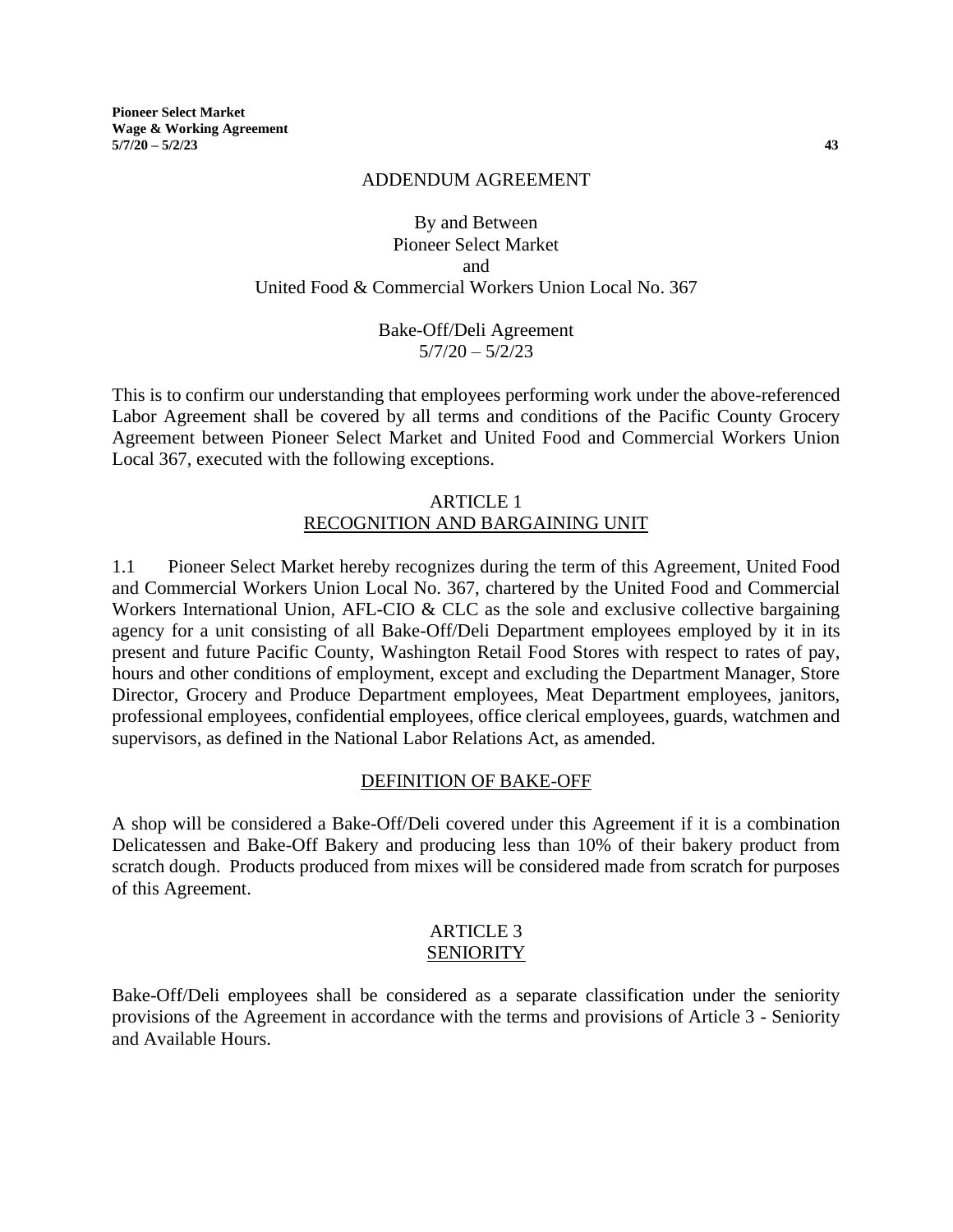.

## ARTICLE 5 HOURS OF WORK AND OVERTIME

Amended by substituting the following Sections for Section 5.3 and 5.5.

5.3 All hours worked in excess of eight (8) hours per day and forty (40) hours per week shall be paid for at the rate of time and one-half (1-1/2) the employee's regular straight-time hourly rate of pay. Where six (6) days, Monday through Saturday are worked in any one (1) week, time and one-half (1-1/2) the employee's regular straight-time hourly rate of pay shall be paid for work on the day the least number of hours are worked.

5.5 Premium Work: Work performed by employees on any of the following days or between the hours specified below shall be considered as premium work and paid for according to the premium rates set forth herein:

5.5.1 Employees hired prior to January 27, 2011, (date of ratification) shall continue to receive 1.2 times the straight-time hourly rate for all hours worked on Sunday. Employees hired on or after January 27, 2011, (date of ratification) shall receive \$1.00 per hour over the employee's regular straight-time wage rate for all hours worked on Sunday.

5.5.2 Holidays: Time worked on any holiday specified in this Agreement shall be paid for at time and one-half (1-1/2) the employee's regular straight time hourly rate of pay, in addition to any holiday pay to which the employee is otherwise entitled under the holiday provisions of Article 7 of this Agreement. This clause does not apply to the employee's personal holiday.

5.5.3 Night Premium Pay: All hours of work performed between the hours of 6:00 p.m. and 6:00 a.m. shall be compensated for at the night premium rate of twenty cents (20¢) per hour in addition to the employee's regular straight time hourly rate of pay.

5.5.4 No Pyramiding: There shall be no compounding or pyramiding of premium pay and overtime pay and only the highest applicable rate shall be paid for an hour of work performed under this Agreement.

5.9.3 An Employer will utilize qualified employees from other classifications within the store, when available, to relieve "Bake-Off/Deli employees" during lunch periods.

# ARTICLE 6 CLASSIFICATIONS AND MINIMUM RATES OF PAY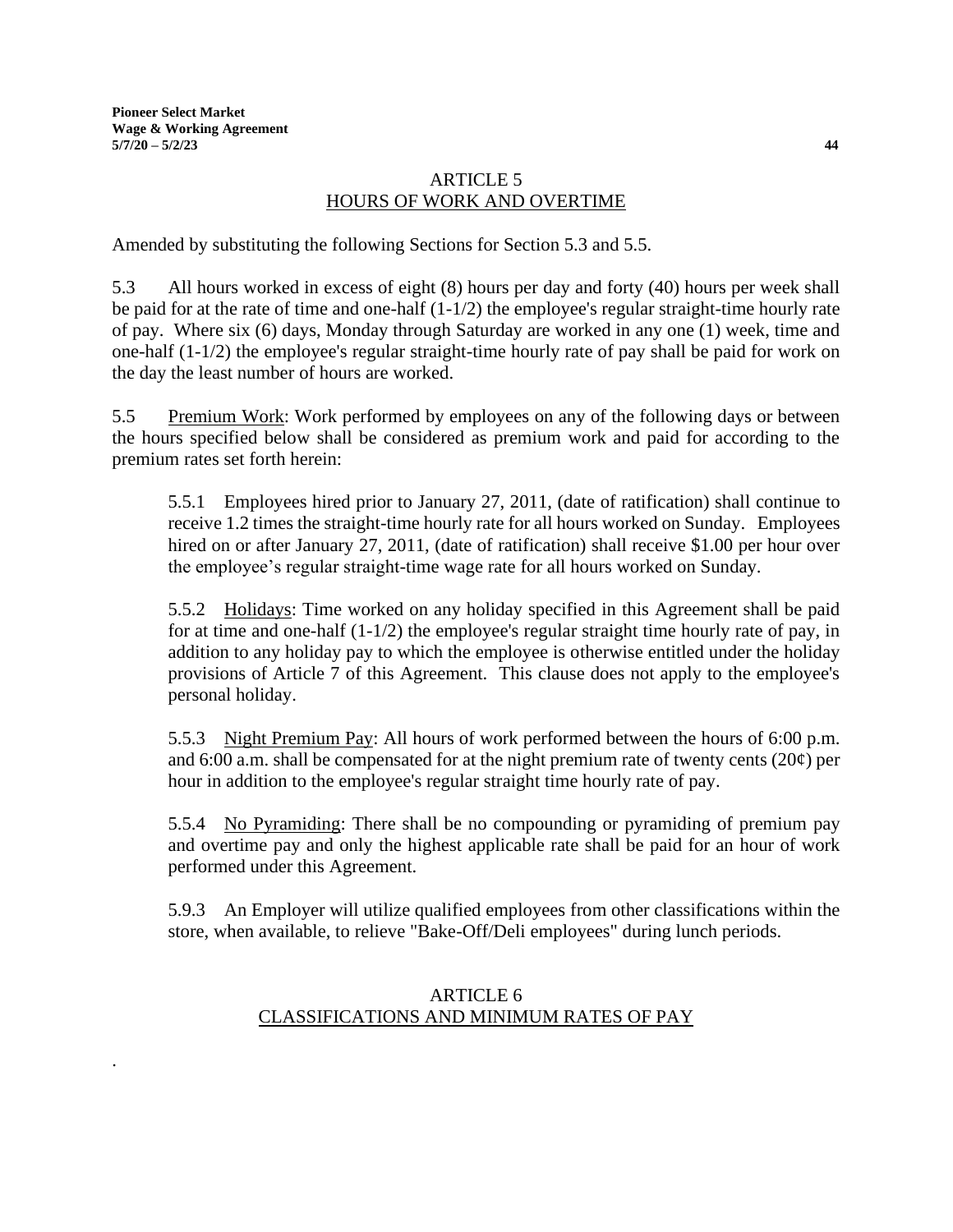## ARTICLE 14 RETIREMENT PROGRAM

Section 14 of the Pacific County Grocery Agreement between Pioneer Select Market and United Food and Commercial Workers Union Local 367 applies in its entirety, subject to the contribution rates to the Sound Retirement Fund and the Variable Annuity Fund under this Addendum. 14.5

Employers will contribute into the Sound Retirement Trust in accordance with the Rehabilitation Plan of the Sound Retirement Trust Preferred Schedule adopted by the Board of Trustees as updated December, 2019, in the following amounts:

| 2019 RP/ Appendix C/Table 4                  | <b>Pioneer Select</b><br>Markets - Low<br>Rate | Pioneer<br>Select<br>Markets -<br>Mid Rate | Pioneer<br>Select<br>Markets -<br><b>High Rate</b> | Pioneer<br>Select<br>Markets -<br>Meat<br>Wrappers |  |
|----------------------------------------------|------------------------------------------------|--------------------------------------------|----------------------------------------------------|----------------------------------------------------|--|
| <b>Current CBA Period</b>                    | 5/2017-5/2020                                  | $6/2017 -$<br>6/2020                       | $6/2017 -$<br>6/2020                               | $3/2017 -$<br>3/2020                               |  |
| <b>Accrual Rate</b>                          | 0.250                                          | 0.250                                      | 0.550                                              | 0.45                                               |  |
| Pre-Rehab Rate                               | 0.100                                          | 0.100                                      | 0.100                                              | 0                                                  |  |
| <b>Current Rehab Rate</b>                    | 1.484                                          | 1.484                                      | 1.484                                              | 0.914                                              |  |
| Non-benefit redirect from<br>retiree welfare | 0.01                                           | 0.01                                       | 0.01                                               | 0.01                                               |  |
| <b>TOTAL</b>                                 | 1.844                                          | 1.844                                      | 2.144                                              | 1.374                                              |  |
|                                              |                                                |                                            |                                                    |                                                    |  |
| Jan 2021 Rehab Rate                          | 1.620                                          | 1.620                                      | 1.620                                              | 0.99                                               |  |
| July 2021 Rehab Rate                         | 1.720                                          | 1.720                                      | 1.720                                              | 1.09                                               |  |
| Jan 2022 Rehab Rate                          | 1.856                                          | 1.856                                      | 1.856                                              | 1.166                                              |  |
| July 2022 Rehab Rate                         | 1.956                                          | 1.956                                      | 1.956                                              | 1.266                                              |  |
| Jan 2023 Rehab Rate                          | 2.092                                          | 2.092                                      | 2.092                                              | 1.342                                              |  |
| July 2023 Rehab Rate                         | 2.192                                          | 2.192                                      | 2.192                                              | 1.442                                              |  |
| Jan 2024 Rehab Rate                          | 2.222                                          | 2.222                                      | 2.222                                              | 1.472                                              |  |

The pre-PPA supplemental contribution is based on the parties' pension agreement.

## **14.18 Variable Annuity Plan.**

14.18.1 The Employer will contribute .40 for each eligible active participant to the VAP, commencing with the VAP effective date Contributions will be made on behalf of current active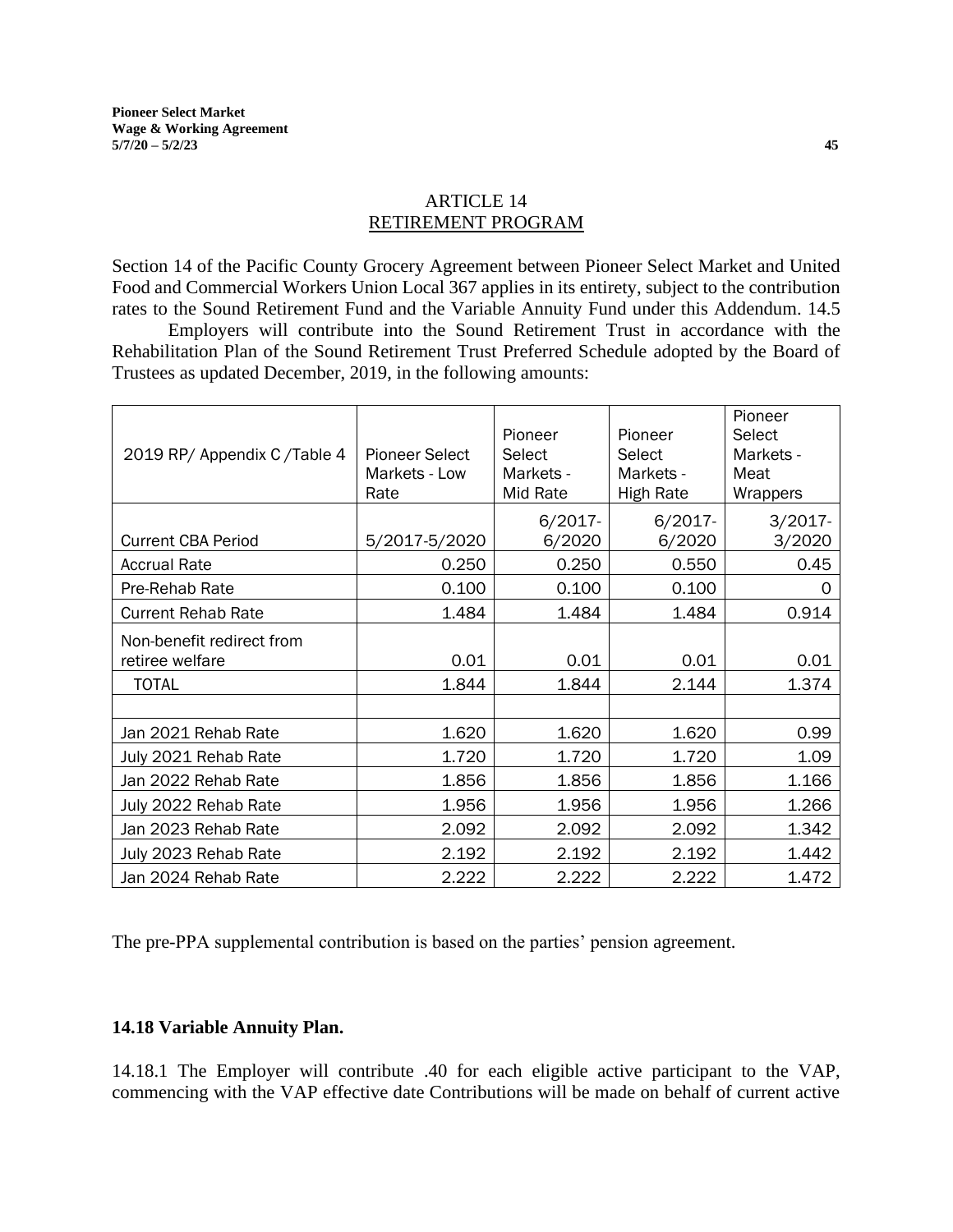employees and future newly hired employees in classifications for whom contributions have been made under the current collective bargaining agreement. Salary shall be gross wages per payroll period. Contributions shall be remitted monthly.

| <b>Classifications</b> | <b>Current</b> | 5/5/19  | 1/1/20  | 5/3/20  | $1/1/21$ <sup>^</sup> | 5/2/21  | $1/1/22^{\wedge}$ |
|------------------------|----------------|---------|---------|---------|-----------------------|---------|-------------------|
| Journeyperson          | \$16.30        | \$16.90 | \$16.90 | \$17.50 | \$17.50               | \$18.10 | \$18.10           |
| <b>Next 520</b>        | 12.80          | 12.80   | 14.30   | 14.30   |                       |         |                   |
| Next 1040 hrs.         | 12.70          | 12.70   | 14.20   | 14.20   |                       |         |                   |
| Next $1040$ hrs.       | 12.60          | 12.60   | 14.10   | 14.10   |                       |         |                   |
| Next 1040 hrs.         | 12.50          | 12.50   | 14.00   | 14.00   |                       |         |                   |
| Next 1040 hrs.         | 12.40          | 12.40   | 13.90   | 13.90   |                       |         |                   |
| Next $1040$ hrs.       | 12.30          | 12.30   | 13.80   | 13.80   |                       |         |                   |
| Next 1040 hrs.         | 12.20          | 12.20   | 13.70   | 13.70   |                       |         |                   |
| $1st 1040$ hrs.        | 12.10          | 12.10   | 13.60   | 13.60   |                       |         |                   |

# BAKE-OFF/DELI WAGE RATES

^Wage rates TBD based on minimum wage at that time.

In no event shall any wage classification be less than ten cents  $(10¢)$  per hour above the then current Washington State minimum wage. Effective January 1, 2016, each rate will be at least ten cents  $(10¢)$  per hour higher than the previous rate in the progression schedule.

All wage increases shall be across the board so that employees paid above scale will receive the wage increases. The exceptions to this rule are (a) employees being paid an over scale rate due to an increase in the Washington State minimum wage and (b) employees who have transferred into another classification and have had their wage rate frozen at an above-scale level.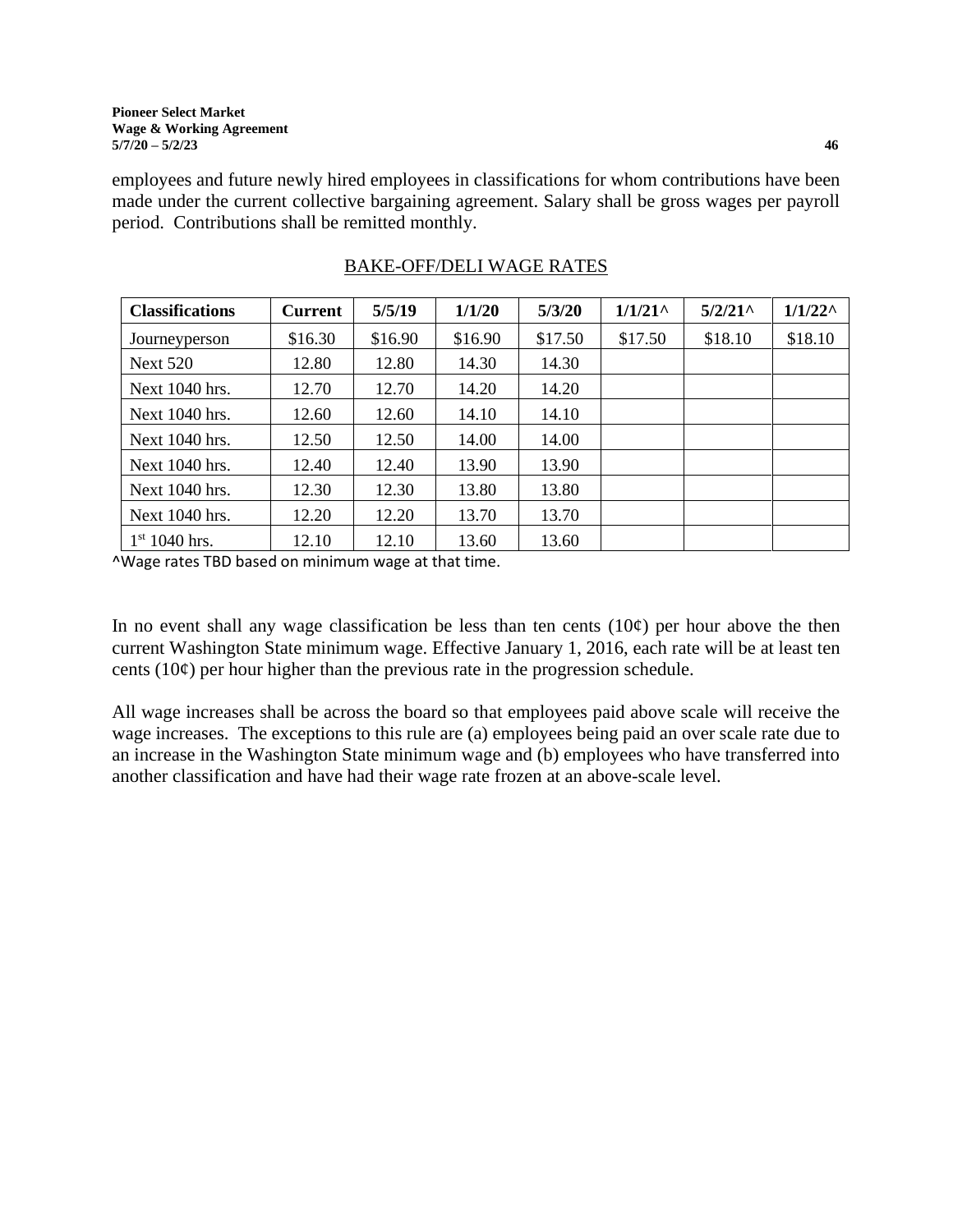**Pioneer Select Market Wage & Working Agreement 5/7/20 – 5/2/23 47**

# ADDENDUM AGREEMENT By and Between PIONEER SELECT MARKET AND UNITED FOOD AND COMMERCIAL WORKERS UNION LOCAL NO. 367 SNACK BAR, TAKE-OUT FOOD, DELI DEPARTMENT, SALAD BAR AND FLORAL ADDENDUM AGREEMENT

This Addendum Agreement is entered into by and between Pioneer Select Market hereinafter referred to as the "Employer" and the United Food and Commercial Workers Union Local No. 367 hereinafter referred to as the "Union."

It is understood and agreed by the Employer and the Union that the provisions of the Union's 2020–2023 food Agreement with Pioneer Select Market hereinafter referred to as the "Agreement" which has an effective date of May 7, 2020, and an expiration date of May 2, 2023, will be fully applicable to the Snack Bar, Take-Out Food, Deli Department, Salad Bar and Floral Department employees employed by the Employer in its Pacific County Retail Food Stores, except as specifically amended and/or modified below:

#### ARTICLE 1 RECOGNITION AND BARGAINING UNIT

Amended to read as follows:

1.1 Pioneer Select Market hereby recognizes during the term of this Agreement, United Food and Commercial Workers Union Local No. 367, chartered by the United Food and Commercial Workers International Union, AFL-CIO, CLC as the sole and exclusive collective bargaining agency for a unit consisting of all Snack Bar, Take-Out Food, Deli Department, Salad Bar and Floral Department employees employed by it in its present and future Pacific County Washington Retail Food Stores with respect to rates of pay, hours and other conditions of employment, except and excluding the Department Manager, Store Director, Grocery and Produce Department employees, Bakery Sales Department employees Bakery Production Department Employees, Meat Department employees, janitors, professional employees, confidential employees, office clerical employees, guards, watchmen and supervisors, as defined in the National Labor Relations Act, as amended.

#### ARTICLE 5 HOURS OF WORK AND OVERTIME

Amended by substituting the following Sections for Section 5.3 and 5.5.

5.3 All hours worked in excess of eight (8) hours per day and forty (40) hours per week shall be paid for at the rate of time and one-half (1-1/2) the employee's regular straight-time hourly rate of pay. Where six (6) days, Monday through Saturday are worked in any one (1) week, time and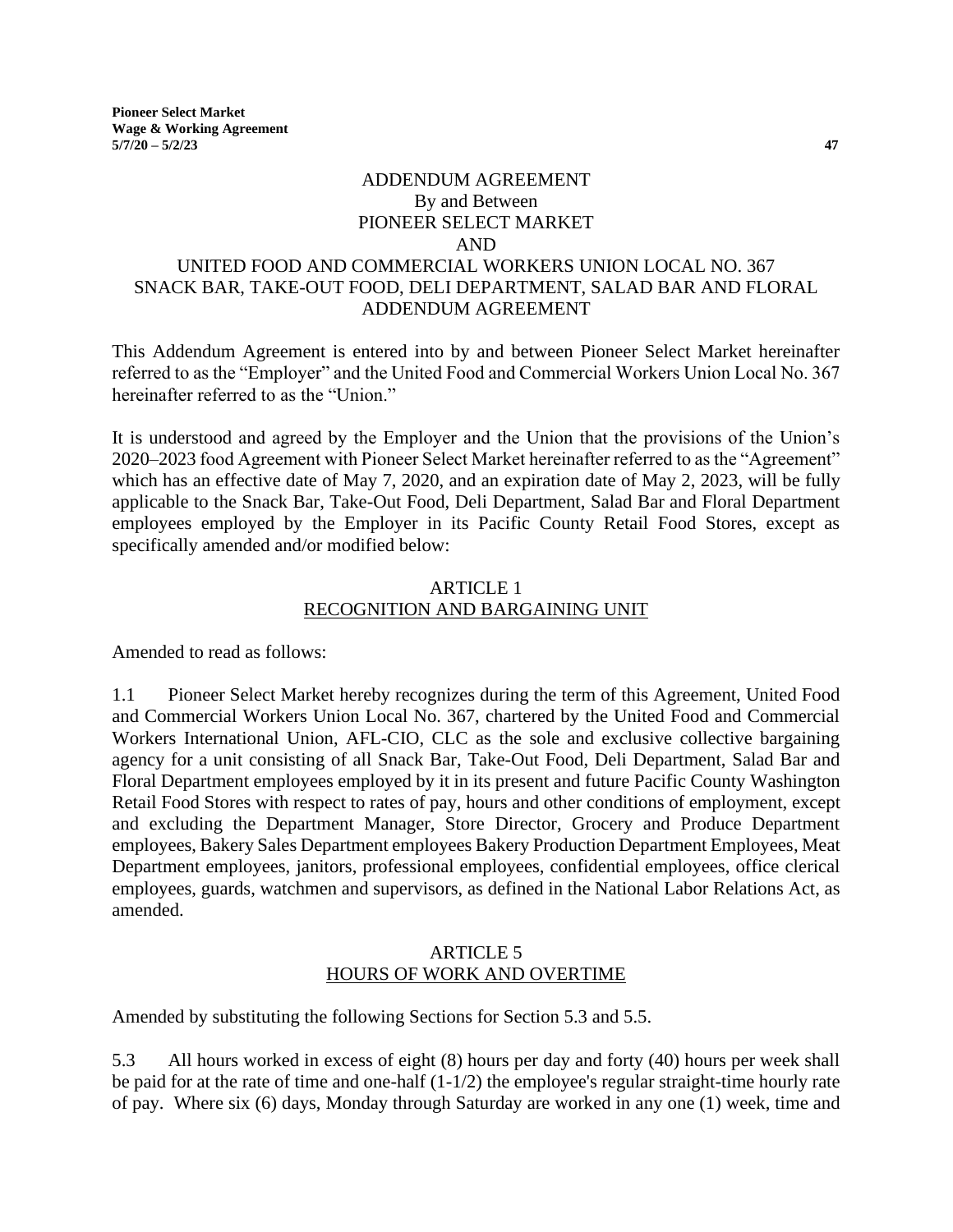one-half (1-1/2) the employee's regular straight-time hourly rate of pay shall be paid for work on the day the least number of hours are worked.

5.5 Premium Work: Work performed by employees on any of the following days or between the hours specified below shall be considered as premium work and paid for according to the premium rates set forth herein:

5.5.1 Sunday Premium: All hours of work performed on a Sunday shall be compensated for at the rate of 1.2 the employee's regular straight-time hourly rate of pay. Employees hired on or after May 1, 2011, shall receive \$1.00 per hour over the employee's regular straight-time wage rate for all hours worked on Sunday. The employee in charge of the store shall be paid fifty  $(50¢)$  per hour in addition to the applicable rate while in charge. However, any hour paid at time and one-half (1-1/2) or greater on Sunday shall not count as qualifying hour for daily or weekly overtime.

5.5.2 Holidays: Time worked on any holiday specified in this Agreement shall be paid for at time and one-half (1-1/2) the employee's regular straight time hourly rate of pay, in addition to any holiday pay to which the employee is otherwise entitled under the holiday provisions of Article 7 of this Agreement. This clause does not apply to the employee's personal holiday.

5.5.3 Night Premium Pay: All hours of work performed between the hours of 6:00 p.m. and 6:00 a.m. shall be compensated for at the night premium rate of twenty cents  $(20¢)$  per hour in addition to the employee's regular straight time hourly rate of pay.

5.5.4 No Pyramiding: There shall be no compounding or pyramiding of premium pay and overtime pay and only the highest applicable rate shall be paid for an hour of work performed under this Agreement.

# ARTICLE 6 - CLASSIFICATIONS AND MINIMUM RATES OF PAY

Shall be amended by deleting Section 6.2.2 and Section 6.5.

# ARTICLE 14 RETIREMENT PROGRAM

Section 14 of the Pacific County Grocery Agreement between Pioneer Select Market and United Food and Commercial Workers Union Local 367 applies in its entirety, subject to the contribution rates to the Sound Retirement Fund and the Variable Annuity Fund under this Addendum.

14.5 Employers will contribute into the Sound Retirement Trust in accordance with the Rehabilitation Plan of the Sound Retirement Trust Preferred Schedule adopted by the Board of Trustees as updated December, 2019, in the following amounts: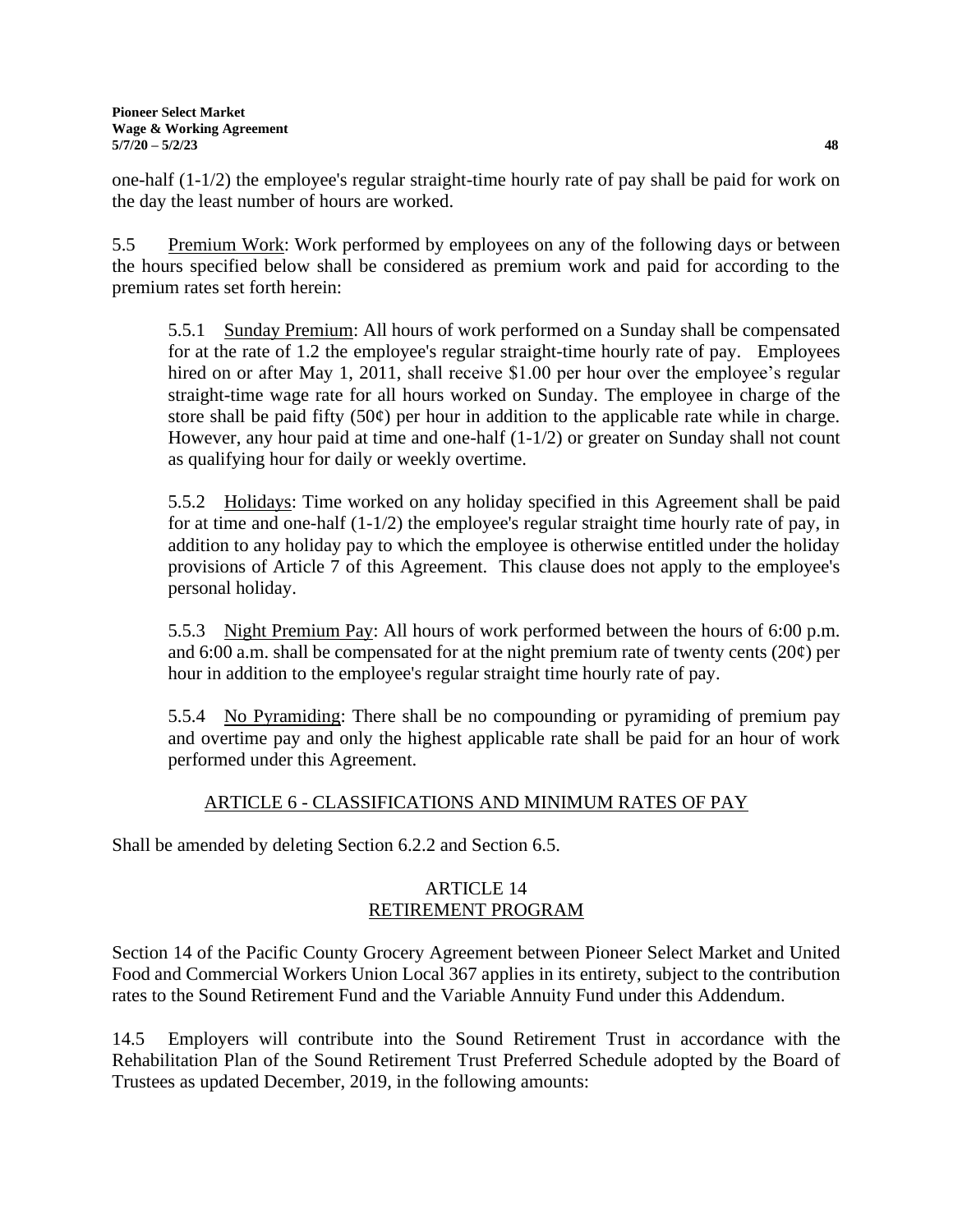| 2019 RP/ Appendix C/Table 4                  | <b>Pioneer Select</b><br>Markets - Low<br>Rate | Pioneer<br>Pioneer<br>Select<br>Select<br>Markets -<br>Markets -<br>Mid Rate<br><b>High Rate</b> |                      | Pioneer<br><b>Select</b><br>Markets -<br>Meat<br>Wrappers |  |
|----------------------------------------------|------------------------------------------------|--------------------------------------------------------------------------------------------------|----------------------|-----------------------------------------------------------|--|
| <b>Current CBA Period</b>                    | 5/2017-5/2020                                  | $6/2017 -$<br>6/2020                                                                             | $6/2017 -$<br>6/2020 | $3/2017 -$<br>3/2020                                      |  |
| <b>Accrual Rate</b>                          | 0.250                                          | 0.250                                                                                            | 0.550                | 0.45                                                      |  |
| Pre-Rehab Rate                               | 0.100                                          | 0.100                                                                                            | 0.100                | 0                                                         |  |
| <b>Current Rehab Rate</b>                    | 1.484                                          | 1.484                                                                                            | 1.484                | 0.914                                                     |  |
| Non-benefit redirect from<br>retiree welfare | 0.01                                           | 0.01                                                                                             | 0.01                 | 0.01                                                      |  |
| <b>TOTAL</b>                                 | 1.844                                          | 1.844                                                                                            | 2.144                | 1.374                                                     |  |
|                                              |                                                |                                                                                                  |                      |                                                           |  |
| Jan 2021 Rehab Rate                          | 1.620                                          | 1.620                                                                                            | 1.620                | 0.99                                                      |  |
| July 2021 Rehab Rate                         | 1.720                                          | 1.720                                                                                            | 1.720                | 1.09                                                      |  |
| Jan 2022 Rehab Rate                          | 1.856                                          | 1.856                                                                                            | 1.856                | 1.166                                                     |  |
| July 2022 Rehab Rate                         | 1.956                                          | 1.956                                                                                            | 1.956                | 1.266                                                     |  |
| Jan 2023 Rehab Rate                          | 2.092                                          | 2.092                                                                                            | 2.092                | 1.342                                                     |  |
| July 2023 Rehab Rate                         | 2.192                                          | 2.192                                                                                            | 2.192                | 1.442                                                     |  |
| Jan 2024 Rehab Rate                          | 2.222                                          | 2.222                                                                                            | 2.222                | 1.472                                                     |  |

# **14.18 Variable Annuity Plan.**

14.18.1 The Employer will contribute the base rates set forth below for each eligible active participant to the VAP, commencing with the VAP effective date:

|      | Appendix A<br>Including Red Circled<br>Appendixes B & C | Appendix B & C<br><b>Except Red Circled</b> | <b>Helper Clerks</b><br>And<br><b>Courtesy Clerks</b> |
|------|---------------------------------------------------------|---------------------------------------------|-------------------------------------------------------|
| Base | \$0.55                                                  | \$0.40                                      | \$0.25                                                |

Contributions will be made on behalf of current active employees and future newly hired employees in classifications for whom contributions have been made under the current collective bargaining agreement. Salary shall be gross wages per payroll period. Contributions shall be remitted monthly.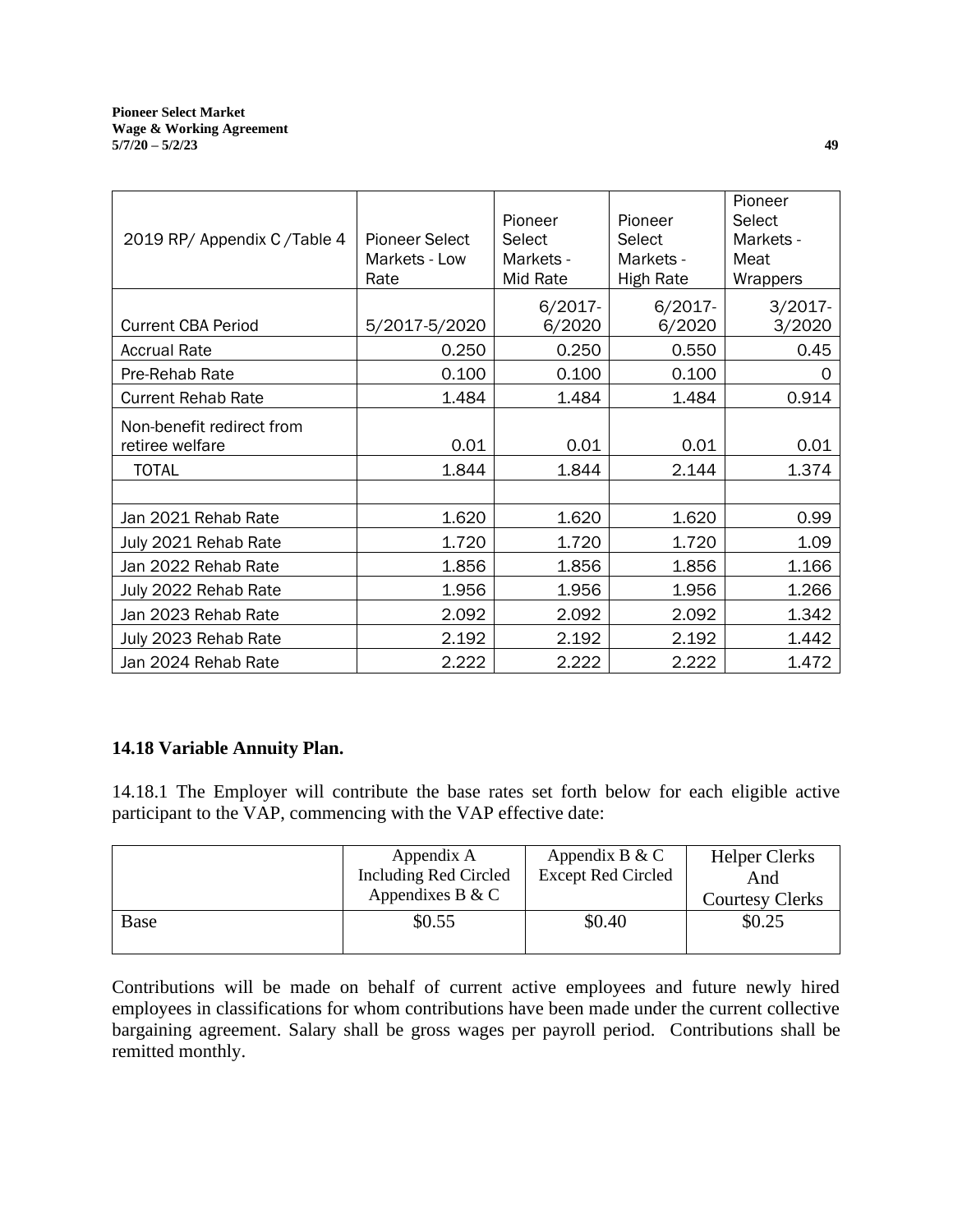# SNACK BAR, TAKE-OUT FOOD, DELI DEPARTMENT, SALAD BAR and FLORAL DEPARTMENT ADDENDUM AGREEMENT

| <b>Classifications</b> | <b>Current</b> | 5/5/19  | 1/1/20  | 5/3/20  | $1/1/21$ <sup><math>\wedge</math></sup> | $5/2/21$ ^ | $1/1/22^{\wedge}$ |
|------------------------|----------------|---------|---------|---------|-----------------------------------------|------------|-------------------|
| Journeyperson          | \$16.30        | \$16.90 | \$16.90 | \$17.50 | \$17.50                                 | \$18.10    | \$18.10           |
| <b>Next 520</b>        | 12.80          | 12.80   | 14.30   | 14.30   |                                         |            |                   |
| Next 1040 hrs.         | 12.70          | 12.70   | 14.20   | 14.20   |                                         |            |                   |
| Next 1040 hrs.         | 12.60          | 12.60   | 14.10   | 14.10   |                                         |            |                   |
| Next 1040 hrs.         | 12.50          | 12.50   | 14.00   | 14.00   |                                         |            |                   |
| Next 1040 hrs.         | 12.40          | 12.40   | 13.90   | 13.90   |                                         |            |                   |
| Next 1040 hrs.         | 12.30          | 12.30   | 13.80   | 13.80   |                                         |            |                   |
| Next 1040 hrs.         | 12.20          | 12.20   | 13.70   | 13.70   |                                         |            |                   |
| $1st 1040$ hrs.        | 12.10          | 12.10   | 13.60   | 13.60   |                                         |            |                   |

#### WAGE CLASSIFICATIONS

^Wage rates TBD based on minimum wage at that time.

In no event shall any wage classification be less than ten cents  $(10¢)$  per hour above the then current Washington State minimum wage. Effective January 1, 2016, each rate will be at least ten cents  $(10¢)$  per hour higher than the previous rate in the progression schedule.

All wage increases shall be across the board so that employees paid above scale will receive the wage increases. The exceptions to this rule are (a) employees being paid an over scale rate due to an increase in the Washington State minimum wage and (b) employees who have transferred into another classification and have had their wage rate frozen at an above-scale level.